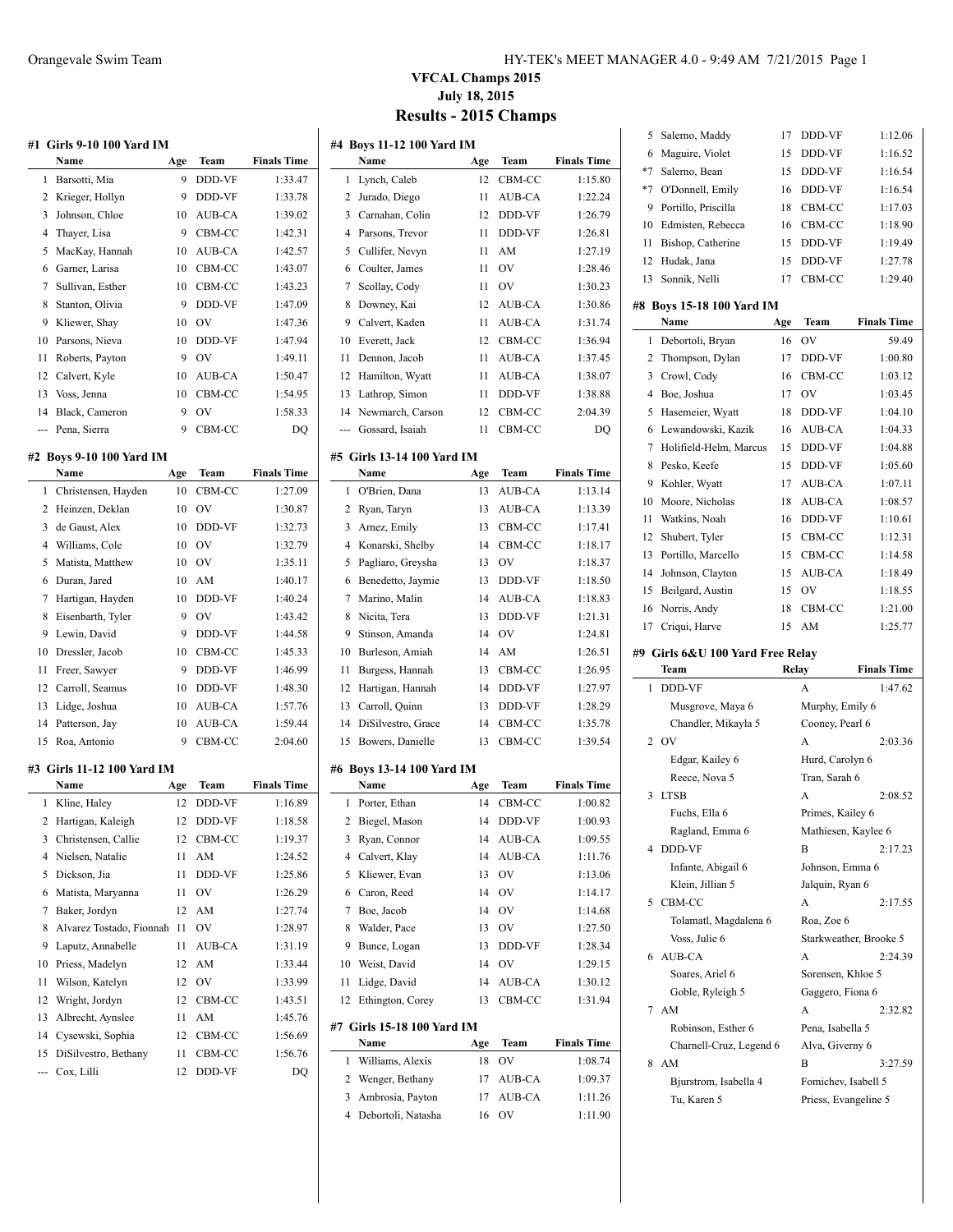|                | (#9 Girls 6&U 100 Yard Free Relay) |                      |                    |
|----------------|------------------------------------|----------------------|--------------------|
|                | OV                                 | В                    | DO                 |
|                | Mercer, Nicole 6                   | Heinzen, Gwyndolin 5 |                    |
|                | Lee, Emily 5                       | Gabrielli, Elisa 6   |                    |
|                | #10 Boys 6&U 100 Yard Free Relay   |                      |                    |
|                | Team                               | Relay                | <b>Finals Time</b> |
|                | 1.0V                               | A                    | 1:45.61            |
|                | Camden, Scott 6                    | Ramey, Emerson 6     |                    |
|                | Harshbarger, Dustin 6              | Golden, Brayden 6    |                    |
| $\mathfrak{D}$ | <b>DDD-VF</b>                      | А                    | 1:49.56            |
|                | Parsons, Joseph 6                  | Dodge, Benny 6       |                    |
|                | Hirsbrunner-Reist, Adrian 6        | Hornsby, Finn 6      |                    |
| 3              | CBM-CC                             | A                    | 2:06.71            |
|                | Cottingim, Eli 6                   | Estrabon, Arnold 6   |                    |
|                | Washabaugh, Drake 6                | Mergups, Henrijs 6   |                    |
| 4              | AM                                 | A                    | 2:11.60            |
|                | Ax, Darryl 5                       | Toone, James 6       |                    |
|                | Posehn, Max 6                      | Kiambati, Mbaria 5   |                    |
| 5              | - OV                               | B                    | 2:16.40            |
|                | Penman, Noah 5                     | Begley, Rhys 6       |                    |
|                | Jenkins, Jack 6                    | Penman, Wyatt 6      |                    |
|                | 6 CBM-CC                           | B                    | 2:31.04            |
|                | Mmagu, Chidubem 5                  | Curl, Joshua 6       |                    |
|                | Starkweather, Jaxon 4              | Abbott, Jacob 6      |                    |
| 7              | <b>DDD-VF</b>                      | R                    | 2:49.99            |
|                | Charron, Jace 5                    | Warden, Dennis 6     |                    |
|                | Garel, LJ 5                        | Schafer, Alexander 6 |                    |
| 8              | OV                                 | C                    | 2:52.75            |
|                | Eisenbarth, Ryder 5                | Matista, Dawson 5    |                    |
|                | Karapetyan, Shaunt 5               | Bain, Jacoby 6       |                    |
|                |                                    |                      |                    |

#### **#11 Girls 7-8 100 Yard Medley Relay**

 $\overline{a}$ 

|     | Team                   | Relay                   | <b>Finals Time</b> |
|-----|------------------------|-------------------------|--------------------|
| 1   | <b>OV</b>              | A                       | 1:23.68            |
|     | Bergen, Kylie 8        | Hardenburgh, Ayla 8     |                    |
|     | Hartwick, Sara 8       | Alvarez Tostado, Mia 8  |                    |
| 2   | <b>LTSB</b>            | A                       | 1:37.99            |
|     | Schreiter, Diana 8     | Susag, Addison 8        |                    |
|     | Carson, Claire 8       | Gage, Reese 7           |                    |
|     | 3.0V                   | B                       | 1:47.14            |
|     | Rigby, Amber 7         | Kaufert, Kolby 7        |                    |
|     | Alvarez Tostado, Zoe 8 | Ikemire, Seneca 8       |                    |
| 4   | <b>DDD-VF</b>          | C                       | 1:53.73            |
|     | Morgan, Naomi 7        | Walker, Clara 8         |                    |
|     | Warren, Sage 7         | Yost, Maggie 7          |                    |
| 5.  | AUB-CA                 | B                       | 2:01.70            |
|     | Moulton, Elizabeth 7   | Nickel, Elli 7          |                    |
|     | Packheiser, Breanna 8  | Patterson, Maggie 7     |                    |
|     | AM                     | A                       | DO                 |
|     | Staszak, Isis 7        | Katia, Ax 8             |                    |
|     | Diaz, Lily 8           | Perez, Yulianna 8       |                    |
| --- | O <sub>V</sub>         | C                       | DO                 |
|     | Weist, Emily 7         | Owen, Spring 8          |                    |
|     | Harshbarger, Vanessa 7 | Harris, Avery 7         |                    |
|     | CBM-CC                 | A                       | DO                 |
|     | Espinosa, Olivia 8     | Nava, Paige 8           |                    |
|     | Dressler, Kaiya 8      | Christensen, Isabella 7 |                    |

#### **VFCAL Champs 2015 July 18, 2015**

|   | <b>Results - 2015 Champs</b>       |                             |
|---|------------------------------------|-----------------------------|
|   | CBM-CC                             | В<br>DO                     |
|   | DiSilvestro, Mary 7                | Seymour, Ashlyn 8           |
|   | Portillo, Celia 8                  | Hayden McGormley, Brook     |
|   | AUB-CA                             | A<br>DO                     |
|   | Sorensen, Madelyn 7                | Laputz, Kailie 8            |
|   | Delany, Claire 8                   | Hamilton, Gracie 8          |
|   | DDD-VF                             | В<br>DQ                     |
|   | Musgrove, Hannah 7                 | Hunter, Jocelyn 8           |
|   | Hughes, Cheyenne 8                 | Lewin, Audrey 8             |
|   | DDD-VF                             | A<br>DO                     |
|   | Frazer, Emma 7                     |                             |
|   |                                    | Hornsby, Avery 8            |
|   | Cooney, Ona 8                      | Schneider, Heidi 7          |
|   | #12 Boys 7-8 100 Yard Medley Relay |                             |
|   | Team                               | Relay<br><b>Finals Time</b> |
| 1 | <b>AUB-CA</b>                      | 1:29.08<br>A                |
|   | McCoy, Ethan 8                     | Gaggero, Giacomo 8          |
|   | Lumbert, Kael 8                    | Cook, Dylan 7               |
|   | 2 OV                               | A<br>1:30.71                |
|   | Tran, Nicolas 7                    | Brooks, Parker 8            |
|   | Scollay, Tyler 8                   | Golden, Nathaniel 8         |
| 3 | CBM-CC                             | A<br>1:37.05                |
|   | Mergups, Edwards 8                 | Avalos, Ethan 8             |
|   | Magana, Joseph 8                   | Wallace, William 7          |
| 4 | AM                                 | A<br>1:37.74                |
|   | Campbell, Josiah 8                 | Tu, Ryan 7                  |
|   | Robinson, Asher 8                  | Kobayashi, Yuta 8           |
| 5 | DDD-VF                             | 1:37.93<br>A                |
|   | Thayer, Brayden 7                  | McLees, Ashton 8            |
|   | Pearl, Cruz 8                      | Cleveland, Sam 8            |
| 6 | DDD-VF                             | B<br>1:41.64                |
|   | Mount, Landis 8                    | Butera, Austin 7            |
|   | Schneider, Mason 7                 | Garel, Lincoln 8            |
| 7 | <b>AUB-CA</b>                      | B<br>1:42.32                |
|   | MacKay, Benjamin 7                 | Lewandowski, Julian 7       |
|   | McAlister, Jake 8                  | Larson, Isaiah 7            |
| 8 | CBM-CC                             | 1:49.42<br>В                |
|   | Poddar, Sid 8                      | Prok, Jaden 8               |
|   | Gonzalez, Zadrian 7                | Bowers, Benjamin 7          |
|   | OV                                 | С<br>DO                     |
|   | Lee, Brad 8                        | Williams, Connor 8          |
|   | Lee, Kyle 8                        | Oglesby, Cory 8             |
|   | AM                                 | B<br>DQ                     |
|   | Toone, Jonathan 7                  | Ramirez, Anthony 8          |
|   | Alva, Julius 8                     | Galvan, Jayden 7            |
|   | DDD-VF                             | C<br>DQ                     |
|   | Coyle, Emmett 7                    | Aldrich, Zach 8             |
|   | Stevens, Koa 7                     | Dodge, Wyatt 8              |
|   | CBM-CC                             | C<br>DQ                     |
|   | Huhtala, Tyson 8                   | Money, Jackson 8            |
|   | Pham, Ethan 7                      | Gaite, Justin 7             |
|   | OV                                 | В<br>DQ                     |
|   | AuClair, Wyatt 7                   | Mercer, Brandon 8           |
|   | Camden, Sean 8                     | Cook, Micah 8               |
|   |                                    |                             |

|     | #13 Girls 9-10 100 Yard Medley Relay |                 |                          |
|-----|--------------------------------------|-----------------|--------------------------|
|     | Team                                 | Relay           | <b>Finals Time</b>       |
| 1   | AUB-CA                               | A               | 1:15.71                  |
|     | Johnson, Chloe 10                    |                 | Lumbert, Nya 10          |
|     | McAlister, Katie 10                  |                 | MacKay, Hannah 10        |
| 2   | DDD-VF                               | А               | 1:20.66                  |
|     | Barsotti, Mia 9                      |                 | Kline, Morgan 10         |
|     | Benedetto, Caylee 9                  |                 | Krieger, Linden 9        |
| 3   | CBM-CC                               | A               | 1:21.58                  |
|     | Garner, Larisa 10                    | Pham, Erica 9   |                          |
|     | Thayer, Lisa 9                       |                 | Zilles, Isabella 10      |
| 4   | AM                                   | A               | 1:23.45                  |
|     | Edney, Marissa 9                     |                 | Charnell-Gebre, Lyric 10 |
|     | Walker, Leah 10                      |                 | Bjurstrom, Brianna 9     |
| 5   | DDD-VF                               | B               | 1:23.74                  |
|     | Krieger, Hollyn 9                    |                 | Parsons, Nieva 10        |
|     | Foletta, Emily 10                    | Yost, Betsy 9   |                          |
| 6   | CBM-CC                               | B               | 1:27.89                  |
|     | Doan, Kim 9                          |                 | Magness, Ashley 10       |
|     | Voss, Jenna 10                       | Pena, Sierra 9  |                          |
| 7   | <b>DDD-VF</b>                        | C               | 1:29.39                  |
|     | Cleveland, Abigail 10                |                 | Koutnik, Alora 9         |
|     | Stanton, Olivia 9                    |                 | Morgan, Mallory 10       |
| 8   | AUB-CA                               | B               | 1:32.84                  |
|     | Musser, Alicia 10                    | Soares, Anna 9  |                          |
|     | Haight, Laynie 9                     |                 | Calvert, Kyle 10         |
| 9   | <b>LTSB</b>                          | A               | 1:32.92                  |
|     | Schreiter, Jocelyn 10                |                 | Gage, Kailee 10          |
|     | Wagner, Alexis 9                     | Bennett, Sela 9 |                          |
|     | 10 OV                                | B               | 1:33.78                  |
|     | Summerhays, Hazel 9                  | Jenkins, Anna 9 |                          |
|     | Roberts, Shelbie 9                   |                 | Black, Cameron 9         |
| --- | OV                                   | A               | DQ                       |
|     | Audrain, Elena 9                     |                 | Roberts, Payton 9        |
|     | Kliewer, Shay 10                     | Tran, Theresa 9 |                          |
|     | CBM-CC                               | С               | DQ                       |
|     | Portillo, Selma 9                    |                 | Huhtala, Isabella 10     |
|     | Sullivan, Esther 10                  | Solis, Alina 10 |                          |
|     | AM                                   | B               | DQ                       |
|     | Nielsen, Claire 9                    |                 | Nielsen, Renee 9         |
|     | Reyes, Lissette 9                    | Clay, Olivia 10 |                          |
|     | OV                                   | С               | DQ                       |
|     | Summerhays, Heidi 10                 |                 | Pardo, Madalyn 9         |
|     | Harris, Kylie 9                      |                 | Brackett, Christalina 10 |
| #14 | Boys 9-10 100 Yard Medley Relay      |                 |                          |
|     | Team                                 | Relay           | <b>Finals Time</b>       |
|     |                                      |                 |                          |

| OV                     | A              | 1:12.67            |
|------------------------|----------------|--------------------|
| Eisenbarth, Tyler 9    |                | Heinzen, Deklan 10 |
| Matista, Matthew 10    |                | Williams, Cole 10  |
| 2 DDD-VF               | A              | 1:17.01            |
| Sallee, Benjamin 10    | Lewin, David 9 |                    |
| Bishop, Christopher 10 | Cox, Owen 10   |                    |
| DDD-VF                 | B              | 1:18.86            |
| Hartigan, Hayden 10    |                | de Gaust, Alex 10  |
| Burge, Aedan 10        |                | Maguire, Liam 10   |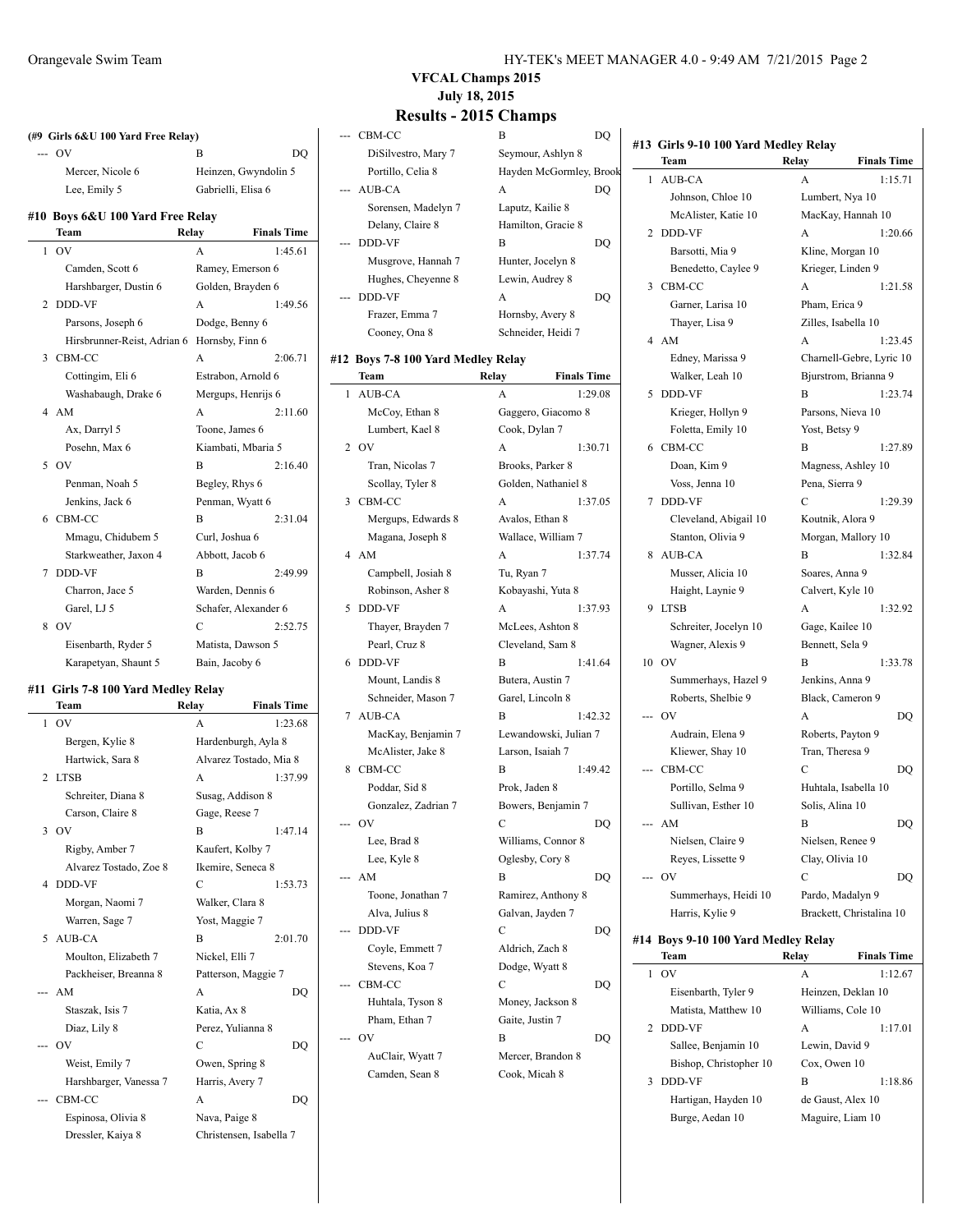### **(#14 Boys 9-10 100 Yard Medley Relay)**

|    | 4 CBM-CC               | A                      | 1:20.24 |
|----|------------------------|------------------------|---------|
|    | Gerrits, Aleksandr 9   | Prevatt, Ethan 10      |         |
|    | Christensen, Hayden 10 | Espinosa, Diego 9      |         |
| 5  | AUB-CA                 | A                      | 1:22.05 |
|    | Downey, Teo 10         | Hantman, Elijah 10     |         |
|    | Ryan, Lachlan 10       | Patterson, Jay 10      |         |
| 6  | O <sub>V</sub>         | B                      | 1:26.73 |
|    | Durgin, Elijah 9       | Ramey, Benson 9        |         |
|    | Bain, Riley 9          | Penman, Bode 9         |         |
| 7  | CBM-CC                 | B                      | 1:27.73 |
|    | Nava, Landon 9         | Anwari, Atal 10        |         |
|    | Roa, Antonio 9         | Dressler, Jacob 10     |         |
| 8  | <b>DDD-VF</b>          | C                      | 1:29.62 |
|    | Carroll, Seamus 10     | Nicita, Kai 10         |         |
|    | Murphy, Carson 9       | Freer, Sawyer 9        |         |
| 9  | CBM-CC                 | C                      | 1:30.38 |
|    | Palasigue, Christian 9 | Tolamatl, Andrew 9     |         |
|    | Shupe, Troy 9          | Schulze, Avery 9       |         |
|    | 10 AM                  | A                      | 1:31.81 |
|    | Barredo, Kean 9        | Duran, Jared 10        |         |
|    | Fomichev, Daniel 9     | Priess, Austin 9       |         |
| 11 | OV                     | C                      | 1:33.89 |
|    | Weist, Ronnie 9        | Gabrielli, Marcello 10 |         |
|    | Harshbarger, Cyrus 9   | Fear, Austin 10        |         |
| 12 | AUB-CA                 | B                      | 1:37.07 |
|    | Petrenko, Graham 9     | Lidge, Joshua 10       |         |
|    | O'Conner, Jack 9       | Marriott, Levi 10      |         |
|    | 13 AM                  | B                      | 2:10.99 |
|    | Coats, Dorian 9        | Posehn, Nico 9         |         |
|    | McWilliams, Orion 9    | Rodriguez, Maxwell 9   |         |
|    |                        |                        |         |

#### **#15 Girls 11-12 200 Yard Medley Relay**

|   | Team                       | Relay               | <b>Finals Time</b>      |
|---|----------------------------|---------------------|-------------------------|
| 1 | DDD-VF                     | A                   | 2:26.86                 |
|   | Kline, Haley 12            |                     | Maguire, Annabel 12     |
|   | Freer, Jordan 12           |                     | Hartigan, Kaleigh 12    |
|   | 2 AM                       | $\mathsf{A}$        | 2:34.03                 |
|   | Baker, Jordyn 12           | Nielsen, Natalie 11 |                         |
|   | Priess, Madelyn 12         | Hibbs, Jazmine 12   |                         |
|   | 3.0V                       | A                   | 2:36.60                 |
|   | Jojola, Giana 12           |                     | Wilhelms, Isabella 12   |
|   | Alvarez Tostado, Fionnah 1 |                     | Karapetyan, Rosa 11     |
| 4 | <b>DDD-VF</b>              | B                   | 2:38.60                 |
|   | Folsom, Elisha 11          | Cox, Lilli 12       |                         |
|   | McLees, Maddie 11          |                     | Phillippi, Josephina 12 |
|   | 5 AUB-CA                   | A                   | 2:43.36                 |
|   | Mueller, Madasyn 12        |                     | Laputz, Annabelle 11    |
|   | Baez Flores, Naiya 12      |                     | Domeny, Gianna 12       |
|   | 6 CBM-CC                   | A                   | 2:43.87                 |
|   | Gossard, Eliana 12         | Goetze, Zoe 11      |                         |
|   | Christensen, Callie 12     |                     | Langford, Sydney 12     |
|   | 7 OV                       | B                   | 2:48.50                 |
|   | Wilson, Katelyn 12         | Caron, Ava 11       |                         |
|   | Matista, Maryanna 11       | Weist, Julia 12     |                         |
| 8 | CBM-CC                     | B                   | 3:02.71                 |
|   | Burgess, Emelia 11         |                     | Magana, Isabella 12     |
|   | Wright, Jordyn 12          | Insco, Joanna 12    |                         |

#### Orangevale Swim Team HY-TEK's MEET MANAGER 4.0 - 9:49 AM 7/21/2015 Page 3

### **VFCAL Champs 2015 July 18, 2015**

#### **Results - 2015 Champs**

#### 9 AM B 3:07.00 Albrecht, Aynslee 11 Maina, Purity 12 Cruz, Lexy 11 Whisman, Meredith 12 10 CBM-CC C 3:17.80 Burgess, Kylie 11 DiSilvestro, Bethany 11 Burgess, Samantha 11 Prok, Julia 12 --- OV C DQ Garcia, Luisa 11 Brooks, Bridgitt 11 Roberts, Savannah 11 Cook, Corrina 12 --- DDD-VF C DQ Chandler, Lauren 11 Dickson, Jia 11 Bush, Tessa 12 Doescher, Ella 11

#### **#16 Boys 11-12 200 Yard Medley Relay**

 $\overline{\phantom{0}}$ 

|   | $_{\text{Doys}}$ in 12.200 rand means, nearly<br>Team | Relay               | <b>Finals Time</b> |
|---|-------------------------------------------------------|---------------------|--------------------|
| 1 | CBM-CC                                                | A                   | 2:25.62            |
|   | West, Josiah 12                                       | Voss, Mason 12      |                    |
|   | Lynch, Caleb 12                                       | Pena, Kove 11       |                    |
| 2 | <b>DDD-VF</b>                                         | A                   | 2:32.43            |
|   | Carnahan, Colin 12                                    | Parsons, Trevor 11  |                    |
|   | Benedetto, Jayson 11                                  | Owen, Daniel 11     |                    |
| 3 | OV                                                    | A                   | 2:36.55            |
|   | Scollay, Cody 11                                      | Cahill, Patrick 11  |                    |
|   | Black, Ethan 11                                       | Coulter, James 11   |                    |
| 4 | <b>AUB-CA</b>                                         | A                   | 2:43.54            |
|   | Lewandowski, Kelby 12                                 | Downey, Kai 12      |                    |
|   | Packheiser, Mason 12                                  | Musser, William 11  |                    |
| 5 | AUB-CA                                                | B                   | 2:47.73            |
|   | McCoy, Jackson 12                                     | Dennon, Jacob 11    |                    |
|   | Jurado, Diego 11                                      | Ellis, Josh 12      |                    |
| 6 | <b>AUB-CA</b>                                         | C                   | 3:00.98            |
|   | Troy, Christopher 11                                  | Lidge, Soren 12     |                    |
|   | Hamilton, Wyatt 11                                    | Calvert, Kaden 11   |                    |
| 7 | AM                                                    | A                   | 3:05.23            |
|   | Clay, Aidan 12                                        | Cullifer, Nevyn 11  |                    |
|   | Whisman, Brendan 11                                   | Coats, William 12   |                    |
|   | CBM-CC                                                | В                   | DQ                 |
|   | Tadlock, Gabriel 12                                   | Avalos, Andrew 11   |                    |
|   | Magness, CJ 12                                        | Gossard, Isaiah 11  |                    |
|   | CBM-CC                                                | С                   | DQ                 |
|   | Shubert, Braden 11                                    | Fry, Elliot 11      |                    |
|   | Everett, Jack 12                                      | Schulze, Marlon 11  |                    |
|   | DDD-VF                                                | B                   | DQ                 |
|   | Dorrough, Logan 12                                    | Carnahan, Connor 11 |                    |
|   | Lathrop, Simon 11                                     | Schafer, Walden 11  |                    |
|   |                                                       |                     |                    |

#### **#17 Girls 13-14 200 Yard Medley Relay**

 $\overline{a}$ 

| <b>Team</b>                                  | Relay | <b>Finals Time</b>        |
|----------------------------------------------|-------|---------------------------|
| AUB-CA                                       | A     | 2:12.36                   |
| O'Brien, Dana 13                             |       | Ryan, Taryn 13            |
| Marino, Malin 14                             |       | Huston, Katie 13          |
| 2 CBM-CC                                     | A     | 2:19.57                   |
| Arnez, Emily 13                              |       | Konarski, Shelby 14       |
| Edmisten, Isabella 14                        |       | Coleman-Salgado, Krishnay |
| $_{\rm OV}$                                  | A     | 2:21.38                   |
| Hardenburgh, Alaina 13                       |       | Pagliaro, Greysha 13      |
| Williams-Herron, Skyler 13 Hale, Isabella 13 |       |                           |

|    | 4 AM                  | A                     | 2:33.67 |
|----|-----------------------|-----------------------|---------|
|    | Farrington, Chloe 13  | Kiambati, Njeri 13    |         |
|    | Burleson, Amiah 14    | Ortiz, Lizzy 13       |         |
|    | 5 CBM-CC              | B                     | 2:41.40 |
|    | Edmisten, Julianna 13 | Shupe, Marin 13       |         |
|    | Burgess, Hannah 13    | DiSilvestro, Grace 14 |         |
|    | 6 DDD-VF              | B                     | 2:41.80 |
|    | Nicita, Tera 13       | Smith, Myranda 13     |         |
|    | Morkowski, Trista 14  | Carroll, Quinn 13     |         |
|    | 7 AUB-CA              | B                     | 2:42.07 |
|    | Kohler, Meaghan 13    | Cole, Sara 14         |         |
|    | Delany, Camille 14    | Ambrosia, Kennedy 13  |         |
| 8. | CBM-CC                | C                     | 2.48.99 |
|    | Huhtala, Katrina 13   | Insco, Harriet 14     |         |
|    | Bowers, Danielle 13   | Thayer, Sarah 13      |         |
| 9  | O <sub>V</sub>        | B                     | 2:50.91 |
|    | Argo, Savannah 13     | Stinson, Amanda 14    |         |
|    | Coulter, Catherine 13 | Nicholas, Shelby 13   |         |
|    | <b>DDD-VF</b>         | A                     | DO      |
|    | Bush, Hanna 14        | Atkins, Nihna 13      |         |

 $2:33.67$ 

 $2:41.40$ 

 $2:42.07$ 

2:48.99

 $2:50.91$ 

# **#18 Boys 13-14 200 Yard Medley Relay**

Benedetto, Jaymie 13 Hartigan, Hannah 14

| <b>Team</b>           | Relay           | <b>Finals Time</b>  |
|-----------------------|-----------------|---------------------|
| <b>DDD-VF</b><br>1    | A               | 2:04.47             |
| Taylor, Philip 14     | Savino, Jack 14 |                     |
| Biegel, Mason 14      |                 | Watkins, Nick 14    |
| AUB-CA<br>$2^{\circ}$ | A               | 2:04.54             |
| Tracy, Caleb 13       |                 | Moore, Mitchell 13  |
| Ryan, Connor 14       |                 | Calvert, Klay 14    |
| 3<br>O <sub>V</sub>   | A               | 2:09.07             |
| Boe, Jacob 14         |                 | Kliewer, Evan 13    |
| Caron, Reed 14        |                 | Zapata, Wade 14     |
| CBM-CC<br>4           | A               | 2:16.65             |
| Monroe, James 14      |                 | Porter, Ethan 14    |
| Zilles, Jackson 13    |                 | Whitaker, Wesley 13 |
| AUB-CA<br>5           | B               | 2:22.11             |
| Linder, James 14      |                 | Tuggle, Justin 13   |
| Wenger, Stuart 14     |                 | Davis, Andrew 13    |
| 6<br>O <sub>V</sub>   | B               | 2:33.83             |
| Weist, David 14       |                 | Heinzen, Trayton 13 |
| Walder, Pace 13       |                 | Fish, Jackson 13    |
| DDD-VF<br>7           | B               | 2.42.42             |
| Taylor, Joshua 13     |                 | Bunce, Logan 13     |
| Townsend, River 13    |                 | Leos, Karson 13     |

#### **#19 Girls 15-18 200 Yard Medley Relay**

|   | Team                  | Relav            | <b>Finals Time</b>  |
|---|-----------------------|------------------|---------------------|
|   | <b>DDD-VF</b>         | A                | 2:08.78             |
|   | Smith, Maddie 16      |                  | Salerno, Maddy 17   |
|   | Bishop, Catherine 15  |                  | Maguire, Violet 15  |
|   | 2 AUB-CA              | A                | 2:08.91             |
|   | Wenger, Bethany 17    |                  | Ambrosia, Payton 17 |
|   | Barrett, Annie 15     | Musser, Katie 17 |                     |
| 3 | OV                    | A                | 2:10.55             |
|   | Weist, Christina 18   | Boe, Taylor 15   |                     |
|   | Debortoli, Natasha 16 |                  | Gwin, Kourtney 16   |
|   |                       |                  |                     |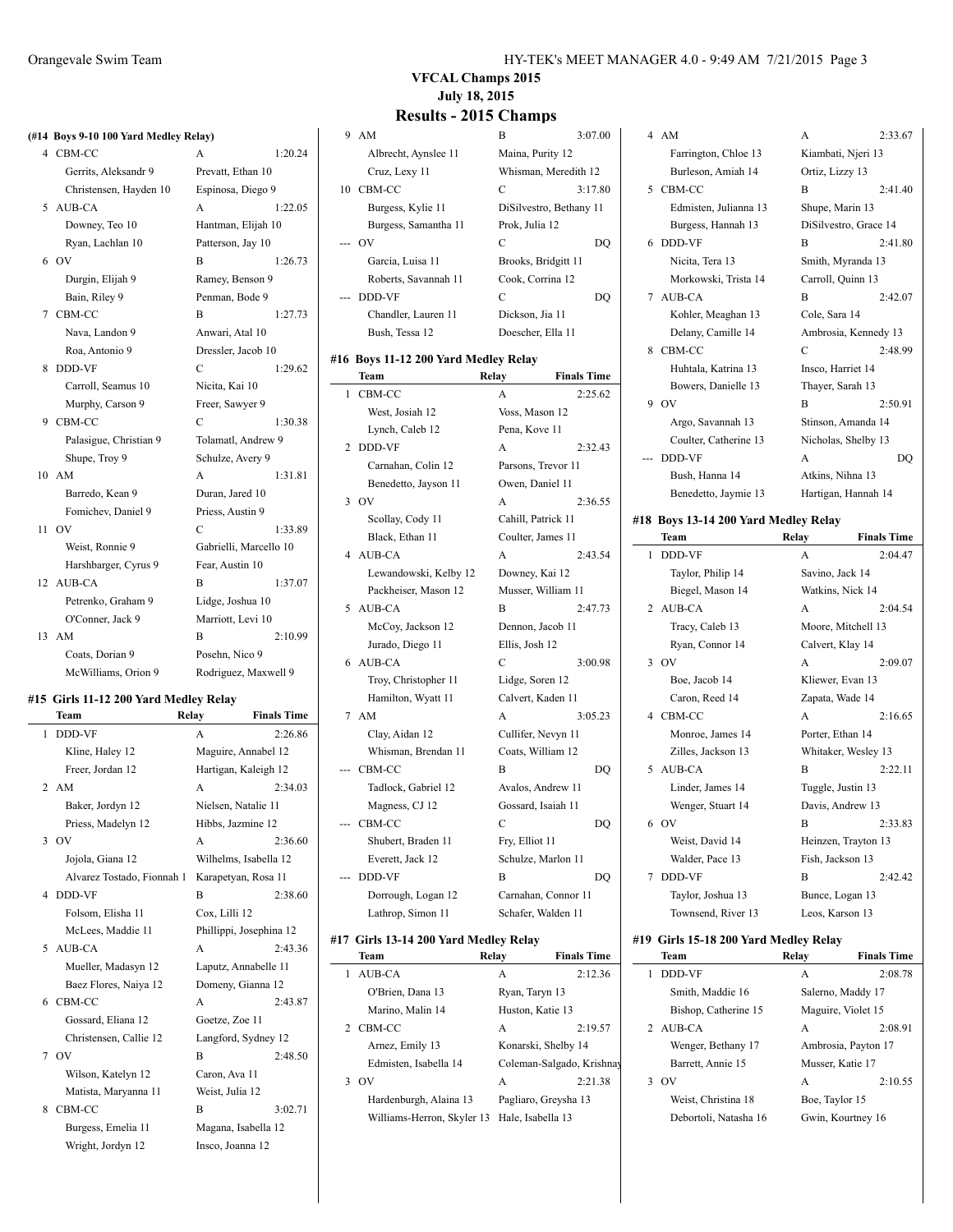#### **(#19 Girls 15-18 200 Yard Medley Relay)** CBM-CC A 2:12.34 Lynch, Isabelle 16 Palasigue, Carissa 16 Portillo, Priscilla 18 Edmisten, Rebecca 16 5 DDD-VF B 2:16.07

| O'Donnell, Emily 16 | Salerno, Bean 15  |
|---------------------|-------------------|
| Clough, Jamie 17    | Moore, Emily 16   |
| CBM-CC              | 2:52.80<br>в      |
| Ali, Olivia 16      | Baza, Julissa 15  |
| Todd, Ashley 16     | Everett, Katie 15 |
| <b>DDD-VF</b>       | C                 |
| Carnahan, Peyton 15 | Moore, Megan 18   |
| D'Amico, Ellie 18   | Hudak, Jana 15    |
|                     |                   |

#### **#20 Boys 15-18 200 Yard Medley Relay**

|   | Team<br>Relay              |     |                       | <b>Finals Time</b> |
|---|----------------------------|-----|-----------------------|--------------------|
| 1 | <b>DDD-VF</b>              |     | A                     | 1:49.21            |
|   | Holifield-Helm, Marcus 15  |     | Hasemeier, Wyatt 18   |                    |
|   | Thompson, Dylan 17         |     | Neeley, Cam 17        |                    |
| 2 | <b>OV</b>                  |     | A                     | 1:52.51            |
|   | Boe, Joshua 17             |     | Debortoli, Zachary 17 |                    |
|   | Debortoli, Bryan 16        |     | Dill, Arthur 15       |                    |
| 3 | AUB-CA                     |     | A                     | 1:53.00            |
|   | Lewandowski, Kazik 16      |     | Kohler, Wyatt 17      |                    |
|   | Moore, Nicholas 18         |     | Kosterman, Scott 18   |                    |
| 4 | CBM-CC                     |     | A                     | 1:58.83            |
|   | Wroth, Dale 18             |     | Portillo, Marcello 15 |                    |
|   | Crowl, Cody 16             |     | Roa, Jacob 15         |                    |
| 5 | <b>DDD-VF</b>              |     | B                     | 2:01.55            |
|   | Watkins, Noah 16           |     | Phillippi, Aaron 16   |                    |
|   | Aguilera, Dominic 15       |     | Pesko, Keefe 15       |                    |
| 6 | <b>DDD-VF</b>              |     | C                     | 2:14.81            |
|   | Matthews, Garrett 15       |     | Atkins, Joshua 16     |                    |
|   | Dunn, Brennan 16           |     | Owen, Nick 15         |                    |
|   | <b>AUB-CA</b>              |     | B                     | DO                 |
|   | Johnson, Clayton 15        |     | Overdevest, Steven 16 |                    |
|   | Sharp, Aaron 16            |     | Detmer, Trent 15      |                    |
|   | #21 Girls 6&U 25 Yard Free |     |                       |                    |
|   | Name                       | Age | Team                  | <b>Finals Time</b> |
| 1 | Mathiesen, Kaylee          | 6   | <b>LTSB</b>           | 23.94              |
| 2 | Murphy, Emily              | 6   | DDD-VF                | 24.72              |
| 3 | Cooney, Pearl              | 6   | <b>DDD-VF</b>         | 26.94              |
| 4 | Fuchs, Ella                | 6   | <b>LTSB</b>           | 28.38              |
| 5 | Tran, Sarah                | 6   | OV                    | 28.47              |
| 6 | Chandler, Mikayla          | 5   | DDD-VF                | 28.56              |
| 7 | Musgrove, Maya             | 6   | DDD-VF                | 29.69              |

16 Lee, Emily 5 OV 32.83 Soares, Ariel 6 AUB-CA 33.12

|    | 20 Boys 15-18 200 Yard Medley Relay |       |                       |                       |              |                           |                          |                     |
|----|-------------------------------------|-------|-----------------------|-----------------------|--------------|---------------------------|--------------------------|---------------------|
|    | Team                                | Relay |                       | <b>Finals Time</b>    |              | 32 Priess, Evangeline     | 5                        | AM                  |
|    | 1 DDD-VF                            |       | A                     | 1:49.21               | 33           | Gabrielli, Elisa          | 6                        | OV                  |
|    | Holifield-Helm, Marcus 15           |       | Hasemeier, Wyatt 18   |                       | 34           | Pena, Isabella            | 5                        | AM                  |
|    | Thompson, Dylan 17                  |       | Neeley, Cam 17        |                       | 35           | Goble, Ryleigh            | $\overline{\phantom{0}}$ | <b>AUE</b>          |
|    | $2$ OV                              |       | A                     | 1:52.51               | 36           | Mercer, Nicole            | 6                        | OV                  |
|    | Boe, Joshua 17                      |       | Debortoli, Zachary 17 |                       | 37           | Tu, Karen                 | 5                        | AM                  |
|    | Debortoli, Bryan 16                 |       | Dill, Arthur 15       |                       | 38           | Seymour, Katelyn          | 4                        | CBN                 |
|    | 3 AUB-CA                            |       | A                     | 1:53.00               | 39           | Priess, Charlotte         | 3                        | AM                  |
|    | Lewandowski, Kazik 16               |       | Kohler, Wyatt 17      |                       | 40           | Bjurstrom, Isabella       | 4                        | AM                  |
|    | Moore, Nicholas 18                  |       | Kosterman, Scott 18   |                       | 41           | Robinson, Lydia           | 4                        | AM                  |
|    | 4 CBM-CC                            |       | A                     | 1:58.83               | ---          | Cottingim, Mia            | $\Delta$                 | CBN                 |
|    | Wroth, Dale 18                      |       | Portillo, Marcello 15 |                       |              | #22 Boys 6&U 25 Yard Free |                          |                     |
|    | Crowl, Cody 16                      |       | Roa, Jacob 15         |                       |              | Name                      | Age                      | Tea                 |
|    | 5 DDD-VF                            |       | B                     | 2:01.55               | $\mathbf{1}$ | Mergups, Henrijs          | 6                        | CBN                 |
|    | Watkins, Noah 16                    |       | Phillippi, Aaron 16   |                       | 2            | Calvert, Kelly            | 6                        | <b>AUE</b>          |
|    | Aguilera, Dominic 15                |       | Pesko, Keefe 15       |                       | 3            | Golden, Brayden           | 6                        | OV                  |
|    | 6 DDD-VF                            |       | $\mathcal{C}$         | 2:14.81               | 4            | Parsons, Joseph           | 6                        | <b>DDI</b>          |
|    | Matthews, Garrett 15                |       | Atkins, Joshua 16     |                       | 5            | Hornsby, Finn             | 6                        | DDL                 |
|    | Dunn, Brennan 16                    |       | Owen, Nick 15         |                       | 6            | Camden, Scott             | 6                        | OV                  |
|    | <b>AUB-CA</b>                       |       | B                     | DO                    | 7            | Ramey, Emerson            | 6                        | $\overline{\rm OV}$ |
|    | Johnson, Clayton 15                 |       |                       | Overdevest, Steven 16 | 8            | Harshbarger, Dustin       | 6                        | OV                  |
|    | Sharp, Aaron 16                     |       | Detmer, Trent 15      |                       | 9            | Penman, Wyatt             | 6                        | OV                  |
|    |                                     |       |                       |                       | 10           | Pabon, Dominic            | 6                        | <b>LTSI</b>         |
|    | 21 Girls 6&U 25 Yard Free<br>Name   | Age   | Team                  | <b>Finals Time</b>    | 11           | Dodge, Benny              | 6                        | <b>DDI</b>          |
|    | 1 Mathiesen, Kaylee                 | 6     | <b>LTSB</b>           | 23.94                 | 12           | Jenkins, Jack             | 6                        | OV                  |
|    | 2 Murphy, Emily                     | 6     | DDD-VF                | 24.72                 | 13           | Ax, Darryl                | 5                        | AM                  |
|    | 3 Cooney, Pearl                     | 6     | DDD-VF                | 26.94                 | 14           | Abbott, Jacob             | 6                        | CBN                 |
|    | 4 Fuchs, Ella                       | 6     | <b>LTSB</b>           | 28.38                 | 15           | Penman, Noah              | 5                        | $\overline{\rm OV}$ |
| 5  |                                     | 6     | OV                    |                       | 16           | Posehn, Max               | 6                        | AM                  |
|    | Tran, Sarah                         |       |                       | 28.47                 | 17           | Hirsbrunner-Reist, Adrian | 6                        | <b>DDI</b>          |
| 6  | Chandler, Mikayla                   | 5     | DDD-VF                | 28.56                 | 18           | Cottingim, Eli            | 6                        | CBN                 |
|    | 7 Musgrove, Maya                    | 6     | DDD-VF                | 29.69                 | 19           | Kiambati, Mbaria          | 5                        | AM                  |
| 8  | Wallace, Nena                       | 6     | CBM-CC                | 29.77                 | 20           | Warden, Dennis            | 6                        | <b>DDI</b>          |
| 9  | Starkweather, Brooke                | 5     | CBM-CC                | 30.47                 | 21           | Bain, Jacoby              | 6                        | O <sub>V</sub>      |
| 10 | Jalquin, Ryan                       | 6     | DDD-VF                | 31.48                 | 22           | Toone, James              | 6                        | AM                  |
| 11 | Edgar, Kailey                       | 6     | <b>OV</b>             | 31.97                 | 23           | Washabaugh, Drake         | 6                        | CBN                 |
| 12 | Hurd, Carolyn                       | 6     | <b>OV</b>             | 32.35                 | 24           | Begley, Rhys              | 6                        | OV                  |
| 13 | Tolamatl, Magdalena                 | 6     | CBM-CC                | 32.52                 | 25           | Lee, Callahan             | 5                        | <b>AUE</b>          |
| 14 | Alva, Giverny                       | 6     | AM                    | 32.60                 |              | 26 Mmagu, Chidubem        | 5                        | CBN                 |
| 15 | Robinson, Esther                    | 6     | AM                    | 32.82                 |              |                           |                          |                     |

| 18  | Ragland, Emma             | 6   | LTSB        | 33.68              |
|-----|---------------------------|-----|-------------|--------------------|
| 19  | Infante, Abigail          | 6   | DDD-VF      | 35.18              |
| 20  | Gaggero, Fiona            | 6   | AUB-CA      | 36.00              |
| 21  | Sorensen, Khloe           | 5   | AUB-CA      | 36.42              |
| 22  | Roa, Zoe                  | 6   | CBM-CC      | 36.74              |
| 23  | Johnson, Emma             | 6   | DDD-VF      | 37.33              |
| 24  | Voss, Julie               | 6   | CBM-CC      | 38.24              |
| 25  | Heinzen, Gwyndolin        | 5   | OV          | 38.46              |
| 26  | Primes, Kailey            | 6   | <b>LTSB</b> | 39.04              |
| 27  | Fomichev, Isabell         | 5   | AM          | 40.42              |
| 28  | Gill, Anand               | 6   | <b>LTSB</b> | 40.65              |
| 29  | Klein, Jillian            | 5   | DDD-VF      | 40.75              |
| 30  | Reece, Nova               | 5   | OV          | 43.79              |
| 31  | Charnell-Cruz, Legend     | 6   | AM          | 45.10              |
| 32  | Priess, Evangeline        | 5   | AM          | 46.06              |
| 33  | Gabrielli, Elisa          | 6   | OV          | 48.55              |
| 34  | Pena, Isabella            | 5   | AM          | 48.58              |
| 35  | Goble, Ryleigh            | 5   | AUB-CA      | 48.96              |
| 36  | Mercer, Nicole            | 6   | OV          | 51.08              |
| 37  | Tu, Karen                 | 5   | AM          | 59.26              |
| 38  | Seymour, Katelyn          | 4   | CBM-CC      | 1:02.31            |
| 39  | Priess, Charlotte         | 3   | AM          | 1:07.73            |
| 40  | Bjurstrom, Isabella       | 4   | AM          | 1:13.40            |
| 41  | Robinson, Lydia           | 4   | AM          | 1:24.33            |
| --- | Cottingim, Mia            | 4   | CBM-CC      |                    |
|     |                           |     |             | DQ                 |
| 22  | Boys 6&U 25 Yard Free     |     |             |                    |
|     | Name                      | Age | Team        | <b>Finals Time</b> |
| 1   | Mergups, Henrijs          | 6   | CBM-CC      | 21.36              |
| 2   | Calvert, Kelly            | 6   | AUB-CA      |                    |
|     |                           |     |             | 22.66              |
| 3   | Golden, Brayden           | 6   | OV          | 23.28              |
| 4   | Parsons, Joseph           | 6   | DDD-VF      | 23.50              |
| 5   | Hornsby, Finn             | 6   | DDD-VF      | 23.94              |
| 6   | Camden, Scott             | 6   | OV          | 24.62              |
| 7   | Ramey, Emerson            | 6   | OV          | 26.19              |
| 8   |                           | 6   | OV          | 26.41              |
| 9   | Harshbarger, Dustin       | 6   | OV          | 26.45              |
| 10  | Penman, Wyatt             | 6   | <b>LTSB</b> |                    |
|     | Pabon, Dominic            | 6   | DDD-VF      | 28.50<br>29.28     |
| 11  | Dodge, Benny              |     |             |                    |
|     | 12 Jenkins, Jack          | 6   | OV          | 30.72              |
| 13  | Ax, Darryl                | 5   | AM          | 31.75              |
| 14  | Abbott, Jacob             | 6   | CBM-CC      | 31.78              |
| 15  | Penman, Noah              | 5   | OV          | 32.05              |
| 16  | Posehn, Max               | 6   | AM          | 32.54              |
| 17  | Hirsbrunner-Reist, Adrian | 6   | DDD-VF      | 34.46              |
| 18  | Cottingim, Eli            | 6   | CBM-CC      | 34.54              |
| 19  | Kiambati, Mbaria          | 5   | AM          | 34.94              |
| 20  | Warden, Dennis            | 6   | DDD-VF      | 35.09              |
| 21  | Bain, Jacoby              | 6   | OV          | 36.06              |
| 22  | Toone, James              | 6   | AM          | 36.66              |
| 23  | Washabaugh, Drake         | 6   | CBM-CC      | 37.16              |
| 24  | Begley, Rhys              | 6   | OV          | 37.96              |
| 25  | Lee, Callahan             | 5   | AUB-CA      | 38.10              |
| 26  | Mmagu, Chidubem           | 5   | CBM-CC      | 38.23              |
| 27  | Eisenbarth, Ryder         | 5   | OV          | 39.22              |
| 28  | Garel, LJ                 | 5   | DDD-VF      | 41.79              |
| 29  | Charron, Jace             | 5   | DDD-VF      | 42.43              |

| 30    | Dorrough, Lucas            | 5      | DDD-VF      | 43.31              |
|-------|----------------------------|--------|-------------|--------------------|
| 31    | Schafer, Alexander         | 6      | DDD-VF      | 46.30              |
| 32    | Mergups, Aleksandrs        | 4      | CBM-CC      | 50.20              |
| 33    | Starkweather, Jaxon        | 4      | CBM-CC      | 52.44              |
| 34    | Karapetyan, Shaunt         | 5      | <b>OV</b>   | 52.55              |
| 35    | Matista, Dawson            | 5      | <b>OV</b>   | 55.20              |
| 36    | Estrabon, Arnold           | 6      | CBM-CC      | 57.10              |
| 37    | Freer, Clavey              | 5      | DDD-VF      | 57.80              |
| 38    | Toone, Benjamin            | 4      | AM          | 1:17.01            |
| 39    | Weist, Christian           | 5      | OV          | 1:51.69            |
|       |                            |        |             |                    |
|       | #23 Girls 7-8 25 Yard Free |        |             |                    |
|       | Name                       | Age    | Team        | <b>Finals Time</b> |
| 1     | Alvarez Tostado, Mia       | 8      | OV          | 16.48              |
| 2     | Hornsby, Avery             | 8      | DDD-VF      | 16.77              |
| 3     | Hardenburgh, Ayla          | 8      | <b>OV</b>   | 16.90              |
| 4     | Hartwick, Sara             | 8      | OV          | 17.92              |
| 5     | Hamilton, Gracie           | 8      | AUB-CA      | 18.66              |
| 6     | Schneider, Heidi           | 7      | DDD-VF      | 18.96              |
| 7     | Dressler, Kaiya            | 8      | CBM-CC      | 19.42              |
| 8     | Lewin, Audrey              | 8      | DDD-VF      | 19.60              |
| 9     | Carson, Claire             | 8      | <b>LTSB</b> | 19.73              |
| 10    | Seymour, Ashlyn            | 8      | CBM-CC      | 20.10              |
| 11    | Christensen, Isabella      | 7      | CBM-CC      | 20.27              |
| 12    | Nava, Paige                | 8      | CBM-CC      | 20.94              |
| 13    | Dorrough, Lauren           | 7      | DDD-VF      | 21.04              |
| 14    | Musgrove, Hannah           | 7      | DDD-VF      | 21.05              |
| 15    | Kaufert, Kolby             | 7      | <b>OV</b>   | 21.52              |
| 16    | Walker, Clara              | 8      | DDD-VF      | 21.86              |
| $*17$ | Nickel, Elli               | 7      | AUB-CA      | 21.87              |
| $*17$ | Alvarez Tostado, Zoe       | 8      | OV          | 21.87              |
| 19    | Schreiter, Diana           | 8      | LTSB        | 22.22              |
| 20    | Hughes, Cheyenne           | 8      | DDD-VF      | 22.35              |
| 21    | Warden, Savanna            | 8      | DDD-VF      | 22.85              |
| 22    | Yost, Maggie               | 7      | DDD-VF      | 23.16              |
| 23    | Morgan, Naomi              | 7      | DDD-VF      | 23.84              |
| 24    | Johnson, Claire            | 8      | AUB-CA      | 24.34              |
| 25    | Seymour, Madelyn           | $\tau$ | CBM-CC      | 24.46              |
| 26    | Patterson, Maggie          | 7      | AUB-CA      | 24.62              |
| 27    | Delany, Claire             | 8      | AUB-CA      | 24.68              |
| 28    | Harris, Avery              | 7      | OV          | 24.81              |
| 29    | Laputz, Kailie             | 8      | AUB-CA      | 24.91              |
| 30    | Ikemire, Seneca            | 8      | OV          | 24.98              |
| 31    | Gage, Reese                | 7      | LTSB        | 25.02              |
| 32    | Prince, Connie             | 7      | CBM-CC      | 25.15              |
| 33    | Portillo, Celia            | 8      | CBM-CC      | 25.25              |
| 34    | Owen, Spring               | 8      | OV          | 25.48              |
| 35    | Packheiser, Breanna        | 8      | AUB-CA      | 26.36              |
| 36    | Warren, Sage               | 7      | DDD-VF      | 26.58              |
| 37    | Warden, Madison            | 8      | DDD-VF      | 26.80              |
| 38    | Chandler, Olivia           | 8      | DDD-VF      | 27.07              |
| 39    | Weist, Emily               | 7      | OV          | 27.50              |
| 40    | Dickson, Asha              | 7      | DDD-VF      | 28.44              |
| 41    | Hopson, Maggie             | 7      | DDD-VF      | 28.78              |
| 42    | Harshbarger, Vanessa       | 7      | OV          | 29.05              |
| 43    | Larsson, Miley             | 7      | DDD-VF      | 29.25              |
| 44    | Sare, Meagan               | 7      | DDD-VF      | 30.86              |
|       |                            |        |             |                    |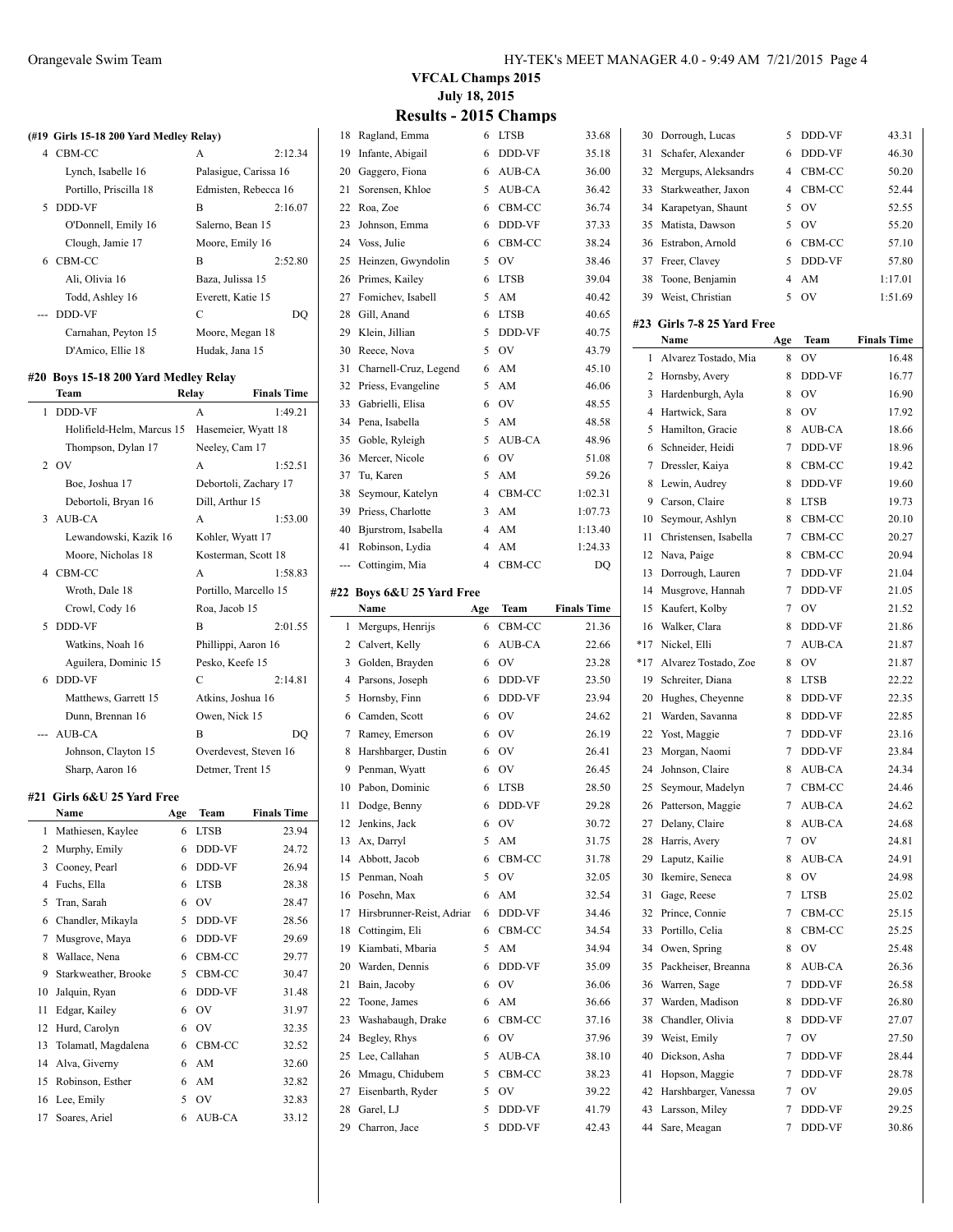| (#23 Girls 7-8 25 Yard Free) |          |       |
|------------------------------|----------|-------|
| 45 Diaz, Lily                | 8 AM     | 31.08 |
| 46 Nolen, Julia              | 7 LTSB   | 31.55 |
| 47 DiSilvestro Mary          | - CBM-CC | 32.50 |

| 47 DiSilvestro, Mary  |   | 7 CBM-CC | 32.50 |
|-----------------------|---|----------|-------|
| 48 McCleary, Abby     | 8 | DDD-VF   | 32.94 |
| 49 Moulton, Elizabeth |   | 7 AUB-CA | 36.04 |
| 50 Staszak, Isis      |   | AM       | 38.17 |
| 51 Lidge, Natalie     |   | 7 AUB-CA | 40.02 |
| 52 Six, Ashlyn        |   | OV       | 40.34 |
| 53 Diaz, Betzy        |   | AM       | 41.08 |

#### **#24 Boys 7-8 25 Yard Free**

|    | Name              | Age            | Team        | <b>Finals Time</b> |
|----|-------------------|----------------|-------------|--------------------|
| 1  | Lumbert, Kael     | 8              | AUB-CA      | 15.75              |
| 2  | Robinson, Asher   | 8              | AM          | 17.97              |
| 3  | Gaggero, Giacomo  | 8              | AUB-CA      | 18.35              |
| 4  | Golden, Nathaniel | 8              | OV          | 18.85              |
| 5  | Mergups, Edwards  | 8              | CBM-CC      | 19.36              |
| 6  | Dodge, Wyatt      | 8              | DDD-VF      | 19.96              |
| 7  | Wallace, William  | $\overline{7}$ | CBM-CC      | 20.03              |
| 8  | Kobayashi, Yuta   | 8              | AM          | 20.07              |
| 9  | Thayer, Brayden   | $\overline{7}$ | DDD-VF      | 20.14              |
| 10 | Cleveland, Sam    | 8              | DDD-VF      | 20.24              |
| 11 | Brooks, Parker    | 8              | OV          | 20.29              |
| 12 | McAlister, Jake   | 8              | AUB-CA      | 20.43              |
| 13 | Campbell, Josiah  | 8              | AM          | 20.60              |
| 14 | Cook, Micah       | 8              | OV          | 20.77              |
| 15 | Bowers, Benjamin  | $\overline{7}$ | CBM-CC      | 21.15              |
| 16 | Tu, Ryan          | $\overline{7}$ | AM          | 21.22              |
| 17 | Aldrich, Zach     | 8              | DDD-VF      | 21.36              |
| 18 | Cook, Dylan       | $\overline{7}$ | AUB-CA      | 21.41              |
| 19 | MacKay, Benjamin  | 7              | AUB-CA      | 21.70              |
| 20 | Garel, Lincoln    | 8              | DDD-VF      | 22.04              |
| 21 | Larson, Isaiah    | $\overline{7}$ | AUB-CA      | 22.17              |
| 22 | Camden, Sean      | 8              | OV          | 22.37              |
| 23 | Stevens, Koa      | 7              | DDD-VF      | 22.41              |
| 24 | Avalos, Ethan     | 8              | CBM-CC      | 22.56              |
| 25 | Gaite, Justin     | $\overline{7}$ | CBM-CC      | 22.70              |
| 26 | Poddar, Sid       | 8              | CBM-CC      | 22.77              |
| 27 | Schafer, Owen     | 8              | DDD-VF      | 22.80              |
| 28 | Tran, Nicolas     | $\overline{7}$ | OV          | 22.87              |
| 29 | McLees, Ashton    | 8              | DDD-VF      | 22.91              |
| 30 | Prok, Jaden       | 8              | CBM-CC      | 22.93              |
| 31 | McCoy, Ethan      | 8              | AUB-CA      | 23.36              |
| 32 | Pham, Ethan       | $\overline{7}$ | CBM-CC      | 24.42              |
| 33 | Zilles, Nate      | $\overline{7}$ | CBM-CC      | 24.56              |
| 34 | Ragland, Jordan   | 7              | <b>LTSB</b> | 24.72              |
| 35 | Karthy, Jeeva     | $\overline{7}$ | CBM-CC      | 24.96              |
| 36 | Butera, Austin    | 7              | DDD-VF      | 25.04              |
| 37 | Koutnik, Evan     | $\overline{7}$ | DDD-VF      | 26.00              |
| 38 | Lee, Brad         | 8              | OV          | 26.53              |
| 39 | Doan, Anthony     | 7              | CBM-CC      | 26.63              |
| 40 | Owen, Stephen     | 8              | DDD-VF      | 26.83              |
| 41 | Schubin, Tyler    | 7              | CBM-CC      | 27.11              |
| 42 | Cleveland, John   | $\overline{7}$ | DDD-VF      | 27.30              |
| 43 | AuClair, Wyatt    | $\overline{7}$ | OV          | 27.67              |
|    |                   |                |             |                    |

**VFCAL Champs 2015 July 18, 2015**

| 44       | Sanchez, Gabriel            | 7               | CBM-CC       | 28.37              | *36            | F            |
|----------|-----------------------------|-----------------|--------------|--------------------|----------------|--------------|
| 45       | Oglesby, Cory               | 8               | <b>OV</b>    | 28.38              | 38             | S            |
| 46       | Galvan, Jayden              | 7               | AM           | 28.61              | 39             | P            |
| 47       | Packheiser, Owen            | 7               | AUB-CA       | 29.16              | 40             | R            |
| 48       | Lee, Kyle                   | 8               | <b>OV</b>    | 29.35              | 41             | F            |
| 49       | Griffith, Brady             | 8               | DDD-VF       | 29.68              | 42             | F            |
| 50       | Lee, Nathan                 | 8               | CBM-CC       | 29.82              | 43             | S            |
| 51       | Williams, Connor            | 8               | OV           | 30.06              | 44             | Ŋ            |
| 52       | Money, Jackson              | 8               | CBM-CC       | 31.76              | 45             | I            |
| 53       | Toone, Jonathan             | 7               | AM           | 32.14              | 46             | I            |
| 54       | Money, William              | 7               | CBM-CC       | 32.37              | 47             | A            |
| 55       | Sharratt, Cody              | 7               | CBM-CC       | 32.57              | 48             | S            |
| 56       | Cazier, Bhavik              | 7               | CBM-CC       | 32.66              | 49             | A            |
| 57       | Coyle, Emmett               | 7               | DDD-VF       | 32.73              | 50             | Ŋ            |
| 58       | Alva, Julius                | 8               | AM           | 34.12              | 51             | S            |
| 59       | Pardo, Joseph               | 8               | OV           | 38.64              | 52             | A            |
| 60       | Darr, Johnathan             | 7               | CBM-CC       | 45.24              | #26 B          |              |
| 61       | Prevatt, Jonas              | $7\overline{ }$ | CBM-CC       | 45.44              |                | Þ            |
|          | #25 Girls 9-10 25 Yard Free |                 |              |                    | $\mathbf{1}$   | V            |
|          | Name                        | Age             | Team         | <b>Finals Time</b> | 2              | R            |
| 1        | McAlister, Katie            | 10              | AUB-CA       | 13.68              | 3              | $\epsilon$   |
|          | 2 Kline, Morgan             | 10              | DDD-VF       | 15.33              | $\overline{4}$ | $\mathbf{A}$ |
| 3        | Krieger, Linden             | 9               | DDD-VF       | 16.24              | 5              | F            |
| 4        | Gage, Kailee                | 10              | <b>LTSB</b>  | 16.32              | 6              | $\epsilon$   |
| 5        | Lumbert, Nya                | 10              | AUB-CA       | 16.53              | $\overline{7}$ | Γ            |
| 6        | Tran, Theresa               | 9               | OV           | 16.56              | 8              | F            |
| 7        | Schreiter, Jocelyn          | 10              | <b>LTSB</b>  | 16.94              | 9              | S            |
| 8        | Walker, Leah                | 10              | AM           | 16.98              | 10             | C            |
| 9        | Edney, Marissa              | 9               | AM           | 16.99              | 11             | N            |
| 10       | Jenkins, Anna               | 9               | OV           | 17.11              | 12             | Γ            |
| 11       | Johnson, Chloe              | 10              | AUB-CA       | 17.12              | 13             | E            |
| 12       | Stanton, Olivia             | 9               | DDD-VF       | 17.42              | 14             | Γ            |
| 13       | Zilles, Isabella            | 10              | CBM-CC       | 17.55              | 15             | N            |
| 14       | Benedetto, Caylee           | 9<br>9          | DDD-VF       | 17.94              | 16<br>$*17$    | P            |
| 15       | Bjurstrom, Brianna          | 9               | AM<br>DDD-VF | 18.03              | $*17$          | N            |
| 16<br>17 | Yost, Betsy<br>Pham, Erica  | 9               | CBM-CC       | 18.29              | 19             | F<br>P       |
| 18       | Bennett, Sela               | 9               | <b>LTSB</b>  | 18.41<br>18.47     | $*20$          | I            |
|          | 19 Sullivan, Esther         | 10              | CBM-CC       | 18.68              | $*20$          | E            |
| 20       | Charnell-Gebre, Lyric       | 10              | AM           | 18.93              | 22             | V            |
| 21       | Schneider, Audrey           | 9               | DDD-VF       | 19.05              | 23             | P            |
| 22       | Doan, Kim                   | 9               | CBM-CC       | 19.13              | 24             | E            |
| 23       | Roberts, Shelbie            | 9               | OV           | 19.45              | 25             | P            |
| 24       | Koutnik, Alora              | 9               | DDD-VF       | 19.85              | 26             | P            |
| 25       | Cleveland, Abigail          | 10              | DDD-VF       | 19.86              | 27             | F            |
| 26       | Black, Cameron              | 9               | OV           | 20.54              | 28             | Ŋ            |
| 27       | Larsson, Ebba               | 9               | DDD-VF       | 20.73              | 29             | Ί            |
| 28       | Nielsen, Claire             | 9               | AM           | 20.74              | 30             | F            |
| 29       | Stevens, Brooklind          | 9               | DDD-VF       | 21.00              | 31             | S            |
| 30       | Mount, Kaia                 | 10              | DDD-VF       | 21.53              | 32             | A            |
| 31       | Portillo, Selma             | 9               | CBM-CC       | 21.76              | 33             | I            |
| 32       | Beasley, Abigail            | 9               | DDD-VF       | 21.90              | 34             | N            |
| 33       | Shaban, Hannah              | 9               | OV           | 22.21              | 35             | R            |
| 34       | Money, Megan                | 10              | CBM-CC       | 22.23              | 36             | C            |
| 35       | Magness, Ashley             | 10              | CBM-CC       | 22.41              | 37             | S            |
| *36      | Bowman, Kylie               | 9               | AUB-CA       | 22.54              | 38             | C            |
|          |                             |                 |              |                    |                |              |

| *36   | Huhtala, Isabella          | 10  | CBM-CC      | 22.54              |
|-------|----------------------------|-----|-------------|--------------------|
| 38    | Summerhays, Heidi          | 10  | OV          | 22.84              |
| 39    | Pardo, Madalyn             | 9   | OV          | 23.09              |
| 40    | Reyes, Lissette            | 9   | AM          | 23.36              |
| 41    | Francia, Dailyn            | 9   | AUB-CA      | 23.42              |
| 42    | Harris, Kylie              | 9   | OV          | 23.45              |
| 43    | Simon, Madelyn             | 9   | <b>LTSB</b> | 23.71              |
| 44    | Nielsen, Renee             | 9   | AM          | 23.88              |
| 45    | Landgren, Julianne         | 10  | AUB-CA      | 24.21              |
| 46    | Infante, Lillian           | 9   | DDD-VF      | 24.89              |
| 47    | Audrain, Elena             | 9   | OV          | 26.02              |
| 48    | Strode, Norma              | 9   | CBM-CC      | 27.14              |
| 49    | Albrecht, Saige            | 9   | AM          | 27.68              |
| 50    | Newton, Madisyn            | 9   | DDD-VF      | 28.23              |
| 51    | Summerhays, Hazel          | 9   | OV          | 30.86              |
| 52    | Avalos, Aria               | 9   | CBM-CC      | 41.42              |
|       |                            |     |             |                    |
|       | #26 Boys 9-10 25 Yard Free |     |             |                    |
|       | Name                       | Age | Team        | <b>Finals Time</b> |
| 1     | Williams, Cole             | 10  | OV          | 14.92              |
| 2     | Ryan, Lachlan              | 10  | AUB-CA      | 14.96              |
| 3     | Christensen, Hayden        | 10  | CBM-CC      | 15.22              |
| 4     | Nava, Landon               | 9   | CBM-CC      | 15.46              |
| 5     | Espinosa, Diego            | 9   | CBM-CC      | 15.50              |
| 6     | Cox, Owen                  | 10  | DDD-VF      | 16.14              |
| 7     | Duran, Jared               | 10  | AM          | 16.22              |
| 8     | Hantman, Elijah            | 10  | AUB-CA      | 16.25              |
| 9     | Sallee, Benjamin           | 10  | DDD-VF      | 16.34              |
| 10    | Gerrits, Aleksandr         | 9   | CBM-CC      | 16.59              |
| 11    | Matista, Matthew           | 10  | $\hbox{OV}$ | 16.71              |
| 12    | Dressler, Jacob            | 10  | CBM-CC      | 16.78              |
| 13    | Bishop, Christopher        | 10  | DDD-VF      | 17.02              |
| 14    | Durgin, Elijah             | 9   | OV          | 17.09              |
| 15    | Murphy, Carson             | 9   | DDD-VF      | 17.12              |
| 16    | Patterson, Jay             | 10  | AUB-CA      | 17.48              |
| $*17$ | Maguire, Liam              | 10  | DDD-VF      | 17.77              |
| $*17$ | Harshbarger, Cyrus         | 9   | OV          | 17.77              |
| 19    | Penman, Bode               | 9   | OV          | 17.83              |
| $*20$ | Lidge, Joshua              | 10  | AUB-CA      | 17.88              |
| $*20$ | Burge, Aedan               | 10  | DDD-VF      | 17.88              |
| 22    | Weist, Ronnie              | 9   | OV          | 17.97              |
| 23    | Palasigue, Christian       | 9   | CBM-CC      | 18.02              |
| 24    | Bergen, Ryland             | 10  | OV          | 18.07              |
| 25    | Priess, Austin             | 9   | AM          | 18.14              |
| 26    | Prevatt, Ethan             | 10  | CBM-CC      | 18.26              |
| 27    | Freer, Sawyer              | 9   | DDD-VF      | 18.44              |
| 28    | Nicita, Kai                | 10  | DDD-VF      | 18.66              |
| 29    | Thayer, Truit              | 9   | DDD-VF      | 18.69              |
| 30    | Fear, Austin               | 10  | OV          | 18.77              |
| 31    | Schulze, Avery             | 9   | CBM-CC      | 18.84              |
| 32    | Anwari, Atal               | 10  | CBM-CC      | 19.03              |
| 33    | Lewin, David               | 9   | DDD-VF      | 19.08              |
| 34    | Monroe, Timothy            | 10  | CBM-CC      | 19.24              |
| 35    | Roa, Antonio               | 9   | CBM-CC      | 19.47              |
| 36    | O'Conner, Jack             | 9   | AUB-CA      | 19.52              |
| 37    | Smith, Brennan             | 9   | OV          | 19.67              |
| 38    | Cazier, Zekaia             | 9   | CBM-CC      | 19.76              |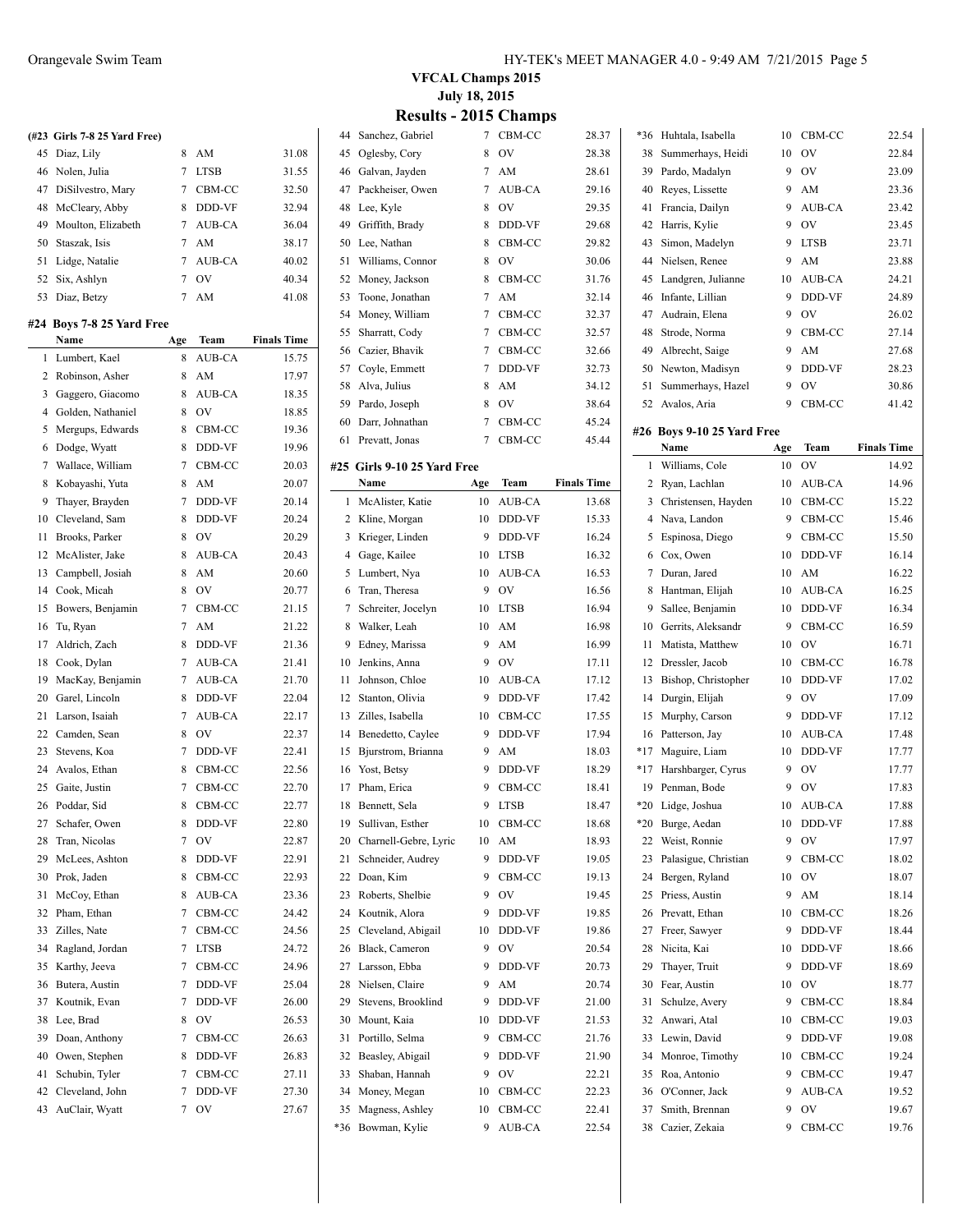|    | (#26 Boys 9-10 25 Yard Free) |    |             |       |
|----|------------------------------|----|-------------|-------|
| 39 | Barredo, Kean                | 9  | AM          | 19.85 |
| 40 | Kofnovec, Justin             | 9  | CBM-CC      | 19.92 |
| 41 | Gabrielli, Marcello          | 10 | OV          | 20.30 |
| 42 | Petrenko, Graham             | 9  | AUB-CA      | 20.97 |
| 43 | Posehn, Nico                 | 9  | AM          | 21.09 |
| 44 | Ramey, Benson                | 9  | OV          | 21.53 |
| 45 | McWilliams, Orion            | 9  | AM          | 21.76 |
| 46 | Prok, Jacob                  | 10 | CBM-CC      | 22.71 |
| 47 | Begley, Zane                 | 10 | OV          | 22.80 |
| 48 | Byers, Will                  | 10 | DDD-VF      | 22.84 |
| 49 | Marriott, Levi               | 10 | AUB-CA      | 22.91 |
| 50 | Kennedy, Gregory             | 10 | <b>LTSB</b> | 23.36 |
| 51 | AuClair, Matthew             | 10 | OV          | 23.40 |
| 52 | Rodriguez, Maxwell           | 9  | AM          | 23.83 |
| 53 | Nguyen, Vincent              | 10 | CBM-CC      | 25.26 |
| 54 | Hopson, Jack                 | 9  | DDD-VF      | 25.78 |
| 55 | Reusch, Aaron                | 9  | DDD-VF      | 25.88 |
| 56 | Young, Vinny                 | 9  | DDD-VF      | 28.16 |
| 57 | Braxton, Travis              | 9  | OV          | 30.18 |
| 58 | Coats, Dorian                | 9  | AM          | 31.77 |

# **#27 Girls 11-12 50 Yard Free**

|     | Name                     | Age | Team          | <b>Finals Time</b> |
|-----|--------------------------|-----|---------------|--------------------|
| 1   | Mueller, Madasyn         | 12  | AUB-CA        | 29.99              |
| 2   | Freer, Jordan            | 12  | DDD-VF        | 30.32              |
| 3   | Christensen, Callie      | 12  | CBM-CC        | 30.51              |
| 4   | Wilhelms, Isabella       | 12  | OV            | 30.54              |
| 5   | Jojola, Giana            | 12  | OV            | 31.45              |
| 6   | Goetze, Zoe              | 11  | CBM-CC        | 31.53              |
| 7   | Hibbs, Jazmine           | 12  | AM            | 32.78              |
| 8   | Phillippi, Josephina     | 12  | DDD-VF        | 32.94              |
| 9   | Baez Flores, Naiya       | 12  | AUB-CA        | 32.97              |
| 10  | Cox, Lilli               | 12  | DDD-VF        | 33.19              |
| 11  | Nielsen, Natalie         | 11  | AM            | 33.26              |
| 12  | Magana, Isabella         | 12  | CBM-CC        | 33.88              |
| 13  | Matista, Maryanna        | 11  | OV            | 33.96              |
| 14  | Dickson, Jia             | 11  | DDD-VF        | 34.08              |
| 15  | Maguire, Annabel         | 12  | DDD-VF        | 34.13              |
| 16  | Weist, Julia             | 12  | OV            | 34.52              |
| 17  | Wilson, Katelyn          | 12  | OV            | 34.65              |
| 18  | Priess, Madelyn          | 12  | AM            | 34.73              |
| 19  | Alvarez Tostado, Fionnah | 11  | OV            | 34.89              |
| 20  | Karapetyan, Rosa         | 11  | OV            | 35.07              |
| *21 | Langford, Sydney         | 12  | CBM-CC        | 35.15              |
| *21 | Gossard, Eliana          | 12  | CBM-CC        | 35.15              |
| 23  | McLees, Maddie           | 11  | DDD-VF        | 35.64              |
| *24 | Folsom, Elisha           | 11  | DDD-VF        | 35.99              |
| *24 | Schreiter, Francene      | 11  | <b>LTSB</b>   | 35.99              |
| 26  | Bush, Tessa              | 12  | DDD-VF        | 36.33              |
| 27  | Walker, Charlotte        | 12  | DDD-VF        | 36.68              |
| 28  | Whisman, Meredith        | 12  | AM            | 37.37              |
| 29  | Caron, Ava               | 11  | OV            | 37.53              |
| 30  | Griffith, Eriah          | 11  | DDD-VF        | 37.57              |
| 31  | Larsson, Alva            | 12  | DDD-VF        | 38.45              |
| 32  | Latourette, Michelle     | 11  | <b>AUB-CA</b> | 38.71              |
|     |                          |     |               |                    |

#### Orangevale Swim Team HY-TEK's MEET MANAGER 4.0 - 9:49 AM 7/21/2015 Page 6

**VFCAL Champs 2015 July 18, 2015**

| 33           | Velasquez, Skyler           | 11  | DDD-VF | 39.00              |
|--------------|-----------------------------|-----|--------|--------------------|
| 34           | Garcia, Luisa               | 11  | OV     | 39.36              |
| 35           | Smith, Hailee               | 12  | OV     | 39.59              |
| 36           | Insco, Joanna               | 12  | CBM-CC | 39.62              |
| 37           | Wright, Jordyn              | 12  | CBM-CC | 39.64              |
| 38           | Prok, Julia                 | 12  | CBM-CC | 40.68              |
| 39           | Brooks, Bridgitt            | 11  | OV     | 40.77              |
| 40           | Burgess, Kylie              | 11  | CBM-CC | 40.82              |
| 41           | Diaz, Paula                 | 12  | AM     | 41.18              |
|              |                             |     |        |                    |
| 42           | Si, Anna                    | 12  | AM     | 41.24              |
| 43           | Cook, Corrina               | 12  | OV     | 43.04              |
| 44           | Maina, Purity               | 12  | AM     | 43.15              |
| 45           | Chandler, Lauren            | 11  | DDD-VF | 43.27              |
| 46           | Burgess, Samantha           | 11  | CBM-CC | 43.83              |
| 47           | Bremer, Shania              | 12  | CBM-CC | 44.12              |
| 48           | Young, Livia                | 11  | DDD-VF | 44.56              |
| 49           | Walder, Georgia             | 11  | OV     | 45.12              |
| 50           | Six, Alana                  | 11  | OV     | 45.62              |
| 51           | Ramos-Mudd, Nina            | 11  | AUB-CA | 47.08              |
| 52           | Cruz, Lexy                  | 11  | AM     | 48.13              |
| 53           | DiSilvestro, Bethany        | 11  | CBM-CC | 48.21              |
| 54           | Stanton, Sarah              | 12  | DDD-VF | 48.55              |
| 55           | Fish, Josie                 | 11  | OV     | 49.68              |
|              | #28 Boys 11-12 50 Yard Free |     |        |                    |
|              | Name                        | Age | Team   | <b>Finals Time</b> |
| $\mathbf{1}$ | West, Josiah                | 12  | CBM-CC | 30.63              |
| 2            | Voss, Mason                 | 12  | CBM-CC | 31.08              |
| 3            | Owen, Daniel                | 11  | DDD-VF | 31.59              |
|              |                             |     |        |                    |
|              |                             |     |        |                    |
| 4            | Whisman, Brendan            | 11  | AM     | 32.37              |
| 5            | Cullifer, Nevyn             | 11  | AM     | 32.53              |
| 6            | Parsons, Trevor             | 11  | DDD-VF | 32.64              |
| 7            | Pena, Kove                  | 11  | CBM-CC | 32.82              |
| $*8$         | Coulter, James              | 11  | OV     | 33.85              |
| $*8$         | Dorrough, Logan             | 12  | DDD-VF | 33.85              |
| 10           | Lewandowski, Kelby          | 12  | AUB-CA | 33.86              |
| 11           | Calvert, Kaden              | 11  | AUB-CA | 34.28              |
|              | 12 Musser, William          | 11  | AUB-CA | 35.05              |
| 13           | Schulze, Marlon             | 11  | CBM-CC | 35.15              |
|              | 14 Black, Ethan             |     | 11 OV  | 35.52              |
| 15           | Ellis, Josh                 | 12  | AUB-CA | 35.65              |
| 16           | Tadlock, Gabriel            | 12  | CBM-CC | 35.76              |
| 17           | Troy, Christopher           | 11  | AUB-CA | 37.36              |
| 18           | Cahill, Patrick             | 11  | OV     | 37.39              |
| 19           | McCoy, Jackson              | 12  | AUB-CA | 37.77              |
| 20           | Shubert, Braden             | 11  | CBM-CC | 38.24              |
| 21           | Coats, William              | 12  | AM     | 39.90              |
| 22           | Schafer, Walden             | 11  | DDD-VF | 40.28              |
| 23           | Bath, James                 | 11  | DDD-VF | 40.39              |
| 24           | Avalos, Andrew              | 11  | CBM-CC | 40.46              |
| 25           | Fry, Elliot                 | 11  | CBM-CC | 40.47              |
| $*26$        | Kartchner, Kaden            | 11  | CBM-CC | 41.80              |
| $*26$        | Summerhays, Hunter          | 12  | OV     | 41.80              |
| 28           | Magness, CJ                 | 12  | CBM-CC | 41.86              |
| 29           | Carnahan, Connor            | 11  | DDD-VF | 42.01              |
| 30           | Whitaker, Eli               | 11  | CBM-CC | 42.63              |

| 32 | Larsson, Charlie                     | 11  | DDD-VF | 44.65              |
|----|--------------------------------------|-----|--------|--------------------|
| 33 | Konarski, Austin                     | 11  | CBM-CC | 46.34              |
| 34 | Lidge, Soren                         | 12  | AUB-CA | 47.13              |
| 35 | Clay, Aidan                          | 12  | AM     | 49.09              |
|    | 36 Gentry, Brett                     | 12  | AM     | 1:02.50            |
|    |                                      |     |        |                    |
|    | #29 Girls 13-14 50 Yard Free<br>Name | Age | Team   | <b>Finals Time</b> |
| 1  | O'Brien, Dana                        | 13  | AUB-CA | 27.38              |
| 2  | Atkins, Nihna                        | 13  | DDD-VF | 28.62              |
| 3  | Bush, Hanna                          | 14  | DDD-VF | 29.25              |
| 4  | Coleman-Salgado, Krishr 13           |     | CBM-CC | 29.78              |
| 5  | Edmisten, Isabella                   | 14  | CBM-CC | 30.20              |
| 6  | Huston, Katie                        | 13  | AUB-CA | 30.28              |
| 7  | Arnez, Emily                         | 13  | CBM-CC | 30.51              |
| 8  | Putman, Grace                        | 13  | LTSB   | 30.67              |
| 9  | Burgess, Hannah                      | 13  | CBM-CC | 30.99              |
| 10 | Ortiz, Lizzy                         | 13  | AM     | 31.88              |
| 11 | Hale, Isabella                       | 13  | OV     | 32.20              |
| 12 | Nicita, Tera                         | 13  | DDD-VF | 32.46              |
| 13 | Burleson, Amiah                      | 14  | AM     | 32.60              |
| 14 | Hardenburgh, Alaina                  | 13  | OV     | 32.68              |
| 15 | Williams-Herron, Skyler              | 13  | OV     | 32.73              |
| 16 | Delany, Camille                      | 14  | AUB-CA | 33.08              |
| 17 | Edmisten, Julianna                   | 13  | CBM-CC | 33.43              |
| 18 | Hartigan, Hannah                     | 14  | DDD-VF | 33.50              |
| 19 | Thayer, Sarah                        | 13  | CBM-CC | 33.62              |
| 20 | Huhtala, Katrina                     | 13  | CBM-CC | 34.42              |
| 21 | Newton, Mackenzie                    | 13  | DDD-VF | 34.57              |
| 22 | Borth, Elise                         | 14  | DDD-VF | 34.79              |
| 23 | Farrington, Chloe                    | 13  | AM     | 34.90              |
| 24 | Kohler, Meaghan                      | 13  | AUB-CA | 35.37              |
| 25 | Cole, Sara                           | 14  | AUB-CA | 35.57              |
| 26 | Kiambati, Njeri                      | 13  | AM     | 35.59              |
| 27 | Quecano, Jessica                     | 14  | LTSB   | 35.75              |
| 28 | Morkowski, Trista                    | 14  | DDD-VF | 35.76              |
| 29 | Coulter, Catherine                   | 13  | OV     | 35.79              |
| 30 | Nicholas, Shelby                     | 13  | OV     | 36.16              |
| 31 | Shupe, Marin                         | 13  | CBM-CC | 36.25              |
|    | 32 Barton, Brianna                   | 13  | DDD-VF | 36.40              |
| 33 | Argo, Savannah                       | 13  | OV     | 36.81              |
| 34 | Ambrosia, Kennedy                    | 13  | AUB-CA | 37.20              |
| 35 | Insco, Harriet                       | 14  | CBM-CC | 39.03              |
|    |                                      |     |        |                    |
|    | #30 Boys 13-14 50 Yard Free<br>Name  | Age | Team   | <b>Finals Time</b> |
| 1  | Calvert, Klay                        | 14  | AUB-CA | 26.57              |
| 2  | Taylor, Philip                       | 14  | DDD-VF | 26.77              |
| 3  | Savino, Jack                         | 14  | DDD-VF | 27.14              |
| 4  | Caron, Reed                          | 14  | OV     | 28.04              |
| 5  | Tracy, Caleb                         | 13  | AUB-CA | 28.09              |
| 6  | Watkins, Nick                        | 14  | DDD-VF | 28.10              |
| 7  | Boe, Jacob                           | 14  | OV     | 28.44              |
| 8  | Zilles, Jackson                      | 13  | CBM-CC | 28.67              |
| 9  | Heinzen, Trayton                     | 13  | OV     | 29.47              |
| 10 | Zapata, Wade                         | 14  | OV     | 29.68              |
| 11 | Powell, Jacob                        | 14  | CBM-CC | 29.80              |
|    |                                      |     |        |                    |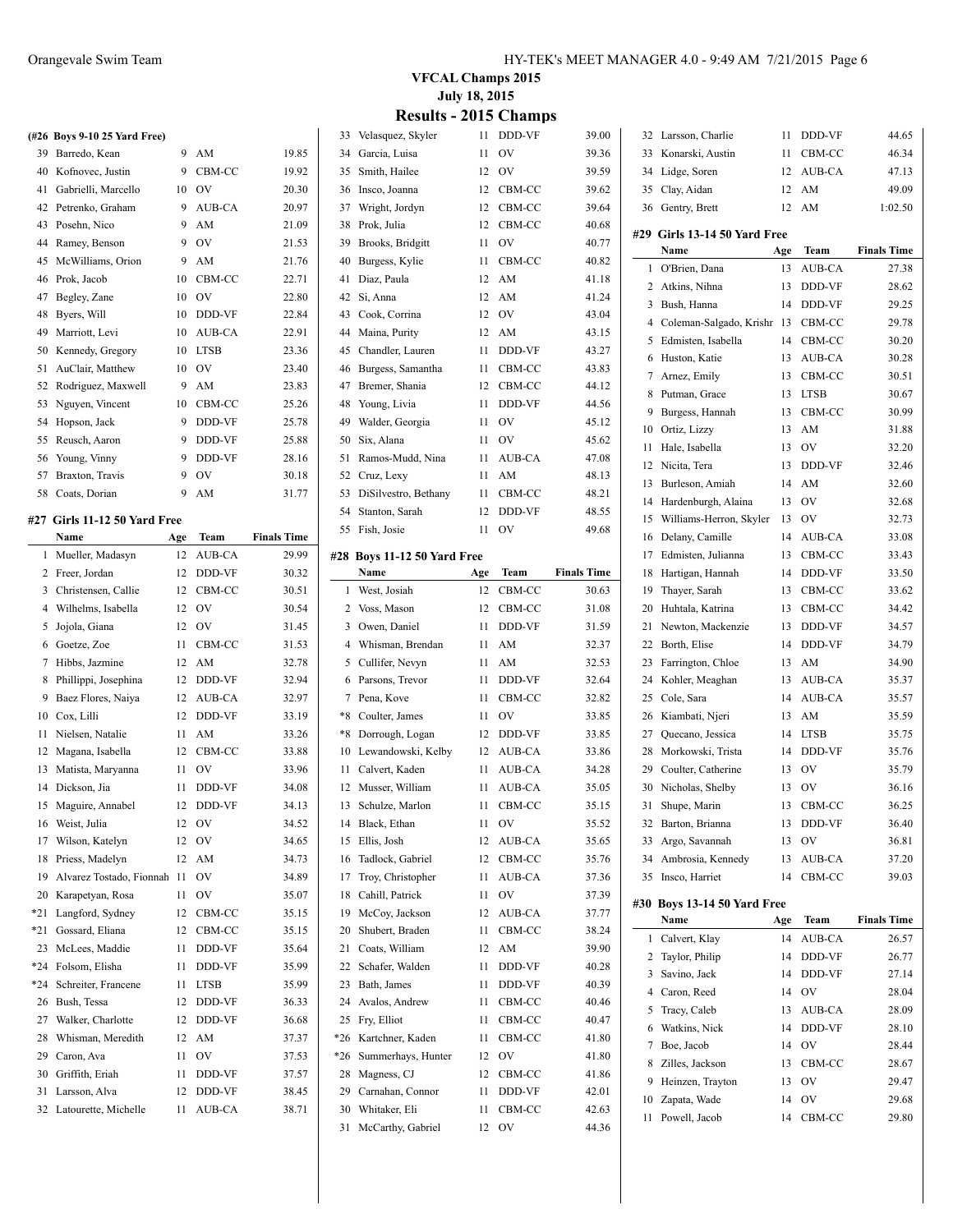|       | (#30 Boys 13-14 50 Yard Free) |     |           |                    |
|-------|-------------------------------|-----|-----------|--------------------|
| 12    | Walder, Pace                  | 13  | OV        | 30.35              |
| 13    | Rosenberger, Vincent          | 13  | OV        | 30.95              |
| 14    | Whitaker, Wesley              | 13  | CBM-CC    | 31.03              |
| 15    | Tuggle, Justin                | 13  | AUB-CA    | 31.17              |
| 16    | Townsend, River               | 13  | DDD-VF    | 31.72              |
| 17    | Roa, Ryan                     | 13  | CBM-CC    | 31.99              |
| 18    | Davis, Andrew                 | 13  | AUB-CA    | 32.44              |
| 19    | Monroe, James                 | 14  | CBM-CC    | 33.52              |
| 20    | Clay, Dustin                  | 13  | AM        | 33.68              |
| 21    | Bunce, Logan                  | 13  | DDD-VF    | 33.75              |
| 22    | Darr, Andrew                  | 13  | CBM-CC    | 33.83              |
| 23    | Leos, Karson                  | 13  | DDD-VF    | 34.06              |
| 24    | Fish, Jackson                 | 13  | OV        | 34.20              |
| 25    | Weist, David                  | 14  | OV        | 34.47              |
| 26    | Taylor, Joshua                | 13  | DDD-VF    | 34.89              |
| 27    | Dill, Laroy                   | 14  | OV        | 36.39              |
|       |                               |     |           |                    |
| #31   | Girls 15-18 50 Yard Free      |     |           |                    |
|       | Name                          | Age | Team      | <b>Finals Time</b> |
| 1     | Wenger, Bethany               | 17  | AUB-CA    | 26.93              |
| 2     | Ambrosia, Payton              | 17  | AUB-CA    | 27.86              |
| 3     | Debortoli, Natasha            | 16  | OV        | 27.96              |
| 4     | Williams, Alexis              | 18  | OV        | 28.00              |
| 5     | Weist, Christina              | 18  | OV        | 28.03              |
| 6     | Gwin, Kourtney                | 16  | OV        | 28.13              |
| 7     | Edmisten, Rebecca             | 16  | CBM-CC    | 28.54              |
| 8     | O'Donnell, Emily              | 16  | DDD-VF    | 28.69              |
| 9     | Moore, Emily                  | 16  | DDD-VF    | 29.41              |
| 10    | Portillo, Priscilla           | 18  | CBM-CC    | 29.58              |
| 11    | Musser, Katie                 | 17  | AUB-CA    | 29.79              |
| $*12$ | Bishop, Catherine             | 15  | DDD-VF    | 29.97              |
| $*12$ | Barrett, Annie                | 15  | AUB-CA    | 29.97              |
| 14    | Moore, Megan                  | 18  | DDD-VF    | 30.45              |
| 15    |                               |     |           |                    |
| 16    | Lynch, Isabelle               | 16  | CBM-CC    | 30.78              |
| 17    | Smith, Maddie                 | 16  | DDD-VF    | 30.84              |
|       | Boe, Taylor                   | 15  | <b>OV</b> | 31.11              |
| 18    | D'Amico, Ellie                | 18  | DDD-VF    | 31.72              |
| 19    | Baza, Julissa                 | 15  | CBM-CC    | 32.93              |
|       | 20 Hudak, Jana                | 15  | DDD-VF    | 33.22              |
| 21    | Carnahan, Peyton              | 15  | DDD-VF    | 33.36              |
| 22    | Morkowski, Anika              | 17  | DDD-VF    | 33.57              |
| 23    | Bunce, Kayleigh               | 15  | DDD-VF    | 33.86              |
| 24    | Klas, Grace                   | 15  | DDD-VF    | 34.29              |
| 25    | Killion, Mickayla             | 16  | DDD-VF    | 34.86              |
| 26    | Arnold, Jacqueline            | 15  | DDD-VF    | 35.17              |
| 27    | Ganzert, Lindsey              | 16  | DDD-VF    | 35.39              |
| 28    | D'Amico, Gracie               | 15  | DDD-VF    | 35.63              |

 Todd, Ashley 16 CBM-CC 36.83 Musser, Crystal 15 AUB-CA 37.47 Everett, Katie 15 CBM-CC 41.94 Ali, Olivia 16 CBM-CC 43.90

#### Orangevale Swim Team HY-TEK's MEET MANAGER 4.0 - 9:49 AM 7/21/2015 Page 7

 $\mathbf{L}$ 

|    | #32 Boys 15-18 50 Yard Free            |     |               |                    |
|----|----------------------------------------|-----|---------------|--------------------|
|    | Name                                   | Age | Team          | <b>Finals Time</b> |
| 1  | Neeley, Cam                            | 17  | DDD-VF        | 24.19              |
| 2  | Pesko, Keefe                           | 15  | DDD-VF        | 24.76              |
| 3  | Crowl, Cody                            | 16  | CBM-CC        | 25.00              |
| 4  | Kosterman, Scott                       | 18  | AUB-CA        | 25.07              |
| 5  | Aguilera, Dominic                      | 15  | DDD-VF        | 25.38              |
| 6  | Wroth, Dale                            | 18  | CBM-CC        | 25.45              |
| 7  | Detmer, Trent                          | 15  | AUB-CA        | 25.84              |
| 8  | Weist, Andrew                          | 15  | OV            | 26.02              |
| 9  | Roa, Jacob                             | 15  | CBM-CC        | 26.04              |
| 10 | Dill, Arthur                           | 15  | <b>OV</b>     | 26.22              |
| 11 | Portillo, Marcello                     | 15  | CBM-CC        | 26.53              |
| 12 | Phillippi, Aaron                       | 16  | DDD-VF        | 27.27              |
| 13 | Matthews, Garrett                      | 15  | DDD-VF        | 27.58              |
| 14 | Debortoli, Zachary                     | 17  | OV            | 27.77              |
| 15 | Norris, Andy                           | 18  | CBM-CC        | 28.47              |
| 16 | Sharp, Aaron                           | 16  | AUB-CA        | 28.61              |
| 17 | Nielsen, Andrew                        | 15  | AM            | 28.63              |
| 18 | Owen, Nick                             | 15  | DDD-VF        | 28.87              |
| 19 | Beilgard, Austin                       | 15  | OV            | 28.97              |
| 20 | Atkins, Joshua                         | 16  | DDD-VF        | 30.04              |
| 21 | Taylor, David                          | 17  | DDD-VF        | 30.46              |
|    |                                        |     |               |                    |
| 22 | Dunn, Brennan                          | 16  | DDD-VF        | 30.47              |
| 23 | Johnson, Clayton                       | 15  | AUB-CA        | 31.33              |
| 24 | Arnold, Brandon                        | 15  | DDD-VF        | 32.11              |
| 25 | Criqui, Harve                          | 15  | AM            | 33.00              |
| 26 | Coulter, Joshua                        | 15  | OV            | 35.34              |
|    | #33 Girls 6&U 25 Yard Back             |     |               |                    |
|    |                                        |     |               |                    |
|    | Name                                   | Age | Team          | <b>Finals Time</b> |
| 1  | Mathiesen, Kaylee                      | 6   | <b>LTSB</b>   | 30.99              |
| 2  | Fuchs, Ella                            | 6   | <b>LTSB</b>   | 31.07              |
| 3  | Murphy, Emily                          | 6   | DDD-VF        | 31.98              |
| 4  | Musgrove, Maya                         | 6   | DDD-VF        | 32.50              |
| 5  | Jalquin, Ryan                          | 6   | DDD-VF        | 32.81              |
| 6  | Tran, Sarah                            | 6   | OV            | 32.86              |
| 7  | Soares, Ariel                          | 6   | AUB-CA        | 32.87              |
| 8  | Robinson, Esther                       | 6   | AM            | 34.39              |
| 9  | Starkweather, Brooke                   | 5   | CBM-CC        | 34.87              |
| 10 | Chandler, Mikayla                      | 5   | DDD-VF        | 35.67              |
| 11 | Ragland, Emma                          | 6   | <b>LTSB</b>   | 36.77              |
| 12 | Cooney, Pearl                          | 6   | DDD-VF        | 38.62              |
| 13 | Johnson, Emma                          | 6   | DDD-VF        | 38.69              |
| 14 | Hurd, Carolyn                          | 6   | OV            | 39.15              |
| 15 | Infante, Abigail                       | 6   | DDD-VF        | 39.22              |
| 16 | Tolamatl, Magdalena                    | 6   | CBM-CC        | 39.38              |
| 17 | Gaggero, Fiona                         | 6   | <b>AUB-CA</b> | 39.47              |
| 18 | Sorensen, Khloe                        | 5   | AUB-CA        | 39.57              |
| 19 | Roa, Zoe                               | 6   | CBM-CC        | 39.67              |
| 20 | Edgar, Kailey                          | 6   | OV            | 41.56              |
| 21 | Wallace, Nena                          | 6   | CBM-CC        | 42.00              |
| 22 | Lee, Emily                             | 5   | OV            | 43.23              |
| 23 |                                        | 6   |               |                    |
| 24 | Charnell-Cruz, Legend<br>Alva, Giverny | 6   | AM<br>AM      | 44.22<br>45.72     |

| 26  | Gill, Anand               | 6              | LTSB          | 46.47              |
|-----|---------------------------|----------------|---------------|--------------------|
| 27  | Klein, Jillian            | 5              | DDD-VF        | 48.92              |
| 28  | Priess, Evangeline        | 5              | AM            | 49.00              |
| 29  | Mercer, Nicole            | 6              | OV            | 49.82              |
| 30  | Goble, Ryleigh            | 5              | <b>AUB-CA</b> | 50.03              |
| 31  | Gabrielli, Elisa          | 6              | OV            | 53.86              |
| 32  | Heinzen, Gwyndolin        | 5              | OV            | 54.24              |
|     |                           | 5              |               |                    |
| 33  | Fomichev, Isabell         |                | AM            | 55.73<br>58.90     |
| 34  | Reece, Nova               | 5              | OV            |                    |
| 35  | Seymour, Katelyn          | 4              | CBM-CC        | 1:01.43            |
| 36  | Pena, Isabella            | 5              | AM            | 1:04.71            |
| 37  | Tu, Karen                 | 5              | AM            | 1:05.48            |
| --- | Cottingim, Mia            | 4              | CBM-CC        | DQ                 |
| --- | Priess, Charlotte         | 3              | AM            | DQ                 |
|     | #34 Boys 6&U 25 Yard Back |                |               |                    |
|     | Name                      | Age            | Team          | <b>Finals Time</b> |
| 1   | Camden, Scott             | 6              | OV            | 27.80              |
| 2   | Mergups, Henrijs          | 6              | CBM-CC        | 28.02              |
| 3   | Calvert, Kelly            | 6              | AUB-CA        | 29.02              |
| 4   | Hornsby, Finn             | 6              | DDD-VF        | 29.25              |
| 5   | Parsons, Joseph           | 6              | DDD-VF        | 29.48              |
| 6   | Golden, Brayden           | 6              | OV            | 31.13              |
| 7   | Ramey, Emerson            | 6              | OV            | 33.54              |
| 8   | Hirsbrunner-Reist, Adriar | 6              | DDD-VF        | 35.28              |
| 9   | Harshbarger, Dustin       | 6              | OV            | 36.46              |
| 10  | Penman, Wyatt             | 6              | OV            | 36.97              |
| 11  | Warden, Dennis            | 6              | DDD-VF        | 38.10              |
| 12  | Pabon, Dominic            | 6              | <b>LTSB</b>   | 38.72              |
| 13  | Jenkins, Jack             | 6              | OV            | 39.30              |
| 14  | Toone, James              | 6              | AM            | 40.24              |
| 15  | Estrabon, Arnold          | 6              | CBM-CC        | 40.33              |
| 16  | Lee, Callahan             | 5              | AUB-CA        | 43.37              |
| 17  | Bain, Jacoby              | 6              | OV            | 43.93              |
| 18  | Dodge, Benny              | 6              | DDD-VF        | 43.97              |
| 19  | Penman, Noah              | 5              | OV            | 44.25              |
| 20  | Eisenbarth, Ryder         | 5              | OV            | 44.71              |
| 21  | Abbott, Jacob             | 6              | CBM-CC        | 45.21              |
| 22  | Starkweather, Jaxon       | $\overline{4}$ | CBM-CC        | 47.88              |
| 23  | Posehn, Max               | 6              | AM            | 48.77              |
| 24  | Begley, Rhys              | 6              | OV            | 48.81              |
| 25  | Curl, Joshua              | 6              | CBM-CC        | 49.18              |
| 26  | Schafer, Alexander        | 6              | DDD-VF        | 49.61              |
| 27  | Matista, Dawson           | 5              | OV            | 53.70              |
| 28  | Mergups, Aleksandrs       | 4              | CBM-CC        | 53.84              |
| 29  | Cottingim, Eli            | 6              | CBM-CC        | 54.97              |
| 30  | Washabaugh, Drake         | 6              | CBM-CC        | 55.60              |
| 31  | Charron, Jace             | 5              | DDD-VF        | 1:00.54            |
| 32  | Freer, Clavey             | 5              | DDD-VF        | 1:01.03            |
| 33  | Garel, LJ                 | 5              | DDD-VF        | 1:04.49            |
| 34  | Kiambati, Mbaria          | 5              | AM            | 1:10.04            |
| 35  | Dorrough, Lucas           | 5              | DDD-VF        | 1:10.40            |
| --- | Ax, Darryl                | 5              | AM            | DQ                 |
| --- | Mmagu, Chidubem           | 5              | CBM-CC        | DQ                 |
| --- | Prince, Ben               | 6              | CBM-CC        | DQ                 |
|     |                           |                |               |                    |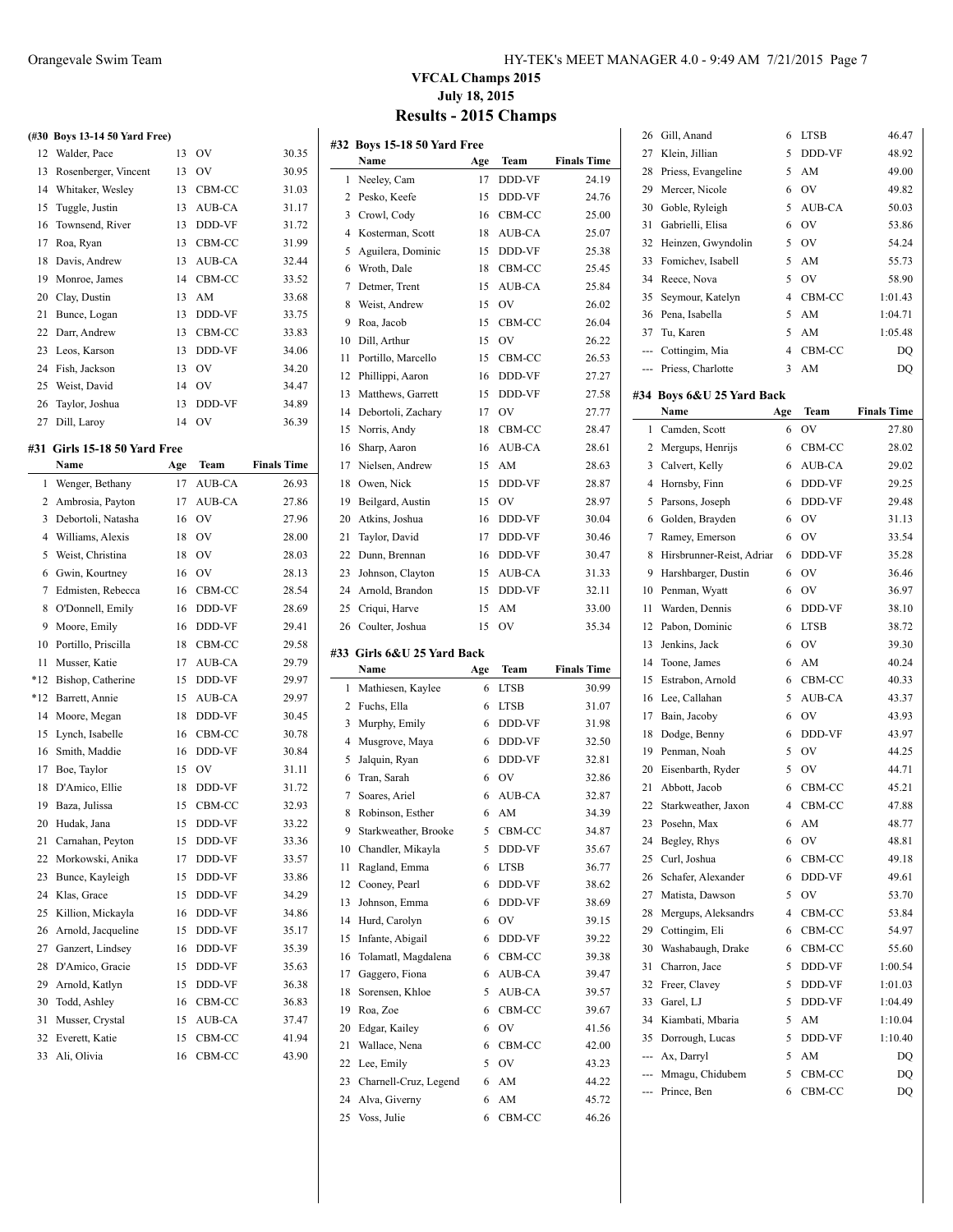|     | #35 Girls 7-8 25 Yard Back |                |             |                    |
|-----|----------------------------|----------------|-------------|--------------------|
|     | Name                       | Age            | Team        | <b>Finals Time</b> |
| 1   | Bergen, Kylie              | 8              | OV          | 20.73              |
| 2   | Hardenburgh, Ayla          | 8              | OV          | 20.86              |
| 3   | Espinosa, Olivia           | 8              | CBM-CC      | 22.93              |
| 4   | Frazer, Emma               | 7              | DDD-VF      | 23.63              |
| 5   | Lewin, Audrey              | 8              | DDD-VF      | 23.98              |
| 6   | Sorensen, Madelyn          | 7              | AUB-CA      | 24.11              |
| 7   | Schreiter, Diana           | 8              | <b>LTSB</b> | 24.62              |
| 8   | Yost, Maggie               | 7              | DDD-VF      | 24.78              |
| 9   | Dressler, Kaiya            | 8              | CBM-CC      | 24.81              |
| 10  | Schneider, Heidi           | 7              | DDD-VF      | 24.84              |
| 11  | Seymour, Ashlyn            | 8              | CBM-CC      | 25.34              |
| 12  | Walker, Clara              | 8              | DDD-VF      | 25.89              |
| 13  | Musgrove, Hannah           | 7              | DDD-VF      | 26.02              |
| 14  | Alvarez Tostado, Zoe       | 8              | <b>OV</b>   | 26.14              |
| 15  | Katia, Ax                  | 8              | AM          | 26.55              |
| 16  |                            | 7              | DDD-VF      | 26.72              |
|     | Dorrough, Lauren           |                |             | 27.35              |
| 17  | Gage, Reese                | 7              | <b>LTSB</b> |                    |
| 18  | Johnson, Claire            | 8              | AUB-CA      | 27.75              |
| 19  | Warren, Sage               | 7              | DDD-VF      | 29.16              |
| 20  | Delany, Claire             | 8              | AUB-CA      | 29.33              |
| 21  | Ikemire, Seneca            | 8              | OV          | 29.40              |
| 22  | Larsson, Miley             | 7              | DDD-VF      | 29.64              |
| 23  | Perez, Yulianna            | 8              | AM          | 29.82              |
| 24  | DiSilvestro, Mary          | 7              | CBM-CC      | 30.49              |
| 25  | Owen, Spring               | 8              | <b>OV</b>   | 30.86              |
| 26  | Morgan, Naomi              | 7              | DDD-VF      | 31.38              |
| 27  | Klein, AnnElise            | 8              | DDD-VF      | 31.53              |
| 28  | Prince, Connie             | 7              | CBM-CC      | 31.61              |
| 29  | McCleary, Abby             | 8              | DDD-VF      | 31.74              |
| 30  | Hayden McGormley, Bro      | 8              | CBM-CC      | 32.10              |
| 31  | Seymour, Madelyn           | 7              | CBM-CC      | 32.94              |
| 32  | Warden, Savanna            | 8              | DDD-VF      | 33.05              |
| 33  | Nolen, Julia               | 7              | <b>LTSB</b> | 33.19              |
| 34  | Weist, Emily               | 7              | <b>OV</b>   | 33.64              |
| 35  | Dickson, Asha              | 7              | DDD-VF      | 33.96              |
| 36  | Hopson, Maggie             | 7              | DDD-VF      | 34.60              |
| 37  | Harris, Avery              | $\overline{7}$ | OV          | 34.71              |
| 38  | Diaz, Lily                 | 8              | AM          | 34.81              |
| 39  | Hughes, Cheyenne           | 8              | DDD-VF      | 34.82              |
| 40  | Patterson, Maggie          | 7              | AUB-CA      | 35.79              |
| 41  | Chandler, Olivia           | 8              | DDD-VF      | 37.36              |
| 42  | Staszak, Isis              | 7              | AM          | 40.11              |
| 43  | Harshbarger, Vanessa       | 7              | <b>OV</b>   | 40.87              |
| 44  | Moulton, Elizabeth         | 7              | AUB-CA      | 41.11              |
| 45  | Six, Ashlyn                | 7              | <b>OV</b>   | 41.80              |
| 46  | Diaz, Betzy                | 7              | AM          | 50.19              |
| --- | Lidge, Natalie             | 7              | AUB-CA      |                    |
| --- | Warden, Madison            | 8              | DDD-VF      | DQ                 |
|     |                            |                |             | DQ                 |
|     | #36 Boys 7-8 25 Yard Back  |                |             |                    |
|     | Name                       | Age            | Team        | <b>Finals Time</b> |

| Name              | Age | Team     | <b>Finals Time</b> |
|-------------------|-----|----------|--------------------|
| 1 Lumbert, Kael   |     | 8 AUB-CA | 20.40              |
| 2 Scollay, Tyler  |     | 8. OV    | 21.09              |
| 3 Thayer, Brayden |     | 7 DDD-VF | 22.47              |
|                   |     |          |                    |

**VFCAL Champs 2015 July 18, 2015**

|                 | <b>Results - 2015 Champs</b> |  |
|-----------------|------------------------------|--|
| 4 Mount, Landis | 8 DDD-VF                     |  |

| 4  | Mount, Landis               | 8 | DDD-VF      | 24.09              | 8        | Barsotti, Mia                   | 9        | DDD-VF              | 21.51              |
|----|-----------------------------|---|-------------|--------------------|----------|---------------------------------|----------|---------------------|--------------------|
| 5  | Cook, Dylan                 | 7 | AUB-CA      | 25.15              | 9        | Doan, Kim                       | 9        | CBM-CC              | 22.39              |
| 6  | Tran, Nicolas               | 7 | OV          | 26.08              | 10       | Benedetto, Caylee               | 9        | DDD-VF              | 22.64              |
| 7  | Campbell, Josiah            | 8 | AM          | 26.11              | 11       | Schreiter, Jocelyn              | 10       | <b>LTSB</b>         | 23.64              |
| 8  | Poddar, Sid                 | 8 | CBM-CC      | 26.31              | 12       | Haight, Laynie                  | 9        | AUB-CA              | 24.18              |
| 9  | Lee, Brad                   | 8 | OV          | 26.43              | 13       | Magness, Ashley                 | 10       | CBM-CC              | 24.29              |
| 10 | Kobayashi, Yuta             | 8 | AM          | 27.30              | 14       | Foletta, Emily                  | 10       | DDD-VF              | 24.34              |
| 11 | McAlister, Jake             | 8 | AUB-CA      | 27.32              | 15       | Cleveland, Abigail              | 10       | DDD-VF              | 24.36              |
| 12 | Garel, Lincoln              | 8 | DDD-VF      | 27.44              | 16       | Soares, Anna                    | 9        | AUB-CA              | 24.68              |
| 13 | Cook, Micah                 | 8 | OV          | 28.00              | 17       | Yost, Betsy                     | 9        | DDD-VF              | 24.83              |
| 14 | McCoy, Ethan                | 8 | AUB-CA      | 28.18              | 18       | Landgren, Julianne              | 10       | AUB-CA              | 25.25              |
| 15 | Schubin, Tyler              | 7 | CBM-CC      | 28.20              | 19       | Charnell-Gebre, Lyric           | 10       | AM                  | 26.05              |
| 16 | Lewandowski, Julian         | 7 | AUB-CA      | 28.62              | 20       | Larsson, Ebba                   | 9        | DDD-VF              | 26.42              |
| 17 | McLees, Ashton              | 8 | DDD-VF      | 29.66              | 21       | Huhtala, Isabella               | 10       | CBM-CC              | 26.49              |
| 18 | Packheiser, Owen            | 7 | AUB-CA      | 30.76              | 22       | Summerhays, Heidi               | 10       | OV                  | 26.77              |
| 19 | Huhtala, Tyson              | 8 | CBM-CC      | 30.80              | 23       | Stevens, Brooklind              | 9        | DDD-VF              | 26.81              |
| 20 | AuClair, Wyatt              | 7 | OV          | 31.32              | 24       | Mount, Kaia                     | 10       | DDD-VF              | 26.85              |
| 21 | Mercer, Brandon             | 8 | OV          | 31.64              | 25       | Beasley, Abigail                | 9        | DDD-VF              | 27.01              |
| 22 | Magana, Joseph              | 8 | CBM-CC      | 32.10              | 26       | Portillo, Selma                 | 9        | CBM-CC              | 27.13              |
| 23 | Butera, Austin              | 7 | DDD-VF      | 32.23              | 27       | Francia, Dailyn                 | 9        | AUB-CA              | 27.44              |
| 24 |                             | 7 | CBM-CC      | 32.34              |          | Solis, Alina                    |          |                     |                    |
| 25 | Gaite, Justin               | 7 |             |                    | 28       |                                 | 10<br>10 | CBM-CC              | 27.55              |
|    | Larson, Isaiah              |   | AUB-CA      | 32.90              | 29       | Money, Megan                    | 9        | CBM-CC<br><b>OV</b> | 27.69              |
| 26 | Ragland, Jordan             | 7 | <b>LTSB</b> | 33.21              | 30       | Pardo, Madalyn                  |          |                     | 28.47              |
| 27 | Coyle, Emmett               | 7 | DDD-VF      | 33.90              | 31       | Simon, Madelyn                  | 9        | <b>LTSB</b>         | 28.82              |
| 28 | Pham, Ethan                 | 7 | CBM-CC      | 33.96              | 32       | Shaban, Hannah                  | 9        | OV                  | 29.33              |
| 29 | Oglesby, Cory               | 8 | OV          | 34.34              | 33       | Audrain, Elena                  | 9        | OV                  | 29.57              |
| 30 | Doan, Anthony               | 7 | CBM-CC      | 34.59              | 34       | Wagner, Alexis                  | 9        | <b>LTSB</b>         | 29.78              |
| 31 | Lee, Kyle                   | 8 | OV          | 34.95              | 35       | Infante, Lillian                | 9        | DDD-VF              | 30.30              |
| 32 | Sanchez, Gabriel            | 7 | CBM-CC      | 36.11              | 36       | Reyes, Lissette                 | 9        | AM                  | 30.65              |
| 33 | Wallace, William            | 7 | CBM-CC      | 36.62              | 37       | Summerhays, Hazel               | 9        | OV                  | 31.07              |
| 34 | Koutnik, Evan               | 7 | DDD-VF      | 36.94              | 38       | Harris, Kylie                   | 9        | 0V                  | 31.51              |
| 35 | Galvan, Jayden              | 7 | AM          | 37.53              | 39       | Clay, Olivia                    | 10       | AM                  | 31.69              |
| 36 | Griffith, Brady             | 8 | DDD-VF      | 38.17              | 40       | Nielsen, Renee                  | 9        | AM                  | 33.59              |
| 37 | Williams, Connor            | 8 | OV          | 38.18              | 41       | Strode, Norma                   | 9        | CBM-CC              | 36.50              |
| 38 | Cleveland, John             | 7 | DDD-VF      | 38.90              |          | 42 Newton, Madisyn              | 9        | DDD-VF              | 36.90              |
| 39 | Karthy, Jeeva               | 7 | CBM-CC      | 40.34              | 43       | Avalos, Aria                    | 9        | CBM-CC              | 38.01              |
| 40 | Ramirez, Anthony            | 8 | AM          | 41.48              |          | Albrecht, Saige                 | 9        | AM                  | DQ                 |
| 41 | Money, Jackson              | 8 | CBM-CC      | 42.91              |          | #38 Boys 9-10 25 Yard Back      |          |                     |                    |
|    | 42 Alva, Julius             | 8 | AM          | 43.09              |          | Name                            | Age      | Team                | <b>Finals Time</b> |
|    | 43 Cazier, Bhavik           | 7 | CBM-CC      | 44.07              |          | 1 Ryan, Lachlan                 | 10       | AUB-CA              | 18.74              |
| 44 | Owen, Stephen               | 8 | DDD-VF      | 44.80              |          | 2 Hartigan, Hayden              | 10       | DDD-VF              | 19.31              |
| 45 | Gonzalez, Zadrian           | 7 | CBM-CC      | 45.53              | 3        | Eisenbarth, Tyler               | 9        | <b>OV</b>           | 20.05              |
| 46 | Toone, Jonathan             | 7 | AM          | 48.94              | 4        | Sallee, Benjamin                | 10       | DDD-VF              | 20.51              |
| 47 | Money, William              | 7 | CBM-CC      | 50.43              | 5        | Maguire, Liam                   | 10       | DDD-VF              | 21.65              |
| 48 | Pardo, Joseph               | 8 | OV          | 57.35              | 6        | Burge, Aedan                    | 10       | DDD-VF              | 22.16              |
| 49 | Darr, Johnathan             | 7 | CBM-CC      | 1:01.04            | 7        | Penman, Bode                    | 9        | <b>OV</b>           | 22.43              |
| 50 | Prevatt, Jonas              | 7 | CBM-CC      | 1:35.00            | 8        | Fomichev, Daniel                | 9        | AM                  | 22.46              |
|    | #37 Girls 9-10 25 Yard Back |   |             |                    | 9        | Palasigue, Christian            | 9        | CBM-CC              | 22.75              |
|    | Name<br>Age                 |   | Team        | <b>Finals Time</b> |          |                                 | 9        | DDD-VF              |                    |
|    | 1 Garner, Larisa<br>10      |   | CBM-CC      | 19.79              | 10<br>11 | Freer, Sawyer<br>Priess, Austin | 9        | AM                  | 23.07<br>23.74     |
|    |                             | 9 |             |                    |          |                                 | 10       | OV                  |                    |
|    | 2 Krieger, Hollyn           |   | DDD-VF      | 20.29              | 12       | Bergen, Ryland                  |          |                     | 23.79              |
| 3  | Krieger, Linden             | 9 | DDD-VF      | 20.30              | 13       | Nava, Landon                    | 9        | CBM-CC              | 24.05              |
| 4  | Walker, Leah<br>10          |   | AM          | 20.66              | 14       | Thayer, Truit                   | 9        | DDD-VF              | 24.34              |
| 5  | Johnson, Chloe<br>10        |   | AUB-CA      | 20.93              | 15       | Downey, Teo                     | 10       | AUB-CA              | 24.38              |
| 6  | Morgan, Mallory<br>10       |   | DDD-VF      | 21.29              | 16       | Schulze, Avery                  | 9        | CBM-CC              | 25.02              |
| 7  | Bennett, Sela               | 9 | <b>LTSB</b> | 21.37              |          | 17 Bain, Riley                  | 9        | OV                  | 25.43              |
|    |                             |   |             |                    |          |                                 |          |                     |                    |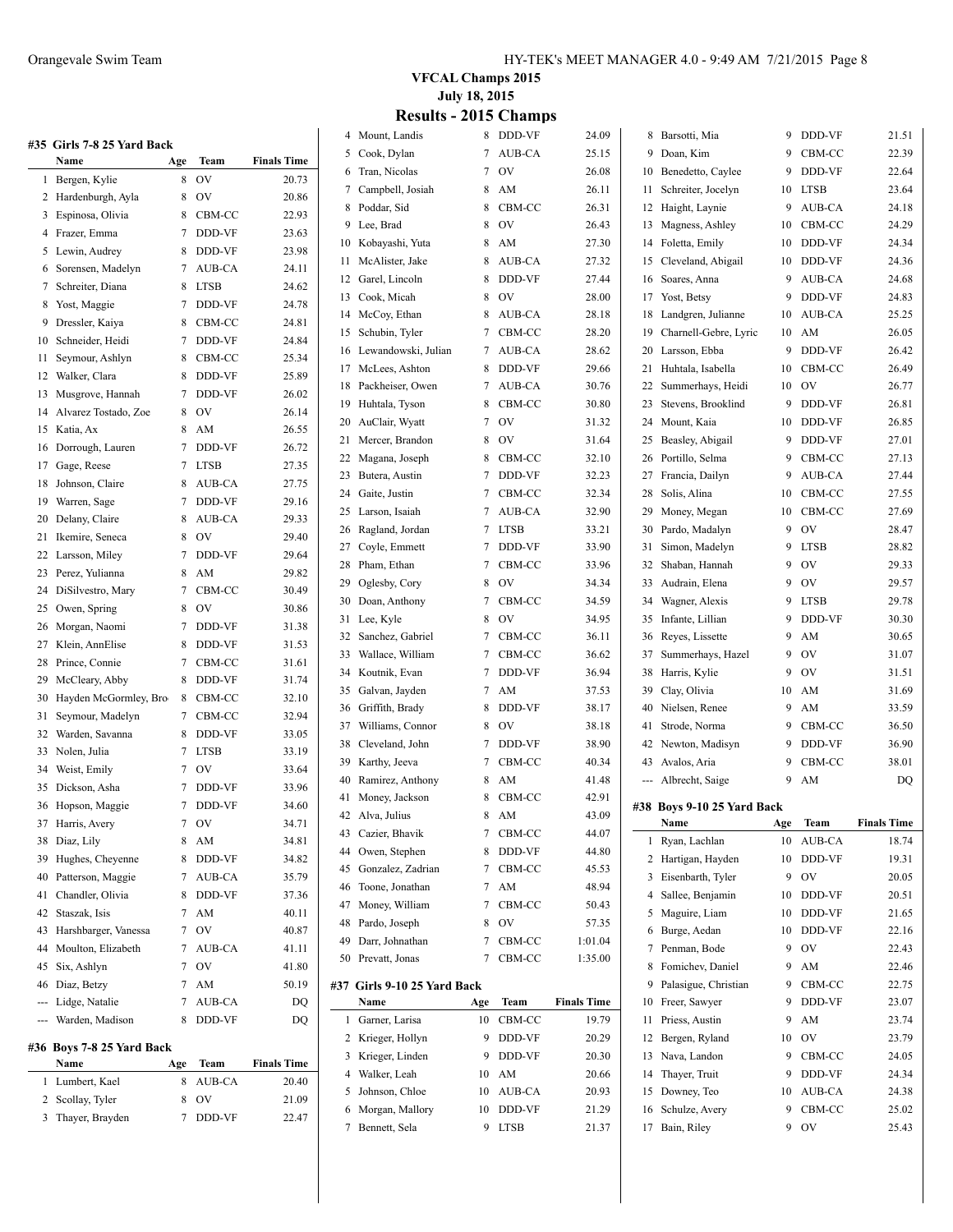|       | (#38 Boys 9-10 25 Yard Back) |    |             |       |
|-------|------------------------------|----|-------------|-------|
| 18    | Ramey, Benson                | 9  | OV          | 25.56 |
| 19    | Byers, Will                  | 10 | DDD-VF      | 25.73 |
| 20    | Tolamatl, Andrew             | 9  | CBM-CC      | 25.89 |
| 21    | Gabrielli, Marcello          | 10 | OV          | 26.07 |
| 22    | Begley, Zane                 | 10 | OV          | 26.08 |
| 23    | Shupe, Troy                  | 9  | CBM-CC      | 26.13 |
| 24    | Nicita, Kai                  | 10 | DDD-VF      | 26.28 |
| 25    | Anwari, Atal                 | 10 | CBM-CC      | 26.32 |
| 26    | Roberts, Jacob               | 10 | DDD-VF      | 26.47 |
| 27    | Petrenko, Graham             | 9  | AUB-CA      | 26.48 |
| *28   | Barredo, Kean                | 9  | AM          | 26.89 |
| $*28$ | Posehn, Nico                 | 9  | AM          | 26.89 |
| 30    | Fear, Austin                 | 10 | OV          | 27.01 |
| 31    | Shubert, Dylan               | 9  | CBM-CC      | 27.15 |
| 32    | O'Conner, Jack               | 9  | AUB-CA      | 27.39 |
| 33    | Prok, Jacob                  | 10 | CBM-CC      | 27.41 |
| 34    | Kofnovec, Justin             | 9  | CBM-CC      | 27.67 |
| 35    | Kennedy, Gregory             | 10 | <b>LTSB</b> | 28.41 |
| 36    | AuClair, Matthew             | 10 | OV          | 31.99 |
| 37    | Marriott, Levi               | 10 | AUB-CA      | 32.18 |
| 38    | Rodgers, Donovan             | 10 | DDD-VF      | 33.50 |
| 39    | Coats, Dorian                | 9  | AM          | 35.09 |
| 40    | Reusch, Aaron                | 9  | DDD-VF      | 35.55 |
| 41    | McWilliams, Orion            | 9. | AM          | 38.12 |
| 42    | Young, Vinny                 | 9  | DDD-VF      | 38.46 |
| 43    | Braxton, Travis              | 9  | OV          | 44.92 |
| ---   | Rodriguez, Maxwell           | 9  | AM          | DQ    |

#### **#39 Girls 11-12 50 Yard Back**

 $\frac{1}{2}$ 

|    | ээ Gifis 11-14 эч тагц баск |     |        |                    |
|----|-----------------------------|-----|--------|--------------------|
|    | Name                        | Age | Team   | <b>Finals Time</b> |
| 1  | Kline, Haley                | 12  | DDD-VF | 36.00              |
| 2  | Freer, Jordan               | 12  | DDD-VF | 37.39              |
| 3  | Baker, Jordyn               | 12  | AM     | 39.99              |
| 4  | McLees, Maddie              | 11  | DDD-VF | 41.80              |
| 5  | Jojola, Giana               | 12  | OV     | 41.94              |
| 6  | Phillippi, Josephina        | 12  | DDD-VF | 42.22              |
| 7  | Folsom, Elisha              | 11  | DDD-VF | 43.42              |
| 8  | Bush, Tessa                 | 12  | DDD-VF | 43.54              |
| 9  | Hibbs, Jazmine              | 12  | AM     | 43.66              |
| 10 | Griffith, Eriah             | 11  | DDD-VF | 45.19              |
| 11 | Walker, Charlotte           | 12  | DDD-VF | 45.83              |
| 12 | Doescher, Ella              | 11  | DDD-VF | 46.10              |
| 13 | Gossard, Eliana             | 12  | CBM-CC | 46.40              |
| 14 | Albrecht, Aynslee           | 11  | AM     | 47.05              |
| 15 | Smith, Hailee               | 12  | OV     | 47.87              |
| 16 | Garcia, Luisa               | 11  | OV     | 48.95              |
| 17 | Brooks, Bridgitt            | 11  | OV     | 50.12              |
| 18 | Rethi, Eliana               | 12  | AUB-CA | 50.53              |
| 19 | Chandler, Lauren            | 11  | DDD-VF | 50.55              |
| 20 | Burgess, Emelia             | 11  | CBM-CC | 50.77              |
| 21 | Burgess, Kylie              | 11  | CBM-CC | 51.72              |
| 22 | Si. Anna                    | 12  | AM     | 52.06              |
| 23 | Prok, Julia                 | 12  | CBM-CC | 52.82              |
| 24 | Burgess, Samantha           | 11  | CBM-CC | 54.34              |
| 25 | Insco, Joanna               | 12  | CBM-CC | 54.39              |

#### Orangevale Swim Team HY-TEK's MEET MANAGER 4.0 - 9:49 AM 7/21/2015 Page 9

**VFCAL Champs 2015 July 18, 2015 Results - 2015 Champs**

 $\overline{\phantom{a}}$ 

| 26    | Six, Alana               | 11  | OV            | 54.51              |
|-------|--------------------------|-----|---------------|--------------------|
| 27    | Young, Livia             | 11  | DDD-VF        | 54.72              |
| 28    | Stanton, Sarah           | 12  | DDD-VF        | 57.85              |
| 29    | Ramos-Mudd, Nina         | 11  | AUB-CA        | 59.06              |
| $*30$ | Cruz, Lexy               | 11  | AM            | 59.59              |
| $*30$ | Walder, Georgia          | 11  | OV            | 59.59              |
| 32    | Fish, Josie              | 11  | OV            | 1:02.13            |
| ---   | Latourette, Michelle     | 11  | AUB-CA        | DQ                 |
|       |                          |     |               |                    |
| #40   | Boys 11-12 50 Yard Back  |     |               |                    |
|       | Name                     | Age | Team          | <b>Finals Time</b> |
| 1     | West, Josiah             | 12  | CBM-CC        | 40.10              |
| 2     | Scollay, Cody            | 11  | OV            | 40.26              |
| 3     | Black, Ethan             | 11  | OV            | 40.45              |
| 4     | Packheiser, Mason        | 12  | AUB-CA        | 41.74              |
| 5     | Benedetto, Jayson        | 11  | DDD-VF        | 42.17              |
| 6     | Pena, Kove               | 11  | CBM-CC        | 43.24              |
| 7     | Dorrough, Logan          | 12  | DDD-VF        | 43.53              |
| 8     | Lewandowski, Kelby       | 12  | AUB-CA        | 43.93              |
| 9     | McCoy, Jackson           | 12  | AUB-CA        | 44.07              |
| 10    | Hamilton, Wyatt          | 11  | <b>AUB-CA</b> | 44.20              |
| 11    | Everett, Jack            | 12  | CBM-CC        | 45.28              |
| 12    | Schulze, Marlon          | 11  | CBM-CC        | 46.37              |
| 13    | Lathrop, Simon           | 11  | DDD-VF        | 46.45              |
| 14    | Dennon, Jacob            | 11  | AUB-CA        | 46.67              |
| 15    | Magness, CJ              | 12  | CBM-CC        | 47.03              |
| 16    | Troy, Christopher        | 11  | AUB-CA        | 47.36              |
| 17    | Owen, Daniel             | 11  | DDD-VF        | 47.49              |
|       |                          |     |               |                    |
| 18    | Shubert, Braden          | 11  | CBM-CC        | 49.66              |
| 19    | Fry, Elliot              | 11  | CBM-CC        | 50.24              |
| 20    | McCarthy, Gabriel        | 12  | OV            | 55.14              |
| 21    | Larsson, Charlie         | 11  | DDD-VF        | 56.20              |
| 22    | Bath, James              | 11  | DDD-VF        | 56.62              |
| 23    | Schafer, Walden          | 11  | DDD-VF        | 56.86              |
| 24    | Whitaker, Eli            | 11  | CBM-CC        | 57.13              |
| 25    | Summerhays, Hunter       | 12  | OV            | 1:01.00            |
| 26    | Clay, Aidan              | 12  | AM            | 1:07.55            |
| 27    | Gentry, Brett            | 12  | AM            | 1:15.15            |
| ---   | Carnahan, Connor         | 11  | <b>DDD-VF</b> | X45.83             |
|       | Konarski, Austin         | 11  | CBM-CC        | X1:04.35           |
|       | Newmarch, Carson         | 12  | CBM-CC        | DQ                 |
| #41   | Girls 13-14 50 Yard Back |     |               |                    |
|       | Name                     | Age | Team          | <b>Finals Time</b> |
| 1     | Ryan, Taryn              | 13  | AUB-CA        | 33.49              |
| 2     | Bush, Hanna              | 14  | DDD-VF        | 34.19              |
| 3     | Pagliaro, Greysha        | 13  | OV            | 36.36              |
| 4     | Huston, Katie            | 13  | AUB-CA        | 36.38              |
| 5     | Konarski, Shelby         | 14  | CBM-CC        | 36.46              |
| 6     |                          | 13  | DDD-VF        | 38.38              |
|       | Benedetto, Jaymie        |     |               |                    |
| 7     | Smith, Myranda           | 13  | DDD-VF        | 38.75              |
| 8     | Putman, Grace            | 13  | <b>LTSB</b>   | 38.88              |
| 9     | Nicita, Tera             | 13  | DDD-VF        | 40.30              |
| 10    | Delany, Camille          | 14  | AUB-CA        | 41.77              |
| 11    | Huhtala, Katrina         | 13  | CBM-CC        | 43.63              |
| 12    | DiSilvestro, Grace       | 14  | CBM-CC        | 43.82              |
| 13    | Farrington, Chloe        | 13  | AM            | 45.45              |

| 14     | Argo, Savannah                         | 13       | OV               | 45.54              |
|--------|----------------------------------------|----------|------------------|--------------------|
| 15     | Kohler, Meaghan                        | 13       | AUB-CA           | 46.64              |
| 16     | Bowers, Danielle                       | 13       | CBM-CC           | 46.88              |
| 17     | Borth, Elise                           | 14       | DDD-VF           | 46.96              |
| 18     | Nicholas, Shelby                       | 13       | OV               | 47.92              |
| ---    | Quecano, Jessica                       | 14       | LTSB             | DQ                 |
|        | #42 Boys 13-14 50 Yard Back            |          |                  |                    |
|        | Name                                   | Age      | Team             | <b>Finals Time</b> |
| 1      | Porter, Ethan                          | 14       | CBM-CC           | 28.59              |
| 2      | Boe, Jacob                             | 14       | OV               | 32.24              |
| 3      | Tracy, Caleb                           | 13       | AUB-CA           | 32.77              |
| 4      | Savino, Jack                           | 14       | DDD-VF           | 32.78              |
| 5      | Powell, Jacob                          | 14       | CBM-CC           | 35.32              |
| 6      | Taylor, Philip                         | 14       | DDD-VF           | 36.11              |
| 7      | Zapata, Wade                           | 14       | OV               | 36.47              |
| 8      | Monroe, James                          | 14       | CBM-CC           | 37.99              |
| 9      | Wenger, Stuart                         | 14       | AUB-CA           | 38.42              |
| 10     | Rosenberger, Vincent                   | 13       | OV               | 40.73              |
| 11     | Whitaker, Wesley                       | 13       | CBM-CC           | 40.91              |
| 12     | Roa, Ryan                              | 13       | CBM-CC           | 41.18              |
| 13     | Lidge, David                           | 14       | AUB-CA           | 41.32              |
| 14     | Leos, Karson                           | 13       | DDD-VF           | 42.16              |
| 15     | Clay, Dustin                           | 13       | AM               | 46.29              |
| 16     | Fish, Jackson                          | 13       | OV               | 46.55              |
| 17     | Taylor, Joshua                         | 13       | DDD-VF           | 49.07              |
| 18     | Dill, Laroy                            | 14       | OV               | 49.88              |
|        |                                        |          |                  |                    |
|        | #43 Girls 15-18 50 Yard Back           |          |                  |                    |
|        |                                        |          |                  |                    |
|        | Name                                   | Age      | Team             | <b>Finals Time</b> |
| 1      | Warix, Sara                            | 18       | OV               | 32.03              |
| 2      | Smith, Maddie                          | 16       | DDD-VF           | 33.44              |
| 3      | Weist, Christina                       | 18       | OV               | 33.92              |
| 4      | O'Donnell, Emily                       | 16       | DDD-VF           | 35.06              |
| 5      | Boe, Taylor                            | 15       | OV               | 35.54              |
| 6      | Carnahan, Peyton                       | 15       | DDD-VF           | 37.15              |
| 7      | Moore, Emily                           | 16       | DDD-VF           | 37.55              |
| 8      | Bunce, Kayleigh                        | 15       | DDD-VF           | 37.94              |
| 9      | Arnold, Katlyn                         | 15       | DDD-VF           | 38.85              |
| 10     | Baza, Julissa                          | 15       | CBM-CC           | 38.89              |
| 11     | Klas, Grace                            | 15       | DDD-VF           | 39.26              |
| 12     | Morkowski, Anika                       | 17       | DDD-VF           | 39.29              |
| 13     | Clough, Jamie                          | 17       | DDD-VF           | 40.08              |
| 14     | Ganzert, Lindsey                       | 16       | DDD-VF           | 41.37              |
| 15     | Sonnik, Nelli                          | 17       | CBM-CC           | 42.10              |
| 16     | Hudak, Jana                            | 15       | DDD-VF           | 43.49              |
| 17     | Arnold, Jacqueline                     | 15       | DDD-VF           | 44.78              |
| 18     | Everett, Katie                         | 15       | CBM-CC           | 50.61              |
| ---    | Ali, Olivia                            | 16       | CBM-CC           | DQ                 |
|        | #44 Boys 15-18 50 Yard Back            |          |                  |                    |
|        | Name                                   | Age      | Team             | <b>Finals Time</b> |
| 1      | Neeley, Cam                            | 17       | DDD-VF           | 27.73              |
| 2      | Holifield-Helm, Marcus                 | 15       | DDD-VF           | 28.53              |
| 3      | Boe, Joshua                            | 17       | OV               | 28.78              |
| 4<br>5 | Kosterman, Scott<br>Lewandowski, Kazik | 18<br>16 | AUB-CA<br>AUB-CA | 29.38<br>29.55     |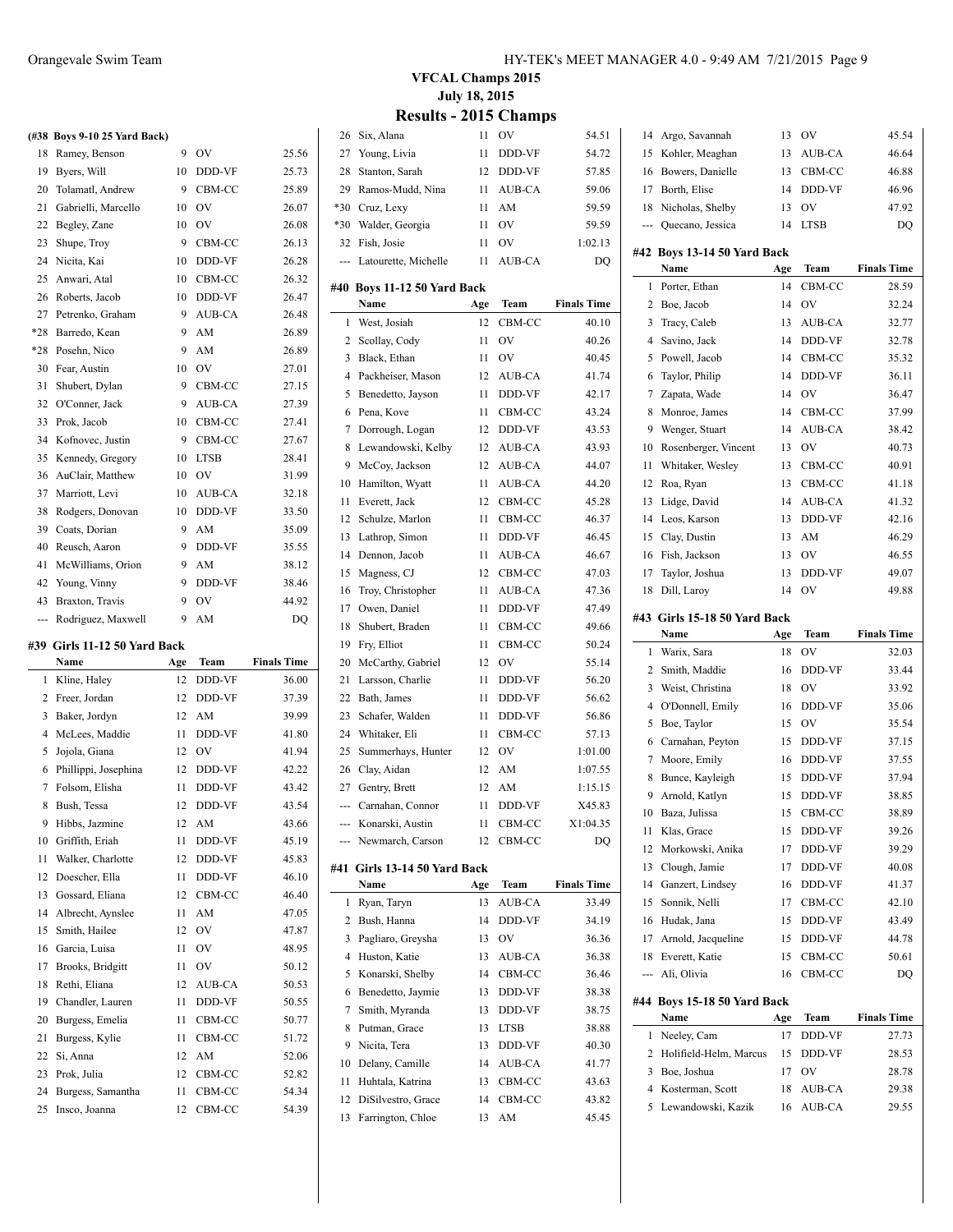|     | (#44 Boys 15-18 50 Yard Back)   |                |               |                    |
|-----|---------------------------------|----------------|---------------|--------------------|
| 6   | Wroth, Dale                     | 18             | CBM-CC        | 32.42              |
| 7   | Aguilera, Dominic               | 15             | DDD-VF        | 32.45              |
| 8   | Dill, Arthur                    | 15             | OV            | 32.50              |
| 9   | Watkins, Noah                   | 16             | DDD-VF        | 32.66              |
| 10  | Weist, Andrew                   | 15             | <b>OV</b>     | 33.94              |
| 11  | Roa, Jacob                      | 15             | CBM-CC        | 34.25              |
| 12  | Matthews, Garrett               | 15             | DDD-VF        | 34.26              |
| 13  | Debortoli, Zachary              | 17             | <b>OV</b>     | 34.98              |
| 14  | Nielsen, Andrew                 | 15             | AM            | 35.48              |
| 15  | Overdevest, Steven              | 16             | AUB-CA        | 37.45              |
| 16  | Owen, Nick                      | 15             | DDD-VF        | 37.95              |
| 17  | Taylor, David                   | 17             | DDD-VF        | 42.86              |
| 18  | Coulter, Joshua                 | 15             | <b>OV</b>     | 47.79              |
| 19  | Arnold, Brandon                 | 15             | DDD-VF        | 51.10              |
|     | #45  Girls 7-8 25 Yard Breast   |                |               |                    |
|     | Name                            | Age            | Team          | <b>Finals Time</b> |
| 1   | Hardenburgh, Ayla               | 8              | OV            | 22.97              |
| 2   | Hornsby, Avery                  | 8              | DDD-VF        | 23.58              |
| 3   | Hartwick, Sara                  | 8              | OV            | 25.02              |
| 4   | Susag, Addison                  | 8              | <b>LTSB</b>   | 26.82              |
| 5   | Cooney, Ona                     | 8              | DDD-VF        | 26.93              |
| 6   | Carson, Claire                  | 8              | <b>LTSB</b>   | 27.41              |
| 7   | Laputz, Kailie                  | 8              | AUB-CA        | 28.51              |
| 8   | Nava, Paige                     | 8              | CBM-CC        | 29.50              |
| 9   | Hunter, Jocelyn                 | 8              | DDD-VF        | 29.51              |
| 10  | Kaufert, Kolby                  | 7              | <b>OV</b>     | 30.06              |
| 11  | Nickel, Elli                    | 7              | AUB-CA        | 30.14              |
| 12  | Sorensen, Madelyn               | 7              | AUB-CA        | 30.25              |
| 13  | Yost, Maggie                    | $\overline{7}$ | DDD-VF        | 32.90              |
| 14  | Klein, AnnElise                 | 8              | DDD-VF        | 32.96              |
| 15  | Owen, Spring                    | 8              | <b>OV</b>     | 33.81              |
| 16  | Walker, Clara                   | 8              | DDD-VF        | 34.85              |
| 17  | Christensen, Isabella           | 7              | CBM-CC        | 35.51              |
| 18  | Warden, Savanna                 | 8              | DDD-VF        | 36.71              |
| 19  | Patterson, Maggie               | 7              | AUB-CA        | 37.76              |
| 20  | Packheiser, Breanna             | 8              | AUB-CA        | 39.33              |
| --- | Fuchs, Ella                     | 6              | <b>LTSB</b>   | X36.15             |
|     | -- Katia, Ax                    | 8              | AM            | DQ                 |
|     | --- Dickson, Asha               | 7              | DDD-VF        | DQ                 |
| --- | Prince, Connie                  | 7              | CBM-CC        | DQ                 |
|     |                                 |                |               |                    |
| #46 | Boys 7-8 25 Yard Breast<br>Name | Age            | Team          | <b>Finals Time</b> |
| 1   |                                 | 8              | <b>AUB-CA</b> | 24.49              |
| 2   | Gaggero, Giacomo<br>Pearl, Cruz | 8              | DDD-VF        | 25.41              |
| 3   | Scollay, Tyler                  | 8              | OV            | 25.55              |
| 4   | Mergups, Edwards                | 8              | CBM-CC        | 27.02              |
|     |                                 |                |               |                    |

 Avalos, Ethan 8 CBM-CC 27.09 McLees, Ashton 8 DDD-VF 28.00 Prok, Jaden 8 CBM-CC 28.55 8 Bowers, Benjamin 7 CBM-CC 28.71 \*9 McCoy, Ethan 8 AUB-CA 29.11 \*9 Tu, Ryan 7 AM 29.11 11 Pham, Ethan 7 CBM-CC 30.57

| 12       | Schneider, Mason                  | 7       | DDD-VF           | 30.59              |
|----------|-----------------------------------|---------|------------------|--------------------|
| 13       | Magana, Joseph                    | 8       | CBM-CC           | 31.44              |
| 14       | Butera, Austin                    | 7       | DDD-VF           | 31.53              |
| 15       | Gaite, Justin                     | 7       | CBM-CC           | 32.44              |
| 16       | Camden, Sean                      | 8       | OV               | 33.43              |
| 17       | MacKay, Benjamin                  | 7       | AUB-CA           | 33.53              |
| 18       | Tran, Nicolas                     | 7       | OV               | 33.69              |
| 19       | Aldrich, Zach                     | 8       | DDD-VF           | 34.51              |
| 20       | Lewandowski, Julian               | 7       | AUB-CA           | 36.03              |
| 21       | Schafer, Owen                     | 8       | DDD-VF           | 36.04              |
| 22       | Cleveland, John                   | 7       | DDD-VF           | 40.59              |
| 23       | Gonzalez, Zadrian                 | 7       | CBM-CC           | 41.95              |
| 24       | Williams, Connor                  | 8       | OV               | 42.99              |
| ---      | Huhtala, Tyson                    | 8       | CBM-CC           | DQ                 |
| ---      | Cazier, Bhavik                    | 7       | CBM-CC           | DQ                 |
| ---      | Mercer, Brandon                   | 8       | OV               | DQ                 |
| ---      | Griffith, Brady                   | 8       | DDD-VF           | DQ                 |
| ---      | Sharratt, Cody                    | 7       | CBM-CC           | DQ                 |
| ---      | Lee, Nathan                       | 8       | CBM-CC           | DQ                 |
| ---      | Dodge, Wyatt                      | 8       | DDD-VF           | DQ                 |
| ---      | Zilles, Nate                      | 7       | CBM-CC           | DQ                 |
| ---      | Sanchez, Gabriel                  | $\tau$  | CBM-CC           | DQ                 |
|          |                                   |         |                  |                    |
|          | 47 Girls 9-10 25 Yard Breast      |         |                  |                    |
|          | Name                              | Age     | Team             | <b>Finals Time</b> |
| 1<br>2   | Lumbert, Nya<br>Roberts, Payton   | 10<br>9 | AUB-CA<br>OV     | 21.45<br>22.28     |
| 3        | Kline, Morgan                     | 10      | DDD-VF           | 22.84              |
| 4        | Pham, Erica                       | 9       |                  |                    |
| 5        | Barsotti, Mia                     | 9       | CBM-CC<br>DDD-VF | 23.41              |
| 6        | MacKay, Hannah                    | 10      | AUB-CA           | 23.59              |
| 7        |                                   | 9       | OV               | 23.90              |
|          | Tran, Theresa                     | 9       | DDD-VF           | 24.39              |
| 8        | Yost, Betsy                       |         |                  | 24.81              |
| 9        | Kliewer, Shay                     | 10      | OV               | 24.83              |
| 10       | Jenkins, Anna                     | 9       |                  |                    |
| 11       | Gage, Kailee                      |         | OV               | 24.89              |
| 12       |                                   | 10      | <b>LTSB</b>      | 24.95              |
|          | Parsons, Nieva                    | 10      | DDD-VF           | 25.81              |
| 13       | Roberts, Shelbie                  | 9       | OV               | 26.19              |
| 14       | Soares, Anna                      | 9       | AUB-CA           | 26.25              |
|          | 15 Black, Cameron                 |         | 9 OV             | 26.29              |
| 16       | Charnell-Gebre, Lyric             | 10      | AM               | 26.76              |
| 17       | Schneider, Audrey                 | 9       | DDD-VF           | 26.93              |
| 18       | Calvert, Kyle                     | 10      | AUB-CA           | 27.12              |
| 19       | Voss, Jenna                       | 10      | CBM-CC           | 27.97              |
| 20       | Pena, Sierra                      | 9       | CBM-CC           | 28.23              |
| 21       | Koutnik, Alora                    | 9       | DDD-VF           | 28.51              |
| 22       | Zilles, Isabella                  | 10      | CBM-CC           | 28.54              |
| 23       | Magness, Ashley                   | 10      | CBM-CC           | 28.58              |
| 24       | Doan, Kim                         | 9       | CBM-CC           | 29.64              |
| 25       | Nielsen, Renee                    | 9       | AM               | 29.69              |
| 26       | Infante, Lillian                  | 9       | DDD-VF           | 30.61              |
| 27<br>28 | Musser, Alicia<br>Francia. Dailyn | 10<br>9 | AUB-CA<br>AUB-CA | 30.84<br>31.27     |

29 Strode, Norma 9 CBM-CC 33.84 Clay, Olivia 10 AM 34.75 --- Nielsen, Claire 9 AM DQ --- Newton, Madisyn 9 DDD-VF DQ

**#47 Girls 9-10 25 Yard Breast**

# --- Avalos, Aria 9 CBM-CC DQ --- Wagner, Alexis 9 LTSB DQ --- Bennett, Sela 9 LTSB DQ

|                         | #48 Boys 9-10 25 Yard Breast           |          |                  |                    |
|-------------------------|----------------------------------------|----------|------------------|--------------------|
|                         | Name                                   | Age      | Team             | <b>Finals Time</b> |
| 1                       | Heinzen, Deklan                        | 10       | OV               | 19.36              |
| 2                       | Lewin, David                           | 9        | DDD-VF           | 21.42              |
| 3                       | Hantman, Elijah                        | 10       | AUB-CA           | 22.04              |
| 4                       | Bishop, Christopher                    | 10       | DDD-VF           | 22.50              |
| 5                       | de Gaust, Alex                         | 10       | DDD-VF           | 23.37              |
| 6                       | Patterson, Jay                         | 10       | AUB-CA           | 23.85              |
| 7                       | Prevatt, Ethan                         | 10       | CBM-CC           | 24.12              |
| 8                       | Johnson, Blake                         | 10       | DDD-VF           | 24.62              |
| 9                       | Nicita, Kai                            | 10       | DDD-VF           | 24.75              |
| 10                      | Weist, Ronnie                          | 9        | <b>OV</b>        | 25.36              |
| 11                      | Fomichev, Daniel                       | 9        | AM               | 26.11              |
| 12                      | Anwari, Atal                           | 10       | CBM-CC           | 26.17              |
| 13                      | Ramey, Benson                          | 9        | OV               | 26.32              |
| 14                      | Carroll, Seamus                        | 10       | DDD-VF           | 26.49              |
| 15                      | Tolamatl, Andrew                       | 9        | CBM-CC           | 26.76              |
| 16                      | Byers, Will                            | 10       | DDD-VF           | 26.98              |
| 17                      | Palasigue, Christian                   | 9        | CBM-CC           | 27.19              |
| 18                      | Priess, Austin                         | 9        | AM               | 27.99              |
| 19                      | Eisenbarth, Tyler                      | 9        | OV               | 28.04              |
| 20                      | Downey, Teo                            | 10       | AUB-CA           | 30.94              |
| 21                      | Gabrielli, Marcello                    | 10       | OV               | 31.21              |
| 22                      | Posehn, Nico                           | 9        | AM               | 31.66              |
| 23                      | Prok, Jacob                            | 10       | CBM-CC           | 32.24              |
| 24                      | Gerrits, Aleksandr                     | 9        | CBM-CC           | 32.51              |
| 25                      | Cazier, Zekaia                         | 9        | CBM-CC           | 33.16              |
| 26                      | Rodgers, Donovan                       | 10       | DDD-VF           | 33.94              |
| 27                      | DiSilvestro, Joshua                    | 9        | CBM-CC           | 40.91              |
| ---                     | Young, Vinny                           | 9        | DDD-VF           | DQ                 |
| ---                     | Petrenko, Graham                       | 9        | AUB-CA           | DQ                 |
|                         | --- Roberts, Jacob                     | 10       | DDD-VF           | DQ                 |
| ---                     | Shupe, Troy                            | 9        | CBM-CC           | DQ                 |
| ---                     | Schulze, Avery                         | 9        | CBM-CC           | DQ                 |
| ---                     | Hopson, Jack                           | 9        | DDD-VF           | DQ                 |
|                         |                                        |          |                  |                    |
|                         | #49 Girls 11-12 50 Yard Breast<br>Name | Age      | Team             | <b>Finals Time</b> |
| 1                       | Mueller, Madasyn                       |          |                  |                    |
| 2                       | Kline, Haley                           | 12<br>12 | AUB-CA<br>DDD-VF | 38.88<br>38.89     |
| 3                       | Maguire, Annabel                       | 12       | DDD-VF           | 41.79              |
| $\overline{\mathbf{4}}$ | Goetze, Zoe                            | 11       | CBM-CC           | 43.56              |
| 5                       | Cox, Lilli                             | 12       | DDD-VF           | 44.32              |
|                         |                                        |          |                  |                    |
| 6<br>7                  | Laputz, Annabelle<br>Nielsen, Natalie  | 11<br>11 | AUB-CA<br>AM     | 44.67              |
| 8                       | Dickson, Jia                           |          | DDD-VF           | 44.88              |
|                         | Karapetyan, Rosa                       | 11       |                  | 45.10              |
| 9                       | Insco, Joanna                          | 11       | OV               | 46.82<br>48.01     |
| 10<br>11                | Magana, Isabella                       | 12       | CBM-CC<br>CBM-CC |                    |
| 12                      | Maina, Purity                          | 12       | AM               | 48.57              |
| 13                      | Wilson, Katelyn                        | 12<br>12 | OV               | 49.12<br>49.43     |
|                         |                                        |          |                  |                    |

 DiSilvestro, Bethany 11 CBM-CC 50.76 Doescher, Ella 11 DDD-VF 50.79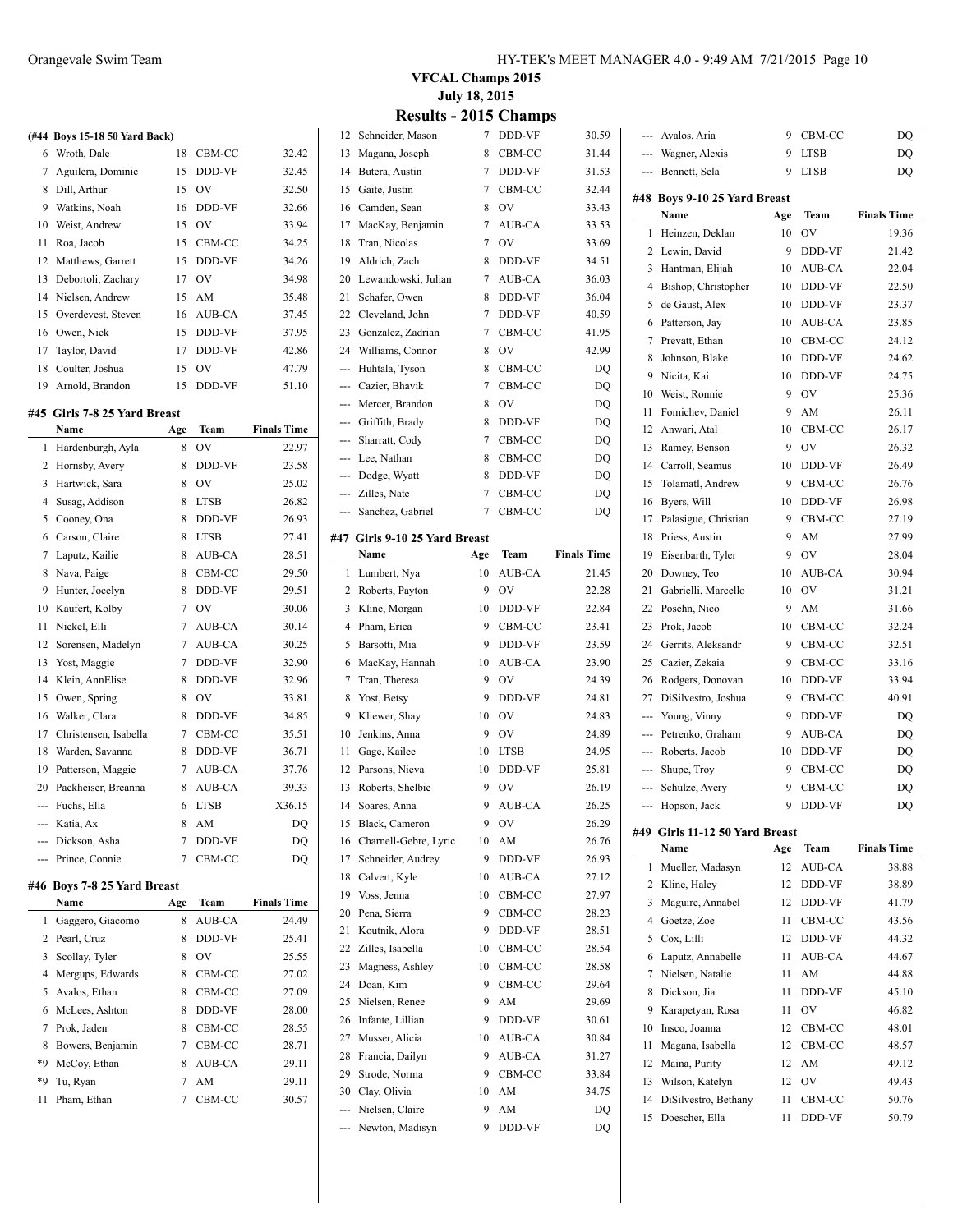|                   | (#49 Girls 11-12 50 Yard Breast) |     |             |                    |
|-------------------|----------------------------------|-----|-------------|--------------------|
| 16                | Langford, Sydney                 | 12  | CBM-CC      | 51.03              |
| 17                | Roberts, Savannah                | 11  | OV          | 51.17              |
| 18                | Wright, Jordyn                   | 12  | CBM-CC      | 51.21              |
| 19                | Young, Livia                     | 11  | DDD-VF      | 54.66              |
| 20                | Rethi, Eliana                    | 12  | AUB-CA      | 55.17              |
| 21                | Diaz, Paula                      | 12  | AM          | 55.24              |
| 22                | Brooks, Bridgitt                 | 11  | OV          | 55.73              |
| 23                | Stanton, Sarah                   | 12  | DDD-VF      | 56.11              |
| 24                | Larsson, Alva                    | 12  | DDD-VF      | 56.15              |
| $*25$             | Si. Anna                         | 12  | AM          | 56.26              |
| $*25$             | Cysewski, Sophia                 | 12  | CBM-CC      | 56.26              |
| 27                | Chandler, Lauren                 | 11  | DDD-VF      | 59.43              |
| 28                | Walker, Charlotte                | 12  | DDD-VF      | 1:03.06            |
| 29                | Cook, Corrina                    | 12  | <b>OV</b>   | 1:09.97            |
| ---               | Whisman, Meredith                | 12  | AM          | DQ                 |
|                   | --- Bremer, Shania               | 12  | CBM-CC      | DQ                 |
|                   | --- Schreiter, Francene          | 11  | <b>LTSB</b> | DQ                 |
|                   | --- Prok, Julia                  | 12  | CBM-CC      | DQ                 |
|                   |                                  |     |             |                    |
| #50               | Boys 11-12 50 Yard Breast        |     |             |                    |
|                   | Name                             | Age | Team        | <b>Finals Time</b> |
| 1                 | Lynch, Caleb                     | 12  | CBM-CC      | 36.57              |
|                   | 2 Voss, Mason                    | 12  | CBM-CC      | 41.49              |
| 3                 | Lewandowski, Kelby               | 12  | AUB-CA      | 42.01              |
| 4                 | Carnahan, Colin                  | 12  | DDD-VF      | 42.96              |
| 5                 | Parsons, Trevor                  | 11  | DDD-VF      | 44.37              |
| 6                 | Downey, Kai                      | 12  | AUB-CA      | 44.98              |
| 7                 | Cullifer, Nevyn                  | 11  | AM          | 45.16              |
| $\boldsymbol{*}8$ | Scollay, Cody                    | 11  | OV          | 47.05              |
| $*8$              | Avalos, Andrew                   | 11  | CBM-CC      | 47.05              |
| 10                | Dennon, Jacob                    | 11  | AUB-CA      | 47.82              |
| 11                | Magness, CJ                      | 12  | CBM-CC      | 47.86              |
| 12                | Whitaker, Eli                    | 11  | CBM-CC      | 48.60              |
| 13                | Cahill, Patrick                  | 11  | <b>OV</b>   | 48.62              |
| 14                | Lidge, Soren                     | 12  | AUB-CA      | 55.80              |
| 15                | Bath, James                      | 11  | DDD-VF      | 1:01.73            |
| 16                | Coats, William                   | 12  | AM          | 1:03.80            |
| 17                | Larsson, Charlie                 | 11  | DDD-VF      | 1:07.89            |
| 18                | Gentry, Brett                    | 12  | AM          | 1:10.70            |
| ---               | Konarski, Austin                 | 11  | CBM-CC      | X1:01.99           |
|                   | --- Tadlock, Gabriel             | 12  | CBM-CC      | DQ                 |
|                   | --- Musser, William              | 11  | AUB-CA      | DQ                 |
|                   | --- Clay, Aidan                  | 12  | AM          | DQ                 |
| ---               | Kartchner, Kaden                 | 11  | CBM-CC      | DQ                 |
|                   |                                  |     |             |                    |
| #51               | Girls 13-14 50 Yard Breast       |     |             |                    |
|                   | Name                             | Age | Team        | <b>Finals Time</b> |
| 1                 | Pagliaro, Greysha                | 13  | OV          | 36.25              |
| 2                 | Ryan, Taryn                      | 13  | AUB-CA      | 36.29              |

|   | 1 Pagliaro, Greysha   | 13  | O <sub>V</sub> | 36.25 |
|---|-----------------------|-----|----------------|-------|
|   | 2 Ryan, Taryn         | 13  | AUB-CA         | 36.29 |
|   | 3 Atkins, Nihna       | 13  | <b>DDD-VF</b>  | 37.07 |
|   | 4 Konarski, Shelby    |     | 14 CBM-CC      | 38.98 |
|   | 5 Marino, Malin       |     | 14 AUB-CA      | 39.10 |
|   | 6 Hardenburgh, Alaina | 13. | O <sub>V</sub> | 40.23 |
| 7 | Smith, Myranda        | 13  | <b>DDD-VF</b>  | 41.13 |
|   | 8 Putman, Grace       | 13  | <b>LTSB</b>    | 41.31 |

|     | сэинэ.                         |     | . 2019 Спашрэ |                    |
|-----|--------------------------------|-----|---------------|--------------------|
| 9   | Ortiz, Lizzy                   | 13  | AM            | 43.30              |
| 10  | Edmisten, Julianna             | 13  | CBM-CC        | 43.50              |
| 11  | Kiambati, Njeri                | 13  | AM            | 43.72              |
| 12  | Carroll, Quinn                 | 13  | DDD-VF        | 45.09              |
| 13  | Insco, Harriet                 | 14  | CBM-CC        | 45.21              |
| 14  | Cole, Sara                     | 14  | AUB-CA        | 46.37              |
| 15  | Stinson, Amanda                | 14  | OV            | 46.47              |
| 16  | Shupe, Marin                   | 13  | CBM-CC        | 46.76              |
| 17  | Newton, Mackenzie              | 13  | DDD-VF        | 47.92              |
| 18  | Thayer, Sarah                  | 13  | CBM-CC        | 48.08              |
| 19  | Bowers, Danielle               | 13  | CBM-CC        | 49.50              |
| 20  | Ambrosia, Kennedy              | 13  | AUB-CA        | 52.02              |
| 21  | Kohler, Meaghan                | 13  | AUB-CA        | 52.32              |
| 22  | Quecano, Jessica               | 14  | <b>LTSB</b>   | 53.74              |
| --- | Coleman-Salgado, Krishn 13     |     | CBM-CC        | DQ                 |
|     |                                |     |               |                    |
|     | #52 Boys 13-14 50 Yard Breast  |     |               |                    |
|     | Name                           | Age | Team          | <b>Finals Time</b> |
| 1   | Ryan, Connor                   | 14  | AUB-CA        | 34.84              |
| 2   | Moore, Mitchell                | 13  | AUB-CA        | 35.65              |
| 3   | Savino, Jack                   | 14  | DDD-VF        | 36.06              |
| 4   | Tuggle, Justin                 | 13  | AUB-CA        | 36.89              |
| 5   | Kliewer, Evan                  | 13  | OV            | 36.94              |
| 6   | Heinzen, Trayton               | 13  | OV            | 38.26              |
| 7   | Townsend, River                | 13  | DDD-VF        | 41.54              |
| 8   | Bunce, Logan                   | 13  | DDD-VF        | 43.01              |
| 9   | Weist, David                   | 14  | OV            | 44.15              |
| 10  | Ethington, Corey               | 13  | CBM-CC        | 44.84              |
| 11  | Davis, Andrew                  | 13  | AUB-CA        | 45.87              |
| 12  | Leos, Karson                   | 13  | DDD-VF        | 46.03              |
| 13  | Lidge, David                   | 14  | AUB-CA        | 46.06              |
| 14  | Dill, Laroy                    | 14  | OV            | 49.32              |
| 15  | Darr, Andrew                   | 13  | CBM-CC        | 50.59              |
|     | #53 Girls 15-18 50 Yard Breast |     |               |                    |
|     | Name                           | Age | Team          | <b>Finals Time</b> |
| 1   | Salerno, Maddy                 | 17  | DDD-VF        | 35.77              |
| 2   | Warix, Sara                    | 18  | OV            | 35.99              |
| 3   | Gwin, Kourtney                 | 16  | OV            | 37.26              |
|     | 4 D'Amico, Ellie               | 18  | DDD-VF        | 39.00              |
| 5   | Salerno, Bean                  | 15  | DDD-VF        | 39.11              |
| 6   | Musser, Katie                  | 17  | AUB-CA        | 40.72              |
| 7   | Moore, Megan                   | 18  | DDD-VF        | 40.84              |
| 8   | Baza, Julissa                  | 15  | CBM-CC        | 41.14              |
| 9   | Lynch, Isabelle                | 16  | CBM-CC        | 41.47              |
| 10  | Boe, Taylor                    | 15  | OV            | 42.00              |
| 11  | Todd, Ashley                   | 16  | CBM-CC        | 42.40              |
| 12  | D'Amico, Gracie                | 15  | DDD-VF        | 44.63              |
| 13  | Ganzert, Lindsey               | 16  | DDD-VF        | 47.57              |
| 14  | Bunce, Kayleigh                | 15  | DDD-VF        | 50.18              |
| 15  | Arnold, Katlyn                 | 15  | DDD-VF        | 52.22              |
| 16  | Everett, Katie                 | 15  | CBM-CC        | 58.53              |
| 17  | Ali, Olivia                    | 16  | CBM-CC        | 1:05.58            |
| --- | Ambrosia, Payton               | 17  | AUB-CA        | X37.25             |
|     | Palasigue, Carissa             | 16  | CBM-CC        | DQ                 |
| --- |                                |     |               |                    |
|     |                                |     |               |                    |
|     |                                |     |               |                    |

| 1<br>2<br>3<br>4<br>5<br>6<br>7<br>8<br>9<br>10<br>11<br>12<br>13<br>14<br>1<br>2<br>3<br>4<br>5<br>6<br>7 | Name<br>Debortoli, Bryan<br>Hasemeier, Wyatt<br>Kohler, Wyatt<br>Debortoli, Zachary<br>Watkins, Noah<br>Moore, Nicholas<br>Pesko, Keefe<br>Phillippi, Aaron<br>Portillo, Marcello<br>Atkins, Joshua<br>Overdevest, Steven<br>Sharp, Aaron | Age<br>16<br>18<br>17<br>17<br>16<br>18<br>15<br>16<br>15<br>16 | <b>Team</b><br>OV<br>DDD-VF<br>AUB-CA<br>OV<br>DDD-VF<br>AUB-CA<br>DDD-VF<br>DDD-VF | <b>Finals Time</b><br>30.18<br>30.92<br>32.82<br>33.62<br>34.27<br>34.88<br>35.37 |
|------------------------------------------------------------------------------------------------------------|-------------------------------------------------------------------------------------------------------------------------------------------------------------------------------------------------------------------------------------------|-----------------------------------------------------------------|-------------------------------------------------------------------------------------|-----------------------------------------------------------------------------------|
|                                                                                                            |                                                                                                                                                                                                                                           |                                                                 |                                                                                     |                                                                                   |
|                                                                                                            |                                                                                                                                                                                                                                           |                                                                 |                                                                                     |                                                                                   |
|                                                                                                            |                                                                                                                                                                                                                                           |                                                                 |                                                                                     |                                                                                   |
|                                                                                                            |                                                                                                                                                                                                                                           |                                                                 |                                                                                     |                                                                                   |
|                                                                                                            |                                                                                                                                                                                                                                           |                                                                 |                                                                                     |                                                                                   |
|                                                                                                            |                                                                                                                                                                                                                                           |                                                                 |                                                                                     |                                                                                   |
|                                                                                                            |                                                                                                                                                                                                                                           |                                                                 |                                                                                     |                                                                                   |
|                                                                                                            |                                                                                                                                                                                                                                           |                                                                 |                                                                                     | 35.81                                                                             |
|                                                                                                            |                                                                                                                                                                                                                                           |                                                                 |                                                                                     | 35.95                                                                             |
|                                                                                                            |                                                                                                                                                                                                                                           |                                                                 | CBM-CC<br>DDD-VF                                                                    | 37.69                                                                             |
|                                                                                                            |                                                                                                                                                                                                                                           |                                                                 |                                                                                     |                                                                                   |
|                                                                                                            |                                                                                                                                                                                                                                           | 16                                                              | AUB-CA                                                                              | 37.78                                                                             |
|                                                                                                            |                                                                                                                                                                                                                                           | 16                                                              | AUB-CA                                                                              | 38.83                                                                             |
|                                                                                                            | Owen, Nick                                                                                                                                                                                                                                | 15                                                              | DDD-VF                                                                              | 42.54                                                                             |
|                                                                                                            | Arnold, Brandon                                                                                                                                                                                                                           | 15                                                              | DDD-VF                                                                              | 44.85                                                                             |
|                                                                                                            | #55 Girls 7-8 50 Yard Free                                                                                                                                                                                                                |                                                                 |                                                                                     |                                                                                   |
|                                                                                                            | Name                                                                                                                                                                                                                                      | Age                                                             | Team                                                                                | <b>Finals Time</b>                                                                |
|                                                                                                            | Alvarez Tostado, Mia                                                                                                                                                                                                                      | 8                                                               | OV                                                                                  | 38.41                                                                             |
|                                                                                                            | Bergen, Kylie                                                                                                                                                                                                                             | 8                                                               | OV                                                                                  | 40.07                                                                             |
|                                                                                                            | Hamilton, Gracie                                                                                                                                                                                                                          | 8                                                               | AUB-CA                                                                              | 41.01                                                                             |
|                                                                                                            | Espinosa, Olivia                                                                                                                                                                                                                          | 8                                                               | CBM-CC                                                                              | 42.18                                                                             |
|                                                                                                            | Susag, Addison                                                                                                                                                                                                                            | 8                                                               | <b>LTSB</b>                                                                         | 42.71                                                                             |
|                                                                                                            | Schneider, Heidi                                                                                                                                                                                                                          | 7                                                               | DDD-VF                                                                              | 43.62                                                                             |
|                                                                                                            | Christensen, Isabella                                                                                                                                                                                                                     | 7                                                               | CBM-CC                                                                              | 43.78                                                                             |
| 8                                                                                                          | Cooney, Ona                                                                                                                                                                                                                               | 8                                                               | DDD-VF                                                                              | 43.81                                                                             |
| 9                                                                                                          | Lewin, Audrey                                                                                                                                                                                                                             | 8                                                               | DDD-VF                                                                              | 44.62                                                                             |
| 10                                                                                                         | Frazer, Emma                                                                                                                                                                                                                              | 7                                                               | DDD-VF                                                                              | 45.63                                                                             |
| 11                                                                                                         | Hunter, Jocelyn                                                                                                                                                                                                                           | 8                                                               | DDD-VF                                                                              | 45.81                                                                             |
| 12                                                                                                         | Nava, Paige                                                                                                                                                                                                                               | 8                                                               | CBM-CC                                                                              | 47.98                                                                             |
| 13                                                                                                         | Alvarez Tostado, Zoe                                                                                                                                                                                                                      | 8                                                               | OV                                                                                  | 49.21                                                                             |
| 14                                                                                                         | Wambwa, Melanie                                                                                                                                                                                                                           | 8                                                               | CBM-CC                                                                              | 49.94                                                                             |
| 15                                                                                                         | Schreiter, Diana                                                                                                                                                                                                                          | 8                                                               | LTSB                                                                                | 51.89                                                                             |
| 16                                                                                                         | Ikemire, Seneca                                                                                                                                                                                                                           | 8                                                               | OV                                                                                  | 52.84                                                                             |
| 17                                                                                                         | Klein, AnnElise                                                                                                                                                                                                                           | 8                                                               | DDD-VF                                                                              | 54.31                                                                             |
| 18                                                                                                         | Hayden McGormley, Bro                                                                                                                                                                                                                     | 8                                                               | CBM-CC                                                                              | 56.23                                                                             |
| 19                                                                                                         | Portillo, Celia                                                                                                                                                                                                                           | 8                                                               | CBM-CC                                                                              | 57.62                                                                             |
| 20                                                                                                         | Gage, Reese                                                                                                                                                                                                                               | 7                                                               | <b>LTSB</b>                                                                         | 57.77                                                                             |
|                                                                                                            | 21 Harris, Avery                                                                                                                                                                                                                          | 7                                                               | OV                                                                                  | 58.58                                                                             |
| 22                                                                                                         | Perez, Yulianna                                                                                                                                                                                                                           | 8                                                               | AM                                                                                  | 58.71                                                                             |
| 23                                                                                                         | Weist, Emily                                                                                                                                                                                                                              | 7                                                               | OV                                                                                  | 58.99                                                                             |
| 24                                                                                                         | Seymour, Madelyn                                                                                                                                                                                                                          | 7                                                               | CBM-CC                                                                              | 1:00.35                                                                           |
| 25                                                                                                         | Harshbarger, Vanessa                                                                                                                                                                                                                      | 7                                                               | OV                                                                                  | 1:06.37                                                                           |
| 26                                                                                                         |                                                                                                                                                                                                                                           | 7                                                               | DDD-VF                                                                              |                                                                                   |
| 27                                                                                                         | Hopson, Maggie<br>Staszak, Isis                                                                                                                                                                                                           | 7                                                               | AM                                                                                  | 1:10.58                                                                           |
|                                                                                                            |                                                                                                                                                                                                                                           |                                                                 |                                                                                     | 1:13.76                                                                           |
| 28                                                                                                         | DiSilvestro, Mary                                                                                                                                                                                                                         | 7                                                               | CBM-CC                                                                              | 1:17.01                                                                           |
| 29                                                                                                         | Nolen, Julia                                                                                                                                                                                                                              | 7                                                               | LTSB                                                                                | 1:17.15                                                                           |
| 30                                                                                                         | Moulton, Elizabeth<br>Lidge, Natalie                                                                                                                                                                                                      | 7                                                               | AUB-CA                                                                              | 1:29.25                                                                           |
| 31                                                                                                         |                                                                                                                                                                                                                                           | 7                                                               | AUB-CA                                                                              | 1:34.30                                                                           |
| 32                                                                                                         |                                                                                                                                                                                                                                           |                                                                 |                                                                                     |                                                                                   |
|                                                                                                            | Six, Ashlyn                                                                                                                                                                                                                               | $\overline{7}$                                                  | OV                                                                                  | 1:40.77                                                                           |
|                                                                                                            | #56 Boys 7-8 50 Yard Free                                                                                                                                                                                                                 |                                                                 |                                                                                     |                                                                                   |
| 1                                                                                                          | Name                                                                                                                                                                                                                                      | Age                                                             | Team                                                                                | <b>Finals Time</b>                                                                |
| 2                                                                                                          | Robinson, Asher                                                                                                                                                                                                                           | 8                                                               | AM                                                                                  | 40.25                                                                             |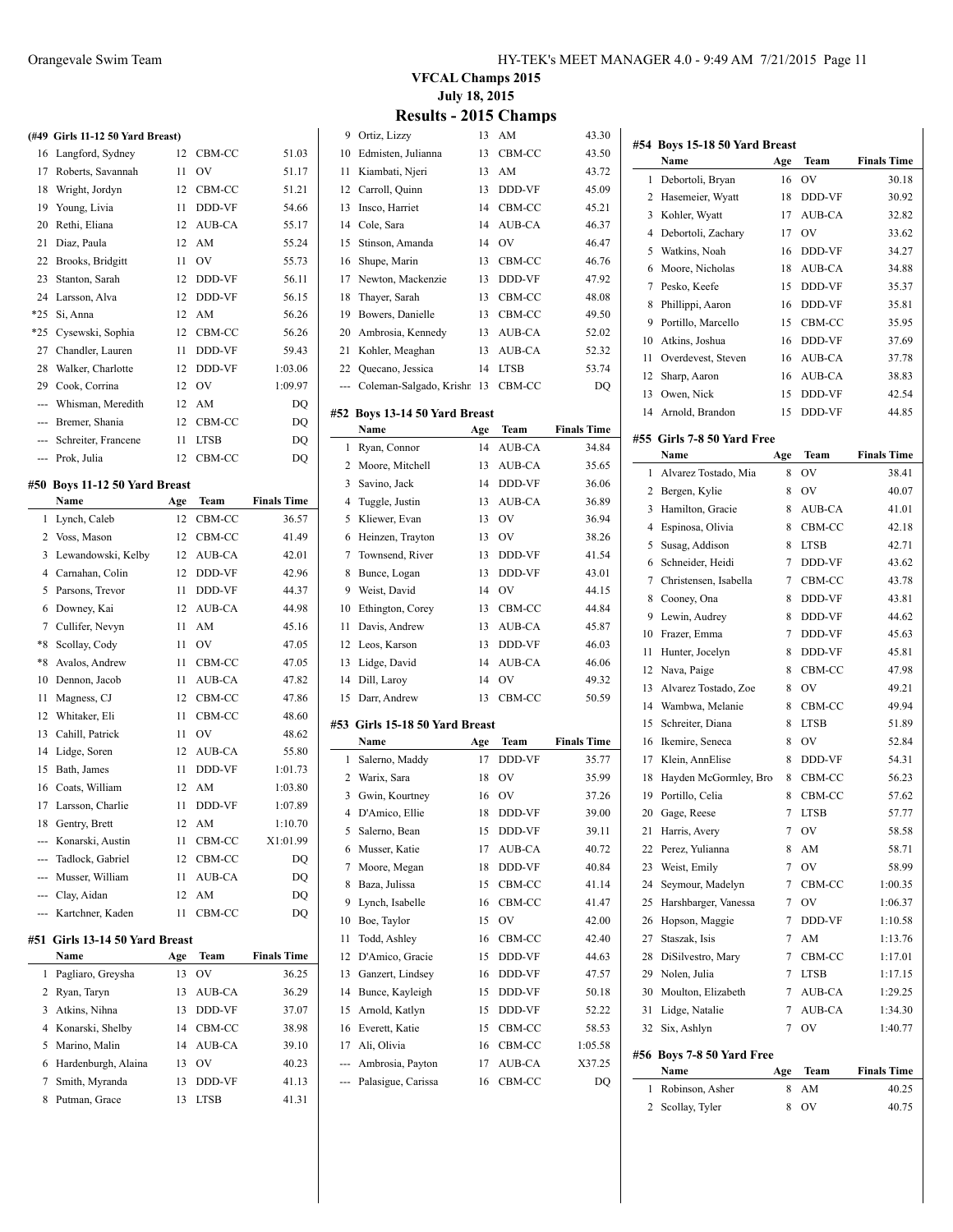|     | (#56 Boys 7-8 50 Yard Free) |                |             |          |
|-----|-----------------------------|----------------|-------------|----------|
| 3   | Golden, Nathaniel           | 8              | OV          | 41.59    |
| 4   | Gaggero, Giacomo            | 8              | AUB-CA      | 42.23    |
| 5   | Mergups, Edwards            | 8              | CBM-CC      | 43.17    |
| 6   | Brooks, Parker              | 8              | OV          | 43.24    |
| 7   | Mount, Landis               | 8              | DDD-VF      | 44.59    |
| 8   | Cook, Dylan                 | $\overline{7}$ | AUB-CA      | 45.00    |
| 9   | Cleveland, Sam              | 8              | DDD-VF      | 46.31    |
| 10  | Campbell, Josiah            | 8              | AM          | 46.34    |
| 11  | Aldrich, Zach               | 8              | DDD-VF      | 46.84    |
| 12  | Wallace, William            | 7              | CBM-CC      | 47.86    |
| 13  | Kobayashi, Yuta             | 8              | AM          | 47.93    |
| 14  | Garel, Lincoln              | 8              | DDD-VF      | 48.50    |
| 15  | Pearl, Cruz                 | 8              | DDD-VF      | 48.57    |
| 16  | Avalos, Ethan               | 8              | CBM-CC      | 48.75    |
| 17  | Stevens, Koa                | 7              | DDD-VF      | 49.47    |
| 18  | Poddar, Sid                 | 8              | CBM-CC      | 50.85    |
| 19  | Schneider, Mason            | 7              | DDD-VF      | 53.02    |
| 20  | Huhtala, Tyson              | 8              | CBM-CC      | 55.80    |
| 21  | Ragland, Jordan             | 7              | <b>LTSB</b> | 57.37    |
| 22  | Lee, Brad                   | 8              | OV          | 58.17    |
| 23  | Schafer, Owen               | 8              | DDD-VF      | 58.31    |
| 24  | Schubin, Tyler              | 7              | CBM-CC      | 58.83    |
| 25  | Doan, Anthony               | 7              | CBM-CC      | 1:00.25  |
| 26  | Karthy, Jeeva               | $\overline{7}$ | CBM-CC      | 1:03.03  |
| 27  | Galvan, Jayden              | $\overline{7}$ | AM          | 1:03.62  |
| 28  | Lee, Kyle                   | 8              | OV          | 1:05.13  |
| 29  | Packheiser, Owen            | 7              | AUB-CA      | 1:06.39  |
| 30  | AuClair, Wyatt              | 7              | OV          | 1:07.78  |
| 31  | Oglesby, Cory               | 8              | OV          | 1:09.76  |
| 32  | Sharratt, Cody              | $\overline{7}$ | CBM-CC      | 1:10.25  |
| 33  | Money, William              | 7              | CBM-CC      | 1:19.09  |
| 34  | Alva, Julius                | 8              | AM          | 1:23.56  |
| 35  | Pardo, Joseph               | 8              | OV          | 1:41.41  |
| 36  | Schofield, Jack             | 7              | OV          | 1:45.01  |
| 37  | Prevatt, Jonas              | 7              | CBM-CC      | 2:01.45  |
| --- | Lee, Nathan                 | 8              | CBM-CC      | X1:24.37 |
| --- | Darr, Johnathan             | 7              | CBM-CC      | DQ       |

#### **#57 Girls 9-10 50 Yard Free**

 $\overline{a}$ 

|              | Name               | Age | <b>Team</b>   | <b>Finals Time</b> |
|--------------|--------------------|-----|---------------|--------------------|
| $\mathbf{1}$ | McAlister, Katie   | 10  | AUB-CA        | 31.11              |
| 2            | Kline, Morgan      | 10  | <b>DDD-VF</b> | 36.09              |
| 3            | Krieger, Hollyn    | 9   | <b>DDD-VF</b> | 36.14              |
| 4            | Edney, Marissa     | 9   | AM            | 36.42              |
| 5            | Krieger, Linden    | 9   | <b>DDD-VF</b> | 36.94              |
| 6            | Schreiter, Jocelyn | 10  | <b>LTSB</b>   | 38.29              |
| 7            | Solis, Alina       | 10  | CBM-CC        | 38.52              |
| 8            | Jenkins, Anna      | 9   | OV            | 38.72              |
| 9            | Tran, Theresa      | 9   | OV            | 38.87              |
| 10           | Bjurstrom, Brianna | 9   | AM            | 38.92              |
| 11           | Thayer, Lisa       | 9   | CBM-CC        | 39.09              |
| 12           | Pena, Sierra       | 9   | CBM-CC        | 39.40              |
| 13           | Haight, Laynie     | 9   | <b>AUB-CA</b> | 39.72              |
| 14           | Roberts, Payton    | 9   | OV            | 40.58              |
| 15           | Foletta, Emily     | 10  | <b>DDD-VF</b> | 41.73              |

### **VFCAL Champs 2015 July 18, 2015**

| 16  | Morgan, Mallory            | 10  | DDD-VF      | 42.39              |
|-----|----------------------------|-----|-------------|--------------------|
| 17  | Rigby, Amanda              | 9   | OV          | 43.57              |
| 18  | Soares, Anna               | 9   | AUB-CA      | 43.69              |
| 19  | Cleveland, Abigail         | 10  | DDD-VF      | 44.98              |
| 20  | Schneider, Audrey          | 9   | DDD-VF      | 46.71              |
| 21  | Kliewer, Shay              | 10  | OV          | 47.06              |
| 22  | Musser, Alicia             | 10  | AUB-CA      | 49.00              |
| 23  | Huhtala, Isabella          | 10  | CBM-CC      | 50.90              |
|     | Portillo. Selma            |     |             |                    |
| 24  |                            | 9   | CBM-CC      | 51.15              |
| 25  | Shaban, Hannah             | 9   | OV          | 51.84              |
| 26  | Harris, Kylie              | 9   | OV          | 53.33              |
| 27  | Audrain, Elena             | 9   | OV          | 53.85              |
| 28  | Pardo, Madalyn             | 9   | OV          | 54.19              |
| 29  | Simon, Madelyn             | 9   | <b>LTSB</b> | 55.35              |
| 30  | Bowman, Kylie              | 9   | AUB-CA      | 55.97              |
| 31  | Summerhays, Heidi          | 10  | OV          | 56.55              |
| 32  | Summerhays, Hazel          | 9   | OV          | 1:17.72            |
| --- | Gage, Kailee               | 10  | LTSB        | X36.30             |
|     | #58 Bovs 9-10 50 Yard Free |     |             |                    |
|     | Name                       | Age | Team        | <b>Finals Time</b> |
| 1   | Ryan, Lachlan              | 10  | AUB-CA      | 33.22              |
| 2   | Nava, Landon               | 9   | CBM-CC      | 33.74              |
| 3   | Christensen, Hayden        | 10  | CBM-CC      | 34.13              |
| 4   | Espinosa, Diego            | 9   | CBM-CC      | 36.24              |
|     |                            | 10  | DDD-VF      | 36.32              |
| 5   | Cox, Owen                  |     |             |                    |
| 6   | Dressler, Jacob            | 10  | CBM-CC      | 36.58              |
| 7   | Hantman, Elijah            | 10  | AUB-CA      | 37.01              |
| 8   | Durgin, Elijah             | 9   | OV          | 37.85              |
| 9   | de Gaust, Alex             | 10  | DDD-VF      | 37.88              |
| 10  | Maguire, Liam              | 10  | DDD-VF      | 38.72              |
| 11  | Harshbarger, Cyrus         | 9   | OV          | 39.27              |
| 12  | Murphy, Carson             | 9   | DDD-VF      | 39.56              |
| 13  | Hartigan, Hayden           | 10  | DDD-VF      | 39.79              |
| 14  | Burge, Aedan               | 10  | DDD-VF      | 39.84              |
| 15  | Gerrits, Aleksandr         | 9   | CBM-CC      | 40.34              |
| 16  | Lidge, Joshua              | 10  | AUB-CA      | 41.03              |
| 17  | Carroll, Seamus            | 10  | DDD-VF      | 41.15              |
| 18  | Bain, Riley                | 9   | OV          | 41.35              |
| 19  | Bergen, Ryland             | 10  | OV          | 41.58              |
| 20  | Penman, Bode               | 9   | OV          | 42.18              |
| 21  | Monroe, Timothy            | 10  | CBM-CC      | 43.71              |
| 22  | Smith, Brennan             | 9   | OV          | 43.82              |
| 23  | Downey, Teo                | 10  | AUB-CA      | 44.11              |
| 24  | Tolamatl, Andrew           | 9   | CBM-CC      | 44.24              |
| 25  | O'Conner, Jack             | 9   | AUB-CA      | 44.46              |
| 26  | Fear, Austin               | 10  | OV          | 45.66              |
| 27  | Kofnovec, Justin           | 9   | CBM-CC      | 46.51              |
| 28  | Shubert, Dylan             | 9   | CBM-CC      | 46.93              |
| 29  | Marriott, Levi             | 10  | AUB-CA      | 50.61              |
| 30  | Begley, Zane               | 10  | OV          | 53.56              |
| 31  | AuClair, Matthew           | 10  | OV          | 54.02              |
| 32  | Nguyen, Vincent            | 10  | CBM-CC      | 54.60              |
| 33  | Kennedy, Gregory           | 10  | <b>LTSB</b> | 57.96              |
|     | 34 Coats, Dorian           | 9   | AM          | 1:13.89            |
| 35  | DiSilvestro, Joshua        | 9   | CBM-CC      | 1:21.28            |
|     | Barredo, Kean              | 9   | AM          | X44.44             |
| --- |                            |     |             |                    |
|     |                            |     |             |                    |

|          | #59 Girls 11-12 100 Yard Free        |          |                |                                                                                                                                                                              |
|----------|--------------------------------------|----------|----------------|------------------------------------------------------------------------------------------------------------------------------------------------------------------------------|
|          | Name                                 | Age      | <b>Team</b>    | <b>Finals Time</b>                                                                                                                                                           |
| 1        | Christensen, Callie                  | 12       | CBM-CC         | 1:05.97                                                                                                                                                                      |
| 2        | Hartigan, Kaleigh                    | 12       | DDD-VF         | 1:06.70                                                                                                                                                                      |
| 3        | Wilhelms, Isabella                   | 12       | OV             | 1:07.68                                                                                                                                                                      |
| 4        | Mueller, Madasyn                     | 12       | <b>AUB-CA</b>  | 1:07.71                                                                                                                                                                      |
| 5        | Phillippi, Josephina                 | 12       | DDD-VF         | 1:13.33                                                                                                                                                                      |
| 6        | Maguire, Annabel                     | 12       | DDD-VF         | 1:13.64                                                                                                                                                                      |
| 7        | Baker, Jordyn                        | 12       | AM             | 1:14.13                                                                                                                                                                      |
| 8        | Baez Flores, Naiya                   | 12       | AUB-CA         | 1:14.89                                                                                                                                                                      |
| 9        | Matista, Maryanna                    | 11       | OV             | 1:15.09                                                                                                                                                                      |
| 10       | Hibbs. Jazmine                       | 12       | AM             | 1:15.10                                                                                                                                                                      |
| 11       | Gossard, Eliana                      | 12       | CBM-CC         | 1:16.00                                                                                                                                                                      |
| 12       | Magana, Isabella                     | 12       | CBM-CC         | 1:16.80                                                                                                                                                                      |
| 13       | Karapetyan, Rosa                     | 11       | OV             | 1:17.24                                                                                                                                                                      |
| 14       | Weist, Julia                         | 12       | OV             | 1:17.59                                                                                                                                                                      |
| 15       | Caron, Ava                           | 11       | OV             | 1:22.00                                                                                                                                                                      |
| 16       | Schreiter, Francene                  | 11       | LTSB           | 1:22.41                                                                                                                                                                      |
| 17       | Roberts, Savannah                    | 11       | O <sub>V</sub> | 1:24.33                                                                                                                                                                      |
| 18       | Burgess, Emelia                      | 11       | CBM-CC         | 1:26.46                                                                                                                                                                      |
| 19       | Velasquez, Skyler                    | 11       | DDD-VF         | 1:27.74                                                                                                                                                                      |
| 20       | Rethi, Eliana                        | 12       | <b>AUB-CA</b>  | 1:30.54                                                                                                                                                                      |
| 21       | Garcia, Luisa                        | 11       | OV             | 1:31.76                                                                                                                                                                      |
| 22       | Burgess, Kylie                       | 11       | CBM-CC         | 1:33.00                                                                                                                                                                      |
| 23       | Smith, Hailee                        | 12       | OV             | 1:34.67                                                                                                                                                                      |
| 24       | Cook, Corrina                        | 12       | OV             | 1:34.80                                                                                                                                                                      |
| 25       | Latourette, Michelle                 | 11       | AUB-CA         | 1:39.13                                                                                                                                                                      |
| 26       | Six, Alana                           | 11       | OV             | 1:48.27                                                                                                                                                                      |
| 27       | Ramos-Mudd, Nina                     | 11       | AUB-CA         | 1:51.00                                                                                                                                                                      |
| 28       | Cysewski, Sophia                     | 12       | CBM-CC         | 1:56.18                                                                                                                                                                      |
| 29       | Fish, Josie                          | 11       | OV             | 1:58.27                                                                                                                                                                      |
|          |                                      |          |                |                                                                                                                                                                              |
|          | #60 Boys 11-12 100 Yard Free<br>Name | Age      | Team           | <b>Finals Time</b>                                                                                                                                                           |
| 1        | Jurado, Diego                        | 11       | <b>AUB-CA</b>  | 1:09.42                                                                                                                                                                      |
|          | 2 West, Josiah                       | 12       | CBM-CC         | 1:12.08                                                                                                                                                                      |
| 3        | Carnahan, Colin                      |          | DDD-VF         | 1:12.55                                                                                                                                                                      |
| 4        | Packheiser, Mason                    |          |                |                                                                                                                                                                              |
| 5        |                                      | 12       |                |                                                                                                                                                                              |
|          |                                      | 12       | AUB-CA         |                                                                                                                                                                              |
|          | Whisman, Brendan                     | 11       | AM             |                                                                                                                                                                              |
| 6        | Pena, Kove                           | 11       | CBM-CC         |                                                                                                                                                                              |
| 7        | Musser, William                      | 11       | AUB-CA         |                                                                                                                                                                              |
| 8        | Downey, Kai                          | 12       | AUB-CA         |                                                                                                                                                                              |
| 9        | Coulter, James                       | 11       | OV             |                                                                                                                                                                              |
| 10       | Ellis, Josh                          | 12       | AUB-CA         | 1:12.61<br>1:12.63<br>1:14.21                                                                                                                                                |
| 11       | Dorrough, Logan                      | 12       | DDD-VF         |                                                                                                                                                                              |
| 12       | Gossard, Isaiah                      | 11       | CBM-CC         |                                                                                                                                                                              |
| 13       | Benedetto, Jayson                    | 11       | DDD-VF         |                                                                                                                                                                              |
| 14       | Owen, Daniel                         | 11       | DDD-VF         |                                                                                                                                                                              |
| 15       | Hamilton, Wyatt                      | 11       | AUB-CA         |                                                                                                                                                                              |
| 16       | McCoy, Jackson                       | 12       | AUB-CA         |                                                                                                                                                                              |
| 17       | Schulze, Marlon                      | 11       | CBM-CC         |                                                                                                                                                                              |
| 18       | Shubert, Braden                      | 11       | CBM-CC         |                                                                                                                                                                              |
| 19       | Lathrop, Simon                       | 11       | DDD-VF         |                                                                                                                                                                              |
| 20       | Tadlock, Gabriel                     | 12       | CBM-CC         |                                                                                                                                                                              |
| 21<br>22 | Everett, Jack<br>Summerhays, Hunter  | 12<br>12 | CBM-CC<br>OV   | 1:14.99<br>1:16.17<br>1:16.43<br>1:16.45<br>1:18.55<br>1:20.00<br>1:20.07<br>1:21.65<br>1:22.99<br>1:23.53<br>1:23.62<br>1:23.86<br>1:24.08<br>1:24.44<br>1:26.70<br>1:36.15 |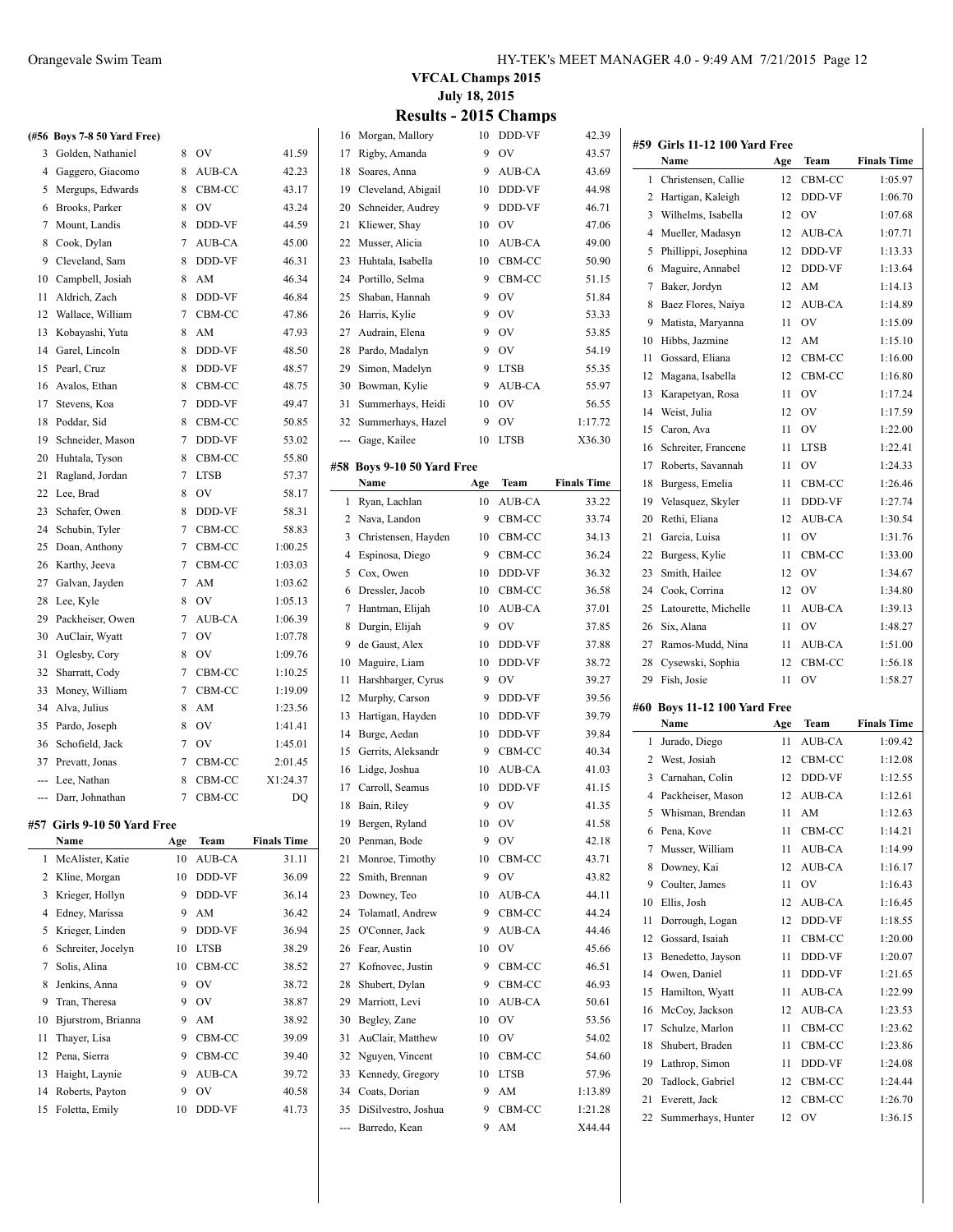|      | (#60 Boys 11-12 100 Yard Free)  |     |               |                    |
|------|---------------------------------|-----|---------------|--------------------|
| 23   | Newmarch, Carson                | 12  | CBM-CC        | 1:45.70            |
| 24   | McCarthy, Gabriel               | 12  | OV            | 1:48.14            |
| 25   | Lidge, Soren                    | 12  | AUB-CA        | 2:03.83            |
| ---  | Kartchner, Kaden                | 11  | CBM-CC        | DQ                 |
| #61  | Girls 13-14 100 Yard Free       |     |               |                    |
|      | Name                            | Age | Team          | <b>Finals Time</b> |
| 1    | O'Brien, Dana                   | 13  | AUB-CA        | 1:01.17            |
| 2    | Bush, Hanna                     | 14  | DDD-VF        | 1:06.36            |
| 3    | Coleman-Salgado, Krishr         | 13  | CBM-CC        | 1:07.10            |
| 4    | Atkins, Nihna                   | 13  | DDD-VF        | 1:07.53            |
| 5    | Edmisten, Isabella              | 14  | CBM-CC        | 1:10.18            |
| 6    | Hardenburgh, Alaina             | 13  | OV            | 1:12.16            |
| 7    | Williams-Herron, Skyler         | 13  | OV            | 1:12.65            |
| 8    | Burgess, Hannah                 | 13  | CBM-CC        | 1:12.67            |
| 9    | Stinson, Amanda                 | 14  | OV            | 1:12.91            |
| 10   | Hale, Isabella                  | 13  | OV            | 1:15.17            |
| 11   | Hartigan, Hannah                | 14  | DDD-VF        | 1:15.27            |
| 12   | Delany, Camille                 | 14  | AUB-CA        | 1:19.47            |
| 13   | Carroll, Quinn                  | 13  | DDD-VF        | 1:19.74            |
| 14   | Barton, Brianna                 | 13  | DDD-VF        | 1:20.06            |
| 15   | Morkowski, Trista               | 14  | DDD-VF        | 1:20.76            |
| 16   | Nicholas, Shelby                | 13  | OV            | 1:21.75            |
| 17   | Kiambati, Njeri                 | 13  | AM            | 1:22.40            |
| 18   | DiSilvestro, Grace              | 14  | CBM-CC        | 1:22.45            |
| 19   | Huhtala, Katrina                | 13  | CBM-CC        | 1:23.72            |
|      |                                 |     | AUB-CA        |                    |
|      |                                 |     |               |                    |
| 20   | Ambrosia, Kennedy               | 13  |               | 1:23.84            |
| 21   | Argo, Savannah                  | 13  | OV            | 1:27.18            |
| 22   | Shupe, Marin                    | 13  | CBM-CC        | 1:28.66            |
| 23   | Coulter, Catherine              | 13  | OV            | 1:29.19            |
| 24   | Insco, Harriet                  | 14  | CBM-CC        | 1:34.79            |
| #62  | <b>Boys 13-14 100 Yard Free</b> |     |               |                    |
|      | Name                            | Age | Team          | <b>Finals Time</b> |
| $*1$ | Biegel, Mason                   | 14  | DDD-VF        | 52.80              |
| *1   | Porter, Ethan                   | 14  | CBM-CC        | 52.80              |
| 3    | Moore, Mitchell                 | 13  | AUB-CA        | 59.29              |
| 4    | Calvert, Klay                   | 14  | AUB-CA        | 1:01.51            |
| 5    | Taylor, Philip                  | 14  | <b>DDD-VF</b> | 1:01.77            |
| 6    | Wenger, Stuart                  | 14  | AUB-CA        | 1:03.81            |
| 7    | Kliewer, Evan                   | 13  | OV            | 1:03.83            |
| 8    | Watkins, Nick                   | 14  | DDD-VF        | 1:04.19            |
| 9    | Heinzen, Trayton                | 13  | OV            | 1:06.23            |
| 10   | Zapata, Wade                    | 14  | OV            | 1:06.55            |
| 11   | Powell, Jacob                   | 14  | CBM-CC        | 1:07.00            |
| 12   | Zilles, Jackson                 | 13  | CBM-CC        | 1:07.56            |
| 13   | Roa, Ryan                       | 13  | CBM-CC        | 1:12.16            |
| 14   | Tuggle, Justin                  | 13  | AUB-CA        | 1:12.94            |
| 15   | Ethington, Corey                | 13  | CBM-CC        | 1:13.60            |
| 16   | Monroe, James                   | 14  | CBM-CC        | 1:15.78            |
| 17   | Fish, Jackson                   | 13  | OV            | 1:15.96            |
| 18   | Clay, Dustin                    | 13  | AM            | 1:21.51            |

#### Orangevale Swim Team HY-TEK's MEET MANAGER 4.0 - 9:49 AM 7/21/2015 Page 13

|                | #63   Girls 15-18 100 Yard Free<br>Name | Age | Team             | <b>Finals Time</b> |
|----------------|-----------------------------------------|-----|------------------|--------------------|
| 1              | Warix, Sara                             | 18  | OV               | 57.68              |
| 2              | Weist, Christina                        | 18  | OV               | 1:00.85            |
| 3              | Ambrosia, Payton                        | 17  | AUB-CA           | 1:01.59            |
| $\overline{4}$ | Gwin, Kourtney                          | 16  | OV               | 1:01.78            |
| 5              | Maguire, Violet                         | 15  | DDD-VF           | 1:04.84            |
| 6              | Musser, Katie                           | 17  | AUB-CA           | 1:05.31            |
| 7              | Barrett, Annie                          | 15  | AUB-CA           | 1:05.86            |
| 8              | Edmisten, Rebecca                       | 16  |                  | 1:06.03            |
| 9              | Palasigue, Carissa                      | 16  | CBM-CC<br>CBM-CC | 1:06.32            |
|                | Salerno, Maddy                          |     | DDD-VF           |                    |
| 10             |                                         | 17  |                  | 1:06.76            |
| 11             | Moore, Emily                            | 16  | DDD-VF           | 1:06.84            |
| 12             | Moore, Megan                            | 18  | DDD-VF           | 1:08.42            |
| 13             | Salerno, Bean                           | 15  | DDD-VF           | 1:08.51            |
| 14             | Klas, Grace                             | 15  | DDD-VF           | 1:11.92            |
| 15             | Clough, Jamie                           | 17  | DDD-VF           | 1:15.09            |
| 16             | Killion, Mickayla                       | 16  | DDD-VF           | 1:17.29            |
| 17             | Sonnik, Nelli                           | 17  | CBM-CC           | 1:18.95            |
|                | #64 Boys 15-18 100 Yard Free            |     |                  |                    |
|                | Name                                    | Age | Team             | <b>Finals Time</b> |
| 1              | Thompson, Dylan                         | 17  | DDD-VF           | 51.82              |
| 2              | Neeley, Cam                             | 17  | DDD-VF           | 52.35              |
| 3              | Hasemeier, Wyatt                        | 18  | DDD-VF           | 53.91              |
| $\overline{4}$ | Lewandowski, Kazik                      | 16  | AUB-CA           | 54.27              |
| 5              | Boe, Joshua                             | 17  | OV               | 55.15              |
| 6              | Kosterman, Scott                        | 18  | AUB-CA           | 56.31              |
| 7              | Roa, Jacob                              | 15  | CBM-CC           | 57.75              |
| 8              | Detmer, Trent                           | 15  | <b>AUB-CA</b>    | 57.78              |
| 9              | Weist, Andrew                           | 15  | OV               | 58.23              |
| 10             | Kohler, Wyatt                           | 17  | AUB-CA           | 59.50              |
| 11             | Dill, Arthur                            | 15  | OV               | 1:01.67            |
| 12             | Shubert, Tyler                          | 15  | CBM-CC           | 1:03.20            |
| 13             | Matthews, Garrett                       | 15  | DDD-VF           | 1:03.75            |
| 14             | Nielsen, Andrew                         | 15  | AM               | 1:05.73            |
| 15             | Dunn, Brennan                           | 16  | DDD-VF           | 1:05.93            |
| 16             | Beilgard, Austin                        | 15  | OV               | 1:06.32            |
| 17             | Taylor, David                           | 17  | <b>DDD-VF</b>    | 1:14.21            |
|                |                                         |     |                  |                    |
|                | #65 Girls 7-8 25 Yard Fly               |     |                  |                    |
|                | Name                                    | Age | Team             | <b>Finals Time</b> |
| 1              | Alvarez Tostado, Mia                    | 8   | OV               | 19.89              |
| 2              | Sorensen, Madelyn                       | 7   | AUB-CA           | 20.80              |
| 3              | Hartwick, Sara                          | 8   | OV               | 21.63              |
| 4              | Bergen, Kylie                           | 8   | OV               | 21.68              |
| 5              | Carson, Claire                          | 8   | <b>LTSB</b>      | 23.19              |
| 6              | Susag, Addison                          | 8   | LTSB             | 23.43              |
| 7              | Hornsby, Avery                          | 8   | DDD-VF           | 23.61              |
| 8              | Hughes, Cheyenne                        | 8   | DDD-VF           | 24.26              |
| *9             | Espinosa, Olivia                        | 8   | CBM-CC           | 24.50              |
| *9             | Hamilton, Gracie                        | 8   | AUB-CA           | 24.50              |
| 11             | Cooney, Ona                             | 8   | DDD-VF           | 25.08              |
| 12             | Nickel, Elli                            | 7   | AUB-CA           | 25.34              |
| 13             | Frazer, Emma                            | 7   | DDD-VF           | 25.49              |
| 14             | Delany, Claire                          | 8   | AUB-CA           | 25.52              |

|        | Name                       | Age            | Team   | <b>Finals Time</b> |
|--------|----------------------------|----------------|--------|--------------------|
|        |                            |                |        |                    |
|        | #67 Girls 9-10 25 Yard Fly |                |        |                    |
| ---    | Owen, Stephen              | 8              | DDD-VF | DQ                 |
|        | --- Bowers, Benjamin       | 7              | CBM-CC | DQ                 |
|        | --- Dodge, Wyatt           | 8              | DDD-VF | DQ                 |
| ---    | Thayer, Brayden            | 7              | DDD-VF | DQ                 |
|        | Coyle, Emmett              | 7              | DDD-VF | DQ                 |
| $---$  | Schneider, Mason           | 7              | DDD-VF | DQ                 |
|        | Prok. Jaden                | 8              | CBM-CC | DQ                 |
|        | Ramirez, Anthony           | 8              | AM     | DQ                 |
| ---    | Money, Jackson             | 8              | CBM-CC | DQ                 |
| 21     | Toone, Jonathan            | 7              | AM     | 39.23              |
| 20     | Mercer, Brandon            | 8              | OV     | 36.09              |
| 19     | Koutnik, Evan              | 7              | DDD-VF | 36.01              |
| 18     | MacKay, Benjamin           | 7              | AUB-CA | 34.70              |
| 17     | Zilles, Nate               | $\overline{7}$ | CBM-CC | 34.41              |
| 16     | Golden, Nathaniel          | 8              | OV     | 33.90              |
| 15     | Camden, Sean               | 8              | OV     | 31.59              |
| 14     | Gonzalez, Zadrian          | 7              | CBM-CC | 31.50              |
| 13     | Cook, Micah                | 8              | OV     | 31.48              |
| 12     | Larson, Isaiah             | 7              | AUB-CA | 29.61              |
| 11     | Lewandowski, Julian        | 7              | AUB-CA | 27.85              |
| 10     | Magana, Joseph             | 8              | CBM-CC | 26.85              |
| 9      | Tu, Ryan                   | 7              | AM     | 26.43              |
| 8      | Pearl, Cruz                | 8              | DDD-VF | 26.20              |
| 7      | Stevens, Koa               | 7              | DDD-VF | 25.82              |
| 6      | McAlister, Jake            | 8              | AUB-CA | 24.96              |
| 5      | Mount, Landis              | 8              | DDD-VF | 24.77              |
|        | Cleveland, Sam             | 8              | DDD-VF | 24.07              |
| 3<br>4 | Brooks, Parker             | 8              | OV     | 23.78              |
| 2      | Robinson, Asher            | 8              | AM     | 23.32              |
| 1      | Lumbert, Kael              | 8              | AUB-CA | 18.31              |
|        | Name                       | Age            | Team   | <b>Finals Time</b> |
|        | #66 Boys 7-8 25 Yard Fly   |                |        |                    |
|        |                            |                |        |                    |
|        | --- Diaz, Betzy            | 7              | AM     | DQ                 |
|        | --- Larsson, Miley         | 7              | DDD-VF | DQ                 |
|        | --- Portillo, Celia        | 8              | CBM-CC | DO                 |
| 31     | Diaz, Lily                 | 8              | AM     | 43.81              |
| 30     | Perez, Yulianna            | 8              | AM     | 37.20              |
| 29     | Morgan, Naomi              | 7              | DDD-VF | 34.35              |
| 28     | Dorrough, Lauren           | 7              | DDD-VF | 34.07              |
| 27     | Chandler, Olivia           | 8              | DDD-VF | 33.98              |
| 26     | Warren, Sage               | 7              | DDD-VF | 33.96              |
| 25     | Warden, Madison            | 8              | DDD-VF | 33.53              |
| 24     | Musgrove, Hannah           | 7              | DDD-VF | 31.85              |
| 23     | Hayden McGormley, Bro      | 8              | CBM-CC | 29.95              |
| 22     | Laputz, Kailie             | 8              | AUB-CA | 29.18              |
| 21     | Katia, Ax                  | 8              | AM     | 28.40              |
| 20     | Johnson, Claire            | 8              | AUB-CA | 28.32              |
| 19     | Dressler, Kaiya            | 8              | CBM-CC | 27.75              |
| 18     | Hunter, Jocelyn            | 8              | DDD-VF | 27.56              |
| 17     | Kaufert, Kolby             | $\overline{7}$ | OV     | 27.00              |
| 16     | Seymour, Ashlyn            | 8              | CBM-CC | 26.73              |
| 15     | Packheiser, Breanna        | 8              | AUB-CA | 25.69              |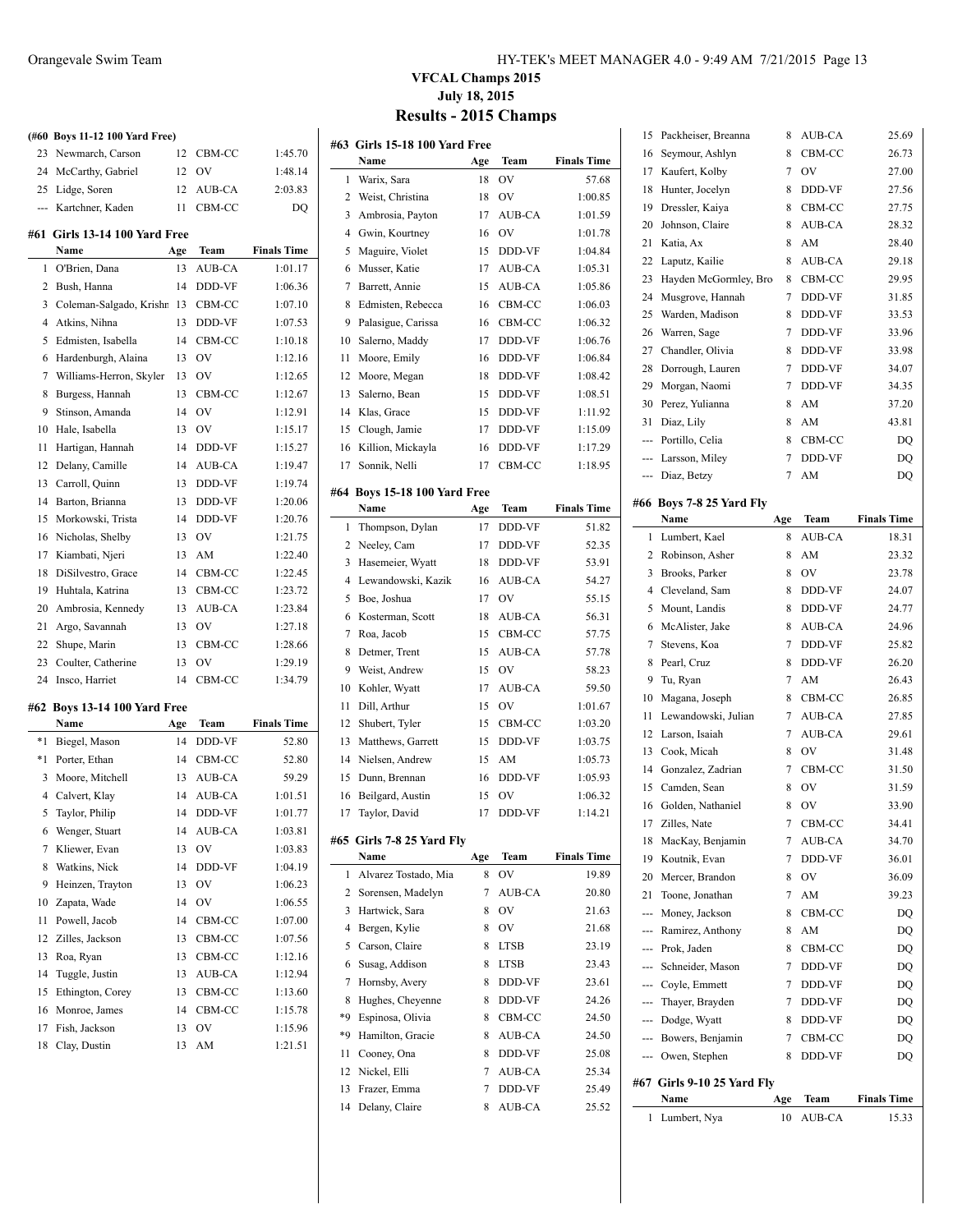|    | (#67 Girls 9-10 25 Yard Fly) |    |               |       |
|----|------------------------------|----|---------------|-------|
|    | 2 McAlister, Katie           | 10 | AUB-CA        | 19.64 |
| 3  | Haight, Laynie               | 9  | AUB-CA        | 20.07 |
| 4  | Benedetto, Caylee            | 9  | <b>DDD-VF</b> | 20.18 |
| 5  | Garner, Larisa               | 10 | CBM-CC        | 20.22 |
| 6  | Edney, Marissa               | 9  | AM            | 20.48 |
| 7  | Walker, Leah                 | 10 | AM            | 20.53 |
| 8  | Thayer, Lisa                 | 9  | CBM-CC        | 20.72 |
| 9  | Stanton, Olivia              | 9  | <b>DDD-VF</b> | 21.36 |
| 10 | Roberts, Shelbie             | 9  | OV            | 21.38 |
| 11 | Solis, Alina                 | 10 | CBM-CC        | 21.67 |
| 12 | MacKay, Hannah               | 10 | AUB-CA        | 21.68 |
| 13 | Voss, Jenna                  | 10 | CBM-CC        | 21.72 |
| 14 | Foletta, Emily               | 10 | DDD-VF        | 21.81 |
| 15 | Pham, Erica                  | 9  | CBM-CC        | 22.35 |
|    | 16 Moroan Mallory            | 10 | DDD-VF        | 22.98 |

 $\overline{\phantom{0}}$ 

 $\overline{\phantom{a}}$ 

| 14  | Foletta, Emily     | 10 | DDD-VF      | 21.81 |
|-----|--------------------|----|-------------|-------|
| 15  | Pham, Erica        | 9  | CBM-CC      | 22.35 |
| 16  | Morgan, Mallory    | 10 | DDD-VF      | 22.98 |
| 17  | Sullivan, Esther   | 10 | CBM-CC      | 23.17 |
| 18  | Musser, Alicia     | 10 | AUB-CA      | 23.74 |
| 19  | Calvert, Kyle      | 10 | AUB-CA      | 24.58 |
| 20  | Mount, Kaia        | 10 | DDD-VF      | 24.75 |
| 21  | Zilles, Isabella   | 10 | CBM-CC      | 25.00 |
| 22  | Bjurstrom, Brianna | 9  | AM          | 26.46 |
| 23  | Larsson, Ebba      | 9  | DDD-VF      | 26.52 |
| 24  | Landgren, Julianne | 10 | AUB-CA      | 27.85 |
| 25  | Stevens, Brooklind | 9  | DDD-VF      | 28.47 |
| 26  | Koutnik, Alora     | 9  | DDD-VF      | 29.51 |
| 27  | Nielsen, Claire    | 9  | AM          | 30.74 |
| 28  | Bowman, Kylie      | 9  | AUB-CA      | 31.27 |
| 29  | Money, Megan       | 10 | CBM-CC      | 33.90 |
| 30  | Beasley, Abigail   | 9  | DDD-VF      | 34.36 |
| 31  | Wagner, Alexis     | 9  | <b>LTSB</b> | 35.85 |
| 32  | Albrecht, Saige    | 9  | AM          | 36.60 |
| --- | Clay, Olivia       | 10 | AM          | DQ    |

#### **#68 Boys 9-10 25 Yard Fly**

|    | Name                | Age | Team           | <b>Finals Time</b> |
|----|---------------------|-----|----------------|--------------------|
| 1  | Heinzen, Deklan     | 10  | OV             | 16.50              |
| 2  | Matista, Matthew    | 10  | OV             | 17.36              |
| 3  | Williams, Cole      | 10  | OV             | 17.90              |
| 4  | Bishop, Christopher | 10  | <b>DDD-VF</b>  | 18.76              |
| 5  | Sallee, Benjamin    | 10  | DDD-VF         | 19.12              |
| 6  | Espinosa, Diego     | 9   | CBM-CC         | 19.87              |
| 7  | Johnson, Blake      | 10  | DDD-VF         | 21.06              |
| 8  | Cox, Owen           | 10  | DDD-VF         | 21.18              |
| 9  | Harshbarger, Cyrus  | 9   | OV             | 22.14              |
| 10 | Bain, Riley         | 9   | O <sub>V</sub> | 22.18              |
| 11 | Murphy, Carson      | 9   | DDD-VF         | 22.41              |
| 12 | Duran, Jared        | 10  | AM             | 22.69              |
| 13 | Thayer, Truit       | 9   | DDD-VF         | 22.93              |
| 14 | Fomichev, Daniel    | 9   | AM             | 23.35              |
| 15 | Roa, Antonio        | 9   | CBM-CC         | 23.41              |
| 16 | Smith, Brennan      | 9   | OV             | 24.10              |
| 17 | Weist, Ronnie       | 9   | OV             | 24.50              |
| 18 | Shubert, Dylan      | 9   | CBM-CC         | 24.83              |
| 19 | Prevatt, Ethan      | 10  | CBM-CC         | 25.89              |
|    |                     |     |                |                    |

--- Reyes, Lissette 9 AM DQ

**VFCAL Champs 2015 July 18, 2015**

| 20  | Cazier, Zekaia                | 9   | CBM-CC    | 27.17              |
|-----|-------------------------------|-----|-----------|--------------------|
| 21  | Shupe, Troy                   | 9   | CBM-CC    | 27.82              |
| 22  | McWilliams, Orion             | 9   | AM        | 36.33              |
| --- | DiSilvestro, Joshua           | 9   | CBM-CC    | DQ                 |
|     | --- Rodriguez, Maxwell        | 9   | AM        | DQ                 |
|     | --- Durgin, Elijah            | 9   | OV        | DQ                 |
| --- | Hopson, Jack                  | 9   | DDD-VF    | DQ                 |
| --- | Nguyen, Vincent               | 10  | CBM-CC    | DQ                 |
| --- | Monroe, Timothy               | 10  | CBM-CC    | DQ                 |
|     |                               |     |           |                    |
|     | #69 Girls 11-12 50 Yard Fly   |     |           |                    |
|     | Name                          | Age | Team      | <b>Finals Time</b> |
| 1   | Freer, Jordan                 | 12  | DDD-VF    | 33.28              |
| 2   | Wilhelms, Isabella            | 12  | OV        | 33.66              |
| 3   | Hartigan, Kaleigh             | 12  | DDD-VF    | 35.52              |
| 4   | Jojola, Giana                 | 12  | OV        | 35.73              |
| 5   | Priess, Madelyn               | 12  | AM        | 36.23              |
| 6   | McLees, Maddie                | 11  | DDD-VF    | 37.42              |
| 7   | Alvarez Tostado, Fionnah      | 11  | OV        | 37.96              |
| 8   | Goetze, Zoe                   | 11  | CBM-CC    | 40.64              |
| 9   | Bush, Tessa                   | 12  | DDD-VF    | 41.33              |
| 10  | Folsom, Elisha                | 11  | DDD-VF    | 41.98              |
| 11  | Baez Flores, Naiya            | 12  | AUB-CA    | 43.48              |
| 12  | Langford, Sydney              | 12  | CBM-CC    | 44.47              |
| 13  | Griffith, Eriah               | 11  | DDD-VF    | 44.59              |
| 14  | Laputz, Annabelle             | 11  | AUB-CA    | 44.74              |
| 15  | Weist, Julia                  | 12  | OV        | 45.01              |
| 16  | Doescher, Ella                | 11  | DDD-VF    | 45.05              |
| 17  | Larsson, Alva                 | 12  | DDD-VF    | 46.69              |
| 18  | Roberts, Savannah             | 11  | OV        | 46.93              |
| 19  | Diaz, Paula                   | 12  | AM        | 48.32              |
| 20  | Albrecht, Aynslee             | 11  | AM        | 48.85              |
| 21  | Caron, Ava                    | 11  | OV        | 49.19              |
| 22  | Burgess, Emelia               | 11  | CBM-CC    | 49.72              |
| 23  | Velasquez, Skyler             | 11  | DDD-VF    | 51.39              |
| 24  | Burgess, Samantha             | 11  | CBM-CC    | 52.96              |
| 25  | Cruz, Lexy                    | 11  | AM        | 53.00              |
| 26  | Whisman, Meredith             | 12  | AM        | 55.42              |
| 27  | Walder, Georgia               | 11  | OV        | 57.21              |
|     | Bremer, Shania                |     | 12 CBM-CC | DQ                 |
| #70 | <b>Boys 11-12 50 Yard Fly</b> |     |           |                    |
|     | Name                          | Age | Team      | <b>Finals Time</b> |
| 1   | Lynch, Caleb                  | 12  | CBM-CC    | 32.46              |
| 2   | Black, Ethan                  | 11  | OV        | 35.45              |
| 3   | Voss, Mason                   | 12  | CBM-CC    | 37.38              |
| 4   | Packheiser, Mason             | 12  | AUB-CA    | 38.26              |
| 5   | Cahill, Patrick               | 11  | OV        | 39.58              |
| 6   | Whisman, Brendan              | 11  | AM        | 40.48              |
| 7   | Benedetto, Jayson             | 11  | DDD-VF    | 40.62              |
| 8   | Jurado, Diego                 | 11  | AUB-CA    | 41.07              |
| 9   | Calvert, Kaden                | 11  | AUB-CA    | 45.07              |
| 10  | Gossard, Isaiah               | 11  | CBM-CC    | 45.67              |
| 11  | Avalos, Andrew                | 11  | CBM-CC    | 48.24              |
| 12  | Troy, Christopher             | 11  | AUB-CA    |                    |
|     | Ellis, Josh                   | 12  |           | 48.84              |
| 13  |                               |     | AUB-CA    | 49.30              |
| 14  | Schafer, Walden               | 11  | DDD-VF    | 49.47              |
|     |                               |     |           |                    |

| 15  | Fry, Elliot                 | 11  | CBM-CC         | 52.13              |  |  |  |  |
|-----|-----------------------------|-----|----------------|--------------------|--|--|--|--|
|     | #71 Girls 13-14 50 Yard Fly |     |                |                    |  |  |  |  |
|     | Name                        | Age | Team           | <b>Finals Time</b> |  |  |  |  |
| 1   | Benedetto, Jaymie           | 13  | DDD-VF         | 32.48              |  |  |  |  |
| 2   | Marino, Malin               | 14  | AUB-CA         | 32.62              |  |  |  |  |
| 3   | Huston, Katie               | 13  | <b>AUB-CA</b>  | 32.92              |  |  |  |  |
| 4   | Arnez, Emily                | 13  | CBM-CC         | 33.04              |  |  |  |  |
| 5   | Edmisten, Isabella          | 14  | CBM-CC         | 33.13              |  |  |  |  |
| 6   | Smith, Myranda              | 13  | DDD-VF         | 34.21              |  |  |  |  |
| 7   | Williams-Herron, Skyler     | 13  | O <sub>V</sub> | 34.30              |  |  |  |  |
| 8   | Hale, Isabella              | 13  | OV             | 35.30              |  |  |  |  |
| 9   | Burleson, Amiah             | 14  | AM             | 37.02              |  |  |  |  |
| 10  | Edmisten, Julianna          | 13  | CBM-CC         | 37.92              |  |  |  |  |
| 11  | Coulter, Catherine          | 13  | OV             | 39.62              |  |  |  |  |
| 12  | Ortiz, Lizzy                | 13  | AM             | 39.82              |  |  |  |  |
| 13  | Farrington, Chloe           | 13  | AM             | 41.71              |  |  |  |  |
| 14  | Barton, Brianna             | 13  | DDD-VF         | 42.88              |  |  |  |  |
| 15  | Borth, Elise                | 14  | DDD-VF         | 44.13              |  |  |  |  |
| 16  | Cole, Sara                  | 14  | <b>AUB-CA</b>  | 44.57              |  |  |  |  |
| 17  | Newton, Mackenzie           | 13  | DDD-VF         | 44.78              |  |  |  |  |
| 18  | Morkowski, Trista           | 14  | DDD-VF         | 47.41              |  |  |  |  |
| 19  | Thayer, Sarah               | 13  | CBM-CC         | 47.57              |  |  |  |  |
|     | #72 Boys 13-14 50 Yard Fly  |     |                |                    |  |  |  |  |
|     | Name                        | Age | Team           | <b>Finals Time</b> |  |  |  |  |
| 1   | Biegel, Mason               | 14  | DDD-VF         | 26.61              |  |  |  |  |
| 2   | Ryan, Connor                | 14  | AUB-CA         | 29.08              |  |  |  |  |
| 3   | Moore, Mitchell             | 13  | AUB-CA         | 29.59              |  |  |  |  |
| 4   | Tracy, Caleb                | 13  | AUB-CA         | 30.87              |  |  |  |  |
| 5   | Caron, Reed                 | 14  | OV             | 31.29              |  |  |  |  |
| 6   | Wenger, Stuart              | 14  | AUB-CA         | 34.56              |  |  |  |  |
| 7   | Watkins, Nick               | 14  | DDD-VF         | 36.27              |  |  |  |  |
| 8   | Zilles, Jackson             | 13  | CBM-CC         | 36.54              |  |  |  |  |
| 9   | Walder, Pace                | 13  | OV             | 36.78              |  |  |  |  |
| 10  | Whitaker, Wesley            | 13  | CBM-CC         | 36.88              |  |  |  |  |
| 11  | Townsend, River             | 13  | DDD-VF         | 38.26              |  |  |  |  |
| 12  | Davis, Andrew               | 13  | AUB-CA         | 39.46              |  |  |  |  |
| 13  | Rosenberger, Vincent        | 13  | OV             | 40.81              |  |  |  |  |
| 14  | Taylor, Joshua              | 13  | DDD-VF         | 53.43              |  |  |  |  |
| --- | Darr, Andrew                | 13  | CBM-CC         | DQ                 |  |  |  |  |
|     | #73 Girls 15-18 50 Yard Fly |     |                |                    |  |  |  |  |
|     | Name                        | Age | Team           | <b>Finals Time</b> |  |  |  |  |
| 1   | Wenger, Bethany             | 17  | AUB-CA         | 29.78              |  |  |  |  |
| 2   | Williams, Alexis            | 18  | OV             | 29.84              |  |  |  |  |
| 3   | Debortoli, Natasha          | 16  | OV             | 31.40              |  |  |  |  |
| 4   | Smith, Maddie               | 16  | DDD-VF         | 31.75              |  |  |  |  |
| 5   | Bishop, Catherine           | 15  | DDD-VF         | 31.87              |  |  |  |  |
| 6   | Barrett, Annie              | 15  | AUB-CA         | 31.94              |  |  |  |  |
| 7   | Portillo, Priscilla         | 18  | CBM-CC         | 32.37              |  |  |  |  |
| 8   | Clough, Jamie               | 17  | DDD-VF         | 33.47              |  |  |  |  |
| 9   | D'Amico, Ellie              | 18  | DDD-VF         | 34.45              |  |  |  |  |
| 10  | Morkowski, Anika            | 17  | DDD-VF         | 39.44              |  |  |  |  |
| 11  | Killion, Mickayla           | 16  | DDD-VF         | 40.06              |  |  |  |  |
| 12  | Arnold, Jacqueline          | 15  | DDD-VF         | 40.15              |  |  |  |  |
| 13  | Carnahan, Peyton            | 15  | DDD-VF         | 42.08              |  |  |  |  |
|     |                             |     |                |                    |  |  |  |  |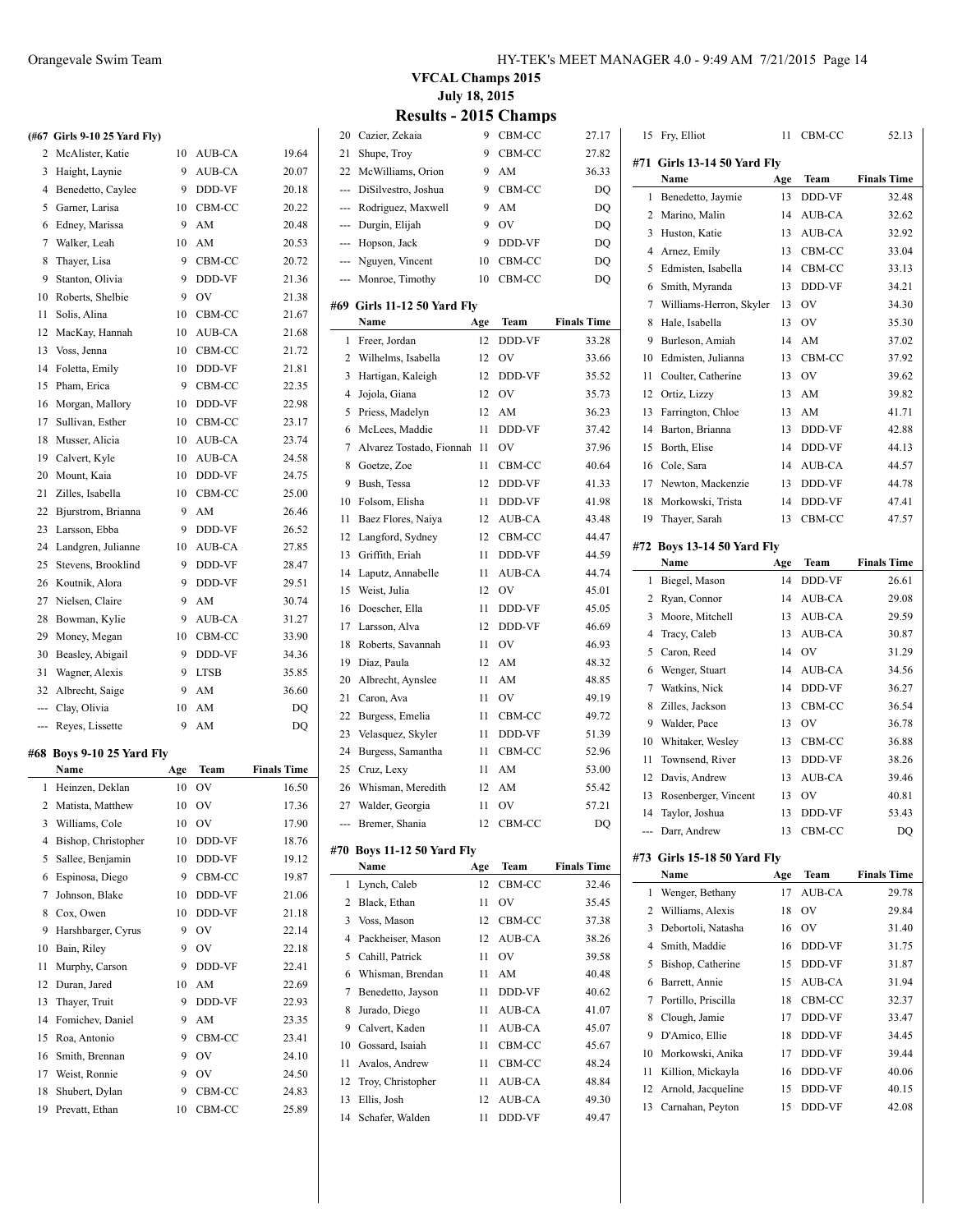|    |                                           |     |                    |                               | V Г САН Спашрэ 2015<br><b>July 18, 2015</b> |                                          |                |                     |
|----|-------------------------------------------|-----|--------------------|-------------------------------|---------------------------------------------|------------------------------------------|----------------|---------------------|
|    |                                           |     |                    |                               |                                             | <b>Results - 2015 Champs</b>             |                |                     |
|    | (#73 Girls 15-18 50 Yard Fly)             |     |                    |                               |                                             | 10 CBM-CC                                | B              | 1:5                 |
|    | 14 Musser, Crystal                        | 15  | AUB-CA             | 42.79                         |                                             | Hayden McGormley, Brook Prince, Connie 7 |                |                     |
|    | 15 D'Amico, Gracie                        | 15  | DDD-VF             | 44.75                         |                                             | DiSilvestro, Mary 7                      |                | Seymour, Madelyn 7  |
|    | 16 Todd, Ashley                           | 16  | CBM-CC             | 1:51.55                       |                                             | 11 AM                                    | A              | 1:5                 |
|    | 17 Lynch, Isabelle                        |     | 16 CBM-CC          | 1:52.22                       |                                             | Staszak, Isis 7                          | Katia, Ax 8    |                     |
|    | #74 Boys 15-18 50 Yard Fly                |     |                    |                               |                                             | Diaz, Lily 8                             |                | Perez, Yulianna 8   |
|    | Name                                      | Age | Team               | <b>Finals Time</b>            |                                             | #76 Boys 7-8 100 Yard Free Relay         |                |                     |
|    | 1 Debortoli, Bryan                        | 16  | OV                 | 25.83                         |                                             | Team                                     | Relay          | Finals <sub>1</sub> |
|    | 2 Thompson, Dylan                         |     | 17 DDD-VF          | 26.45                         |                                             | 1 AUB-CA                                 | A              | 1:1                 |
|    | 3 Crowl, Cody                             | 16  | CBM-CC             | 26.47                         |                                             | Gaggero, Giacomo 8                       |                | McAlister, Jake 8   |
|    | 4 Holifield-Helm, Marcus                  | 15  | DDD-VF             | 26.86                         |                                             | Cook, Dylan 7                            |                | Lumbert, Kael 8     |
| 5  | Wroth, Dale                               | 18  | CBM-CC             | 27.68                         |                                             | 2 AM                                     | A              | 1:2                 |
| 6  | Moore, Nicholas                           | 18  | AUB-CA             | 27.73                         |                                             | Tu, Ryan 7                               |                | Campbell, Josiah 8  |
| 7  | Aguilera, Dominic                         | 15  | DDD-VF             | 28.06                         |                                             | Kobayashi, Yuta 8                        |                | Robinson, Asher 8   |
| 8  | Detmer, Trent                             | 15  | AUB-CA             | 29.23                         |                                             | 3 OV                                     | A              | 1:2                 |
| 9  | Phillippi, Aaron                          | 16  | DDD-VF             | 29.90                         |                                             | Golden, Nathaniel 8                      |                | Camden, Sean 8      |
| 10 | Overdevest, Steven                        | 16  | AUB-CA             | 30.66                         |                                             | Brooks, Parker 8                         |                | Scollay, Tyler 8    |
| 11 | Shubert, Tyler                            | 15  | CBM-CC             | 30.82                         |                                             | 4 CBM-CC                                 | A              | 1:2                 |
| 12 | Sharp, Aaron                              | 16  | AUB-CA             | 31.49                         |                                             | Wallace, William 7                       |                | Avalos, Ethan 8     |
|    | 13 Norris, Andy                           | 18  | CBM-CC             | 33.05                         |                                             | Magana, Joseph 8                         |                | Mergups, Edwards 8  |
| 14 | Dunn, Brennan                             | 16  | DDD-VF             | 33.58                         |                                             | 5 DDD-VF                                 | A              | 1:2                 |
| 15 | Atkins, Joshua                            | 16  | DDD-VF             | 33.68                         |                                             | Thayer, Brayden 7                        |                | Garel, Lincoln 8    |
| 16 | Criqui, Harve                             | 15  | AM                 | 40.35                         |                                             | Pearl, Cruz 8                            |                | Cleveland, Sam 8    |
|    | 17 Coulter, Joshua                        |     | 15 OV              | 41.24                         |                                             | 6 DDD-VF                                 | B              | 1:3                 |
|    |                                           |     |                    |                               |                                             | Aldrich, Zach 8                          |                | Schneider, Mason 7  |
|    | #75 Girls 7-8 100 Yard Free Relay<br>Team |     |                    |                               |                                             | McLees, Ashton 8                         |                | Dodge, Wyatt 8      |
|    | $1$ OV                                    |     | Relay<br>A         | <b>Finals Time</b><br>1:13.44 |                                             | 7 AUB-CA                                 | B              | 1:3                 |
|    | Hardenburgh, Ayla 8                       |     | Hartwick, Sara 8   |                               |                                             | MacKay, Benjamin 7                       |                | Lewandowski, Julian |
|    | Bergen, Kylie 8                           |     |                    | Alvarez Tostado, Mia 8        |                                             | Larson, Isaiah 7                         |                | McCoy, Ethan 8      |
|    | 2 DDD-VF                                  |     | A                  | 1:19.58                       |                                             | 8 OV                                     | B              | 1:3                 |
|    | Cooney, Ona 8                             |     | Frazer, Emma 7     |                               |                                             | Tran, Nicolas 7                          | Lee, Brad 8    |                     |
|    | Schneider, Heidi 7                        |     | Hornsby, Avery 8   |                               |                                             | Mercer, Brandon 8                        | Cook, Micah 8  |                     |
|    | 3 CBM-CC                                  |     | A                  | 1:20.16                       |                                             | 9 CBM-CC                                 | B              | 1:5                 |
|    | Dressler, Kaiya 8                         |     | Seymour, Ashlyn 8  |                               |                                             | Zilles, Nate 7                           |                | Sharratt, Cody 7    |
|    | Christensen, Isabella 7                   |     | Espinosa, Olivia 8 |                               |                                             | Doan, Anthony 7                          |                | Schubin, Tyler 7    |
|    | 4 DDD-VF                                  |     | B                  | 1:27.13                       |                                             | 10 AM                                    | B              | 2:0                 |
|    | Hunter, Jocelyn 8                         |     | Yost, Maggie 7     |                               |                                             | Ramirez, Anthony 8                       | Alva, Julius 8 |                     |
|    |                                           |     |                    |                               |                                             |                                          |                |                     |

#### Musgrove, Hannah 7 Lewin, Audrey 8 5 AUB-CA A 1:28.54 Sorensen, Madelyn 7 Laputz, Kailie 8 Delany, Claire 8 Hamilton, Gracie 8 6 LTSB A 1:28.98 Susag, Addison 8 Schreiter, Diana 8 Gage, Reese 7 Carson, Claire 8 7 OV B 1:35.07 Kaufert, Kolby 7 Ikemire, Seneca 8 Rigby, Amber 7 Alvarez Tostado, Zoe 8 8 DDD-VF C 1:36.93 Chandler, Olivia 8 Hughes, Cheyenne 8

Warden, Savanna 8 Walker, Clara 8 9 AUB-CA B 1:38.79 Patterson, Maggie 7 Packheiser, Breanna 8 Johnson, Claire 8 Nickel, Elli 7

# **VFCAL Champs 2015**

|    | <b>Results - 2015 Champs</b>        |                       |                    |
|----|-------------------------------------|-----------------------|--------------------|
|    | 10 CBM-CC                           | B                     | 1:57.35            |
|    | Hayden McGormley, Brook             | Prince, Connie 7      |                    |
|    | DiSilvestro, Mary 7                 | Seymour, Madelyn 7    |                    |
| 11 | AM                                  | A                     | 1:58.44            |
|    | Staszak, Isis 7                     | Katia, Ax 8           |                    |
|    | Diaz, Lily 8                        | Perez, Yulianna 8     |                    |
|    |                                     |                       |                    |
|    | #76  Boys 7-8 100 Yard Free Relay   |                       |                    |
|    | Team                                | Relay                 | <b>Finals Time</b> |
| 1  | AUB-CA                              | A                     | 1:17.07            |
|    | Gaggero, Giacomo 8                  | McAlister, Jake 8     |                    |
|    | Cook, Dylan 7                       | Lumbert, Kael 8       |                    |
| 2  | AM                                  | A                     | 1:20.94            |
|    | Tu, Ryan 7                          | Campbell, Josiah 8    |                    |
|    | Kobayashi, Yuta 8                   | Robinson, Asher 8     |                    |
| 3  | OV                                  | A                     | 1:21.69            |
|    | Golden, Nathaniel 8                 | Camden, Sean 8        |                    |
|    | Brooks, Parker 8                    | Scollay, Tyler 8      |                    |
| 4  | CBM-CC                              | A                     | 1:23.12            |
|    | Wallace, William 7                  | Avalos, Ethan 8       |                    |
|    | Magana, Joseph 8                    | Mergups, Edwards 8    |                    |
| 5  | DDD-VF                              | A                     | 1:24.27            |
|    | Thayer, Brayden 7                   | Garel, Lincoln 8      |                    |
|    | Pearl, Cruz 8                       | Cleveland, Sam 8      |                    |
| 6  | DDD-VF                              | B                     | 1:30.16            |
|    | Aldrich, Zach 8                     | Schneider, Mason 7    |                    |
|    | McLees, Ashton 8                    | Dodge, Wyatt 8        |                    |
|    | 7 AUB-CA                            | B                     | 1:31.77            |
|    | MacKay, Benjamin 7                  | Lewandowski, Julian 7 |                    |
|    | Larson, Isaiah 7                    | McCoy, Ethan 8        |                    |
| 8  | <b>OV</b>                           | B                     | 1:33.67            |
|    | Tran, Nicolas 7                     | Lee, Brad 8           |                    |
|    | Mercer, Brandon 8                   | Cook, Micah 8         |                    |
| 9  | CBM-CC                              | B                     | 1:55.86            |
|    | Zilles, Nate 7                      | Sharratt, Cody 7      |                    |
|    | Doan, Anthony 7                     | Schubin, Tyler 7      |                    |
|    | 10 AM                               | B                     | 2:08.67            |
|    | Ramirez, Anthony 8                  | Alva, Julius 8        |                    |
|    | Galvan, Jayden 7                    | Toone, Jonathan 7     |                    |
|    | CBM-CC                              | С                     | DO                 |
|    | Sanchez, Gabriel 7                  | Karthy, Jeeva 7       |                    |
|    | Lee, Nathan 8                       | Cazier, Bhavik 7      |                    |
|    | OV                                  | C                     | DO                 |
|    | Oglesby, Cory 8                     | Lee, Kyle 8           |                    |
|    | Williams, Connor 8                  | AuClair, Wyatt 7      |                    |
|    | #77  Girls 9-10 100 Yard Free Relay |                       |                    |
|    | Team                                | Relay                 | <b>Finals Time</b> |
| 1  | AUB-CA                              | A                     | 1:03.66            |
|    | MacKay, Hannah 10                   | Johnson, Chloe 10     |                    |
|    |                                     |                       |                    |

| AUB-CA                   | A                    | 1:03.66 |
|--------------------------|----------------------|---------|
| MacKay, Hannah 10        | Johnson, Chloe 10    |         |
| Lumbert, Nya 10          | McAlister, Katie 10  |         |
| DDD-VF                   | A                    | 1:04.93 |
| Krieger, Linden 9        | Krieger, Hollyn 9    |         |
| Barsotti, Mia 9          | Kline, Morgan 10     |         |
| AM                       | A                    | 1:10.71 |
| Walker, Leah 10          | Bjurstrom, Brianna 9 |         |
| Charnell-Gebre, Lyric 10 | Edney, Marissa 9     |         |

|    | Garner, Larisa 10     |
|----|-----------------------|
|    | Thayer, Lisa 9        |
|    | 5 OV                  |
|    | Jenkins, Anna 9       |
|    | Black, Cameron 9      |
|    | 6 DDD-VF              |
|    | Stanton, Olivia 9     |
|    | Morgan, Mallory 10    |
|    | 7 CBM-CC              |
|    | Pham, Erica 9         |
|    | Voss, Jenna 10        |
|    | 8 LTSB                |
|    | Gage, Kailee 10       |
|    | Bennett, Sela 9       |
| 9. | <b>DDD-VF</b>         |
|    | $Denerana$ Miana $10$ |

- Cleveland, Abigail 10 Foletta, Emily 10 10 AUB-CA B 1:25.97 Calvert, Kyle 10 Soares, Anna 9
- 11 OV C 1:33.50 Summerhays, Heidi 10 Pardo, Madalyn 9 Harris, Kylie 9 Audrain, Elena 9
- Brackett, Christalina 10 Rigby, Amanda 9 Roberts, Shelbie 9 Kliewer, Shay 10 13 AM B 1:35.59
- Reyes, Lissette 9 Nielsen, Claire 9 Strode, Norma 9 Avalos, Aria 9 Money, Megan 10 Portillo, Selma 9

#### **#78 Boys 9-10 100 Yard Free Relay Team Relay Finals Time**

| 1 | CBM-CC                 | $\mathsf{A}$        | 1:05.38                |
|---|------------------------|---------------------|------------------------|
|   | Espinosa, Diego 9      | Prevatt, Ethan 10   |                        |
|   | Dressler, Jacob 10     |                     | Christensen, Hayden 10 |
|   | 2 OV                   | A                   | 1:05.72                |
|   | Heinzen, Deklan 10     | Eisenbarth, Tyler 9 |                        |
|   | Matista, Matthew 10    | Williams, Cole 10   |                        |
| 3 | <b>DDD-VF</b>          | A                   | 1:06.65                |
|   | de Gaust, Alex 10      | Sallee, Benjamin 10 |                        |
|   | Bishop, Christopher 10 | Cox, Owen 10        |                        |
|   | 4 AUB-CA               | A                   | 1:08.78                |
|   | Hantman, Elijah 10     | Lidge, Joshua 10    |                        |
|   | Patterson, Jay 10      | Ryan, Lachlan 10    |                        |
| 5 | <b>DDD-VF</b>          | B                   | 1:10.12                |
|   | Hartigan, Hayden 10    | Maguire, Liam 10    |                        |
|   | Murphy, Carson 9       | Burge, Aedan 10     |                        |
| 6 | OV                     | C                   | 1:13.60                |
|   | Bergen, Ryland 10      |                     | Gabrielli, Marcello 10 |
|   | Weist, Ronnie 9        | Fear, Austin 10     |                        |
| 7 | <b>DDD-VF</b>          | C                   | 1:16.48                |
|   | Nicita, Kai 10         | Freer, Sawyer 9     |                        |
|   | Thayer, Truit 9        | Carroll, Seamus 10  |                        |

4 CBM-CC A 1:11.03 Garner, Larisa 10 Pena, Sierra 9 Zilles, Isabella 10 A 1:14.95 Roberts, Payton 9 Tran, Theresa 9 B 1:15.65 Benedetto, Caylee 9 0 Yost, Betsy 9 **B** 1:16.04 Doan, Kim 9 Solis, Alina 10 A 1:17.48 Wagner, Alexis 9 Schreiter, Jocelyn 10  $C = 1:22.44$ Parsons, Nieva 10 Beasley, Abigail 9 Musser, Alicia 10 Haight, Laynie 9 12 OV B 1:34.61 Clay, Olivia 10 Albrecht, Saige 9 14 CBM-CC C 1:54.71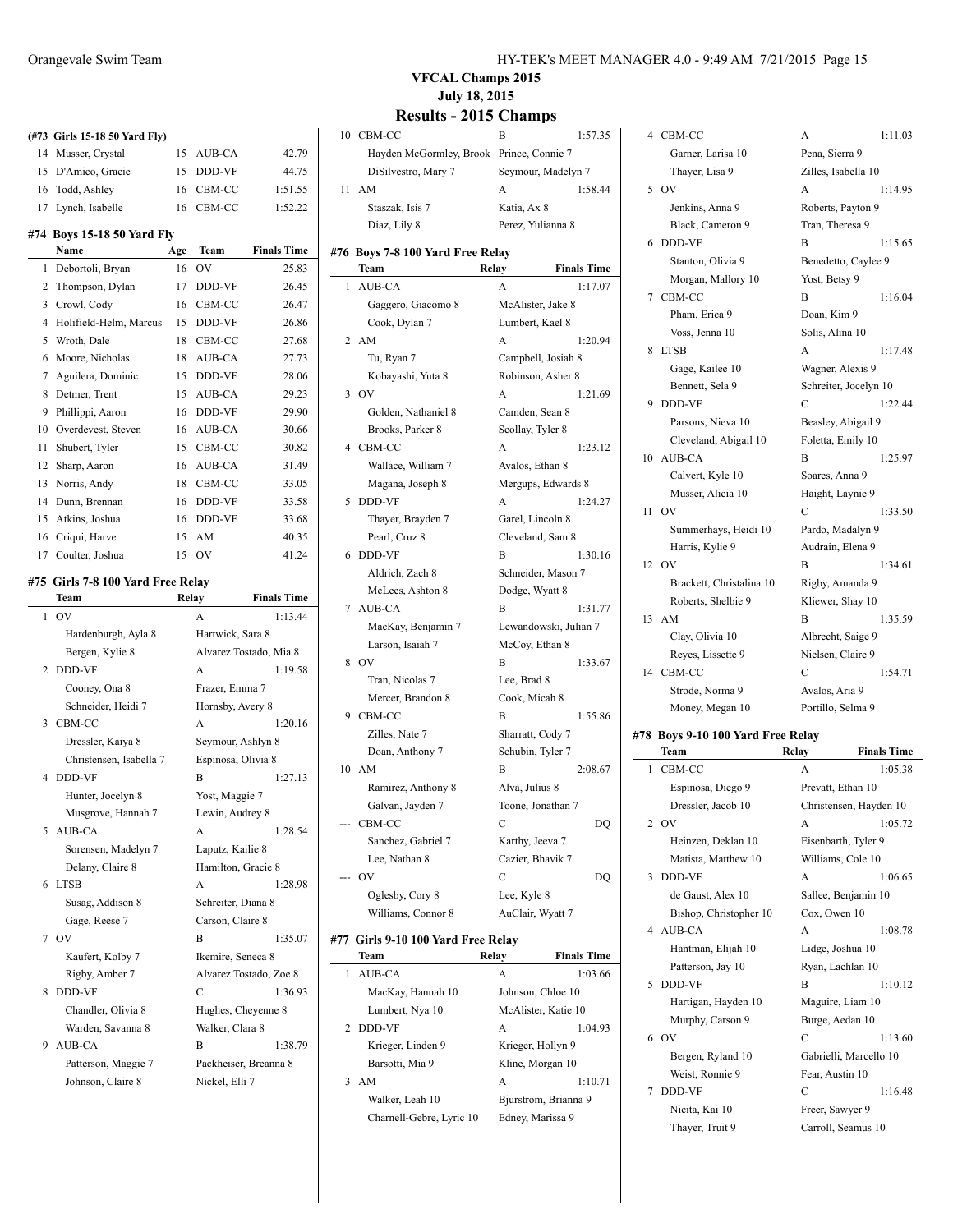#### **(#78 Boys 9-10 100 Yard Free Relay)**

|    | $8$ AM               | $\mathsf{A}$          | 1:16.63 |
|----|----------------------|-----------------------|---------|
|    | Priess, Austin 9     | Barredo, Kean 9       |         |
|    | Posehn, Nico 9       | Duran, Jared 10       |         |
|    | 9 AUB-CA             | R                     | 1:23.10 |
|    | Marriott, Levi 10    | Petrenko, Graham 9    |         |
|    | O'Conner, Jack 9     | Downey, Teo 10        |         |
|    | 10 CBM-CC            | B                     | 1:25.04 |
|    | Nguyen, Vincent 10   | Kofnovec, Justin 9    |         |
|    | Monroe, Timothy 10   | Cazier, Zekaia 9      |         |
| 11 | CBM-CC               | C                     | 1:33.87 |
|    | Prok, Jacob 10       | DiSilvestro, Joshua 9 |         |
|    | Gerrits, Aleksandr 9 | Shubert, Dylan 9      |         |
|    | 12 AM                | R                     | 1:48.57 |
|    | McWilliams, Orion 9  | Coats, Dorian 9       |         |
|    | Rodriguez, Maxwell 9 | Fomichev, Daniel 9    |         |
|    | --- OV               | B                     | DO      |
|    | Durgin, Elijah 9     | Harshbarger, Cyrus 9  |         |
|    | Bain, Riley 9        | Penman, Bode 9        |         |

#### **#79 Girls 11-12 200 Yard Free Relay**

| Team                    | Relay            | <b>Finals Time</b>         |
|-------------------------|------------------|----------------------------|
| DDD-VF                  | A                | 2:06.43                    |
| Freer, Jordan 12        |                  | Hartigan, Kaleigh 12       |
| Phillippi, Josephina 12 | Kline, Haley 12  |                            |
| O <sub>V</sub>          | A                | 2:12.81                    |
| Jojola, Giana 12        |                  | Karapetyan, Rosa 11        |
|                         |                  | Wilhelms, Isabella 12      |
| AM                      | A                | 2:13.65                    |
| Hibbs, Jazmine 12       | Baker, Jordyn 12 |                            |
| Priess, Madelyn 12      |                  | Nielsen, Natalie 11        |
| CBM-CC                  | A                | 2:14.15                    |
| Goetze, Zoe 11          |                  | Langford, Sydney 12        |
| Magana, Isabella 12     |                  | Christensen, Callie 12     |
| <b>DDD-VF</b>           | B                | 2:18.49                    |
| Dickson, Jia 11         |                  | Maguire, Annabel 12        |
| McLees, Maddie 11       | Cox, Lilli 12    |                            |
| AUB-CA                  | A                | 2:20.92                    |
| Baez Flores, Naiya 12   |                  | Domeny, Gianna 12          |
| Laputz, Annabelle 11    |                  | Mueller, Madasyn 12        |
| OV                      | B                | 2:26.33                    |
| Weist, Julia 12         | Caron, Ava 11    |                            |
| Wilson, Katelyn 12      |                  | Matista, Maryanna 11       |
| <b>DDD-VF</b>           | C                | 2:28.53                    |
| Griffith, Eriah 11      | Bush, Tessa 12   |                            |
| Doescher, Ella 11       | Larsson, Alva 12 |                            |
| CBM-CC                  | B                | 2:35.35                    |
| Wright, Jordyn 12       | Prok, Julia 12   |                            |
| Burgess, Emelia 11      |                  | Gossard, Eliana 12         |
| AM                      | B                | 2:43.23                    |
| Si, Anna 12             | Diaz, Paula 12   |                            |
| Maina, Purity 12        |                  | Whisman, Meredith 12       |
| O <sub>V</sub>          | C                | 2:44.77                    |
| Brooks, Bridgitt 11     | Smith, Hailee 12 |                            |
| Cook, Corrina 12        |                  | Roberts, Savannah 11       |
| CBM-CC                  | С                | 3:04.63                    |
| Bremer, Shania 12       |                  | Cysewski, Sophia 12        |
| Burgess, Samantha 11    | Insco, Joanna 12 |                            |
|                         |                  | Alvarez Tostado, Fionnah 1 |

#### Orangevale Swim Team HY-TEK's MEET MANAGER 4.0 - 9:49 AM 7/21/2015 Page 16

# **VFCAL Champs 2015 July 18, 2015**

|   | #80 Boys 11-12 200 Yard Free Relay<br>Team<br>Relay | <b>Finals Time</b>                        |
|---|-----------------------------------------------------|-------------------------------------------|
| 1 | CBM-CC                                              | 2:08.05<br>A                              |
|   | West, Josiah 12                                     | Voss, Mason 12                            |
|   | Pena. Kove 11                                       | Lynch, Caleb 12                           |
|   | 2 AUB-CA                                            | A                                         |
|   |                                                     | 2:16.65                                   |
|   | Lewandowski, Kelby 12                               | Packheiser, Mason 12                      |
|   | Musser, William 11<br>O <sub>V</sub>                | Jurado, Diego 11                          |
| 3 |                                                     | A<br>2:17.22                              |
|   | Black, Ethan 11                                     | Cahill. Patrick 11                        |
|   | Scollay, Cody 11                                    | Coulter, James 11                         |
| 4 | AUB-CA                                              | B<br>2:24.80                              |
|   | Downey, Kai 12                                      | Troy, Christopher 11                      |
|   | Ellis, Josh 12                                      | Calvert, Kaden 11                         |
| 5 | CBM-CC                                              | B<br>2:30.54                              |
|   | Tadlock, Gabriel 12                                 | Schulze, Marlon 11                        |
|   | Shubert, Braden 11                                  | Gossard, Isaiah 11                        |
| 6 | AM                                                  | A<br>2:38.79                              |
|   | Whisman, Brendan 11                                 | Clay, Aidan 12                            |
|   | Coats, William 12                                   | Cullifer, Nevyn 11                        |
| 7 | AUB-CA                                              | C<br>2:43.73                              |
|   | McCoy, Jackson 12                                   | Lidge, Soren 12                           |
|   | Dennon, Jacob 11                                    | Hamilton, Wyatt 11                        |
| 8 | DDD-VF                                              | B<br>2:47.76                              |
|   | Carnahan, Connor 11                                 | Bath, James 11                            |
|   | Larsson, Charlie 11                                 | Lathrop, Simon 11                         |
|   | CBM-CC                                              | C<br>DQ                                   |
|   | Magness, CJ 12                                      | Whitaker, Eli 11                          |
|   | Kartchner, Kaden 11                                 | Newmarch, Carson 12                       |
|   | DDD-VF                                              | A<br>DQ                                   |
|   | Parsons, Trevor 11                                  | Owen, Daniel 11                           |
|   | Benedetto, Jayson 11                                | Carnahan, Colin 12                        |
|   | #81  Girls 13-14 200 Yard Free Relay                |                                           |
|   | Team<br>Relay                                       | <b>Finals Time</b>                        |
| 1 | <b>AUB-CA</b>                                       | 1:54.54<br>A                              |
|   | Ryan, Taryn 13                                      | Marino, Malin 14                          |
|   | Huston, Katie 13                                    | O'Brien, Dana 13                          |
| 2 | DDD-VF                                              | A<br>2:02.40                              |
|   | Bush, Hanna 14                                      | Nicita, Tera 13                           |
|   | Benedetto, Jaymie 13                                | Atkins, Nihna 13                          |
| 3 | CBM-CC                                              | A<br>2:03.91                              |
|   | Konarski, Shelby 14                                 | Arnez, Emily 13                           |
|   | Coleman-Salgado, Krishnay                           | Edmisten, Isabella 14                     |
| 4 | O <sub>V</sub>                                      | А<br>2:08.71                              |
|   | Pagliaro, Greysha 13                                | Hardenburgh, Alaina 13                    |
|   | Hale, Isabella 13                                   |                                           |
|   | AM                                                  | Hoppes, Anne 14                           |
| 5 |                                                     | A<br>2:16.01                              |
|   | Burleson, Amiah 14                                  | Farrington, Chloe 13                      |
|   | Cullifer, Samantha 14                               | Ortiz, Lizzy 13                           |
| 6 | DDD-VF                                              | В<br>2:18.68                              |
|   | Hartigan, Hannah 14                                 | Smith, Myranda 13                         |
|   |                                                     |                                           |
|   | Borth, Elise 14                                     | Newton, Mackenzie 13                      |
| 7 | CBM-CC                                              | В<br>2:19.23                              |
|   | Burgess, Hannah 13<br>Edmisten, Julianna 13         | Thayer, Sarah 13<br>DiSilvestro, Grace 14 |

| 8  | AUB-CA                              | B                   | 2:19.88                    |
|----|-------------------------------------|---------------------|----------------------------|
|    | Cole, Sara 14                       | Kohler, Meaghan 13  |                            |
|    | Ambrosia, Kennedy 13                | Delany, Camille 14  |                            |
|    | 9 OV                                | B                   | 2:23.40                    |
|    | Stinson, Amanda 14                  | Nicholas, Shelby 13 |                            |
|    | Fish. Grace 14                      |                     | Williams-Herron, Skyler 13 |
| 10 | CBM-CC                              | С                   | 2:32.03                    |
|    | Huhtala, Katrina 13                 | Shupe, Marin 13     |                            |
|    | Bowers, Danielle 13                 | Insco, Harriet 14   |                            |
|    | #82 Boys 13-14 200 Yard Free Relay  |                     |                            |
|    | Team                                | <b>Relay</b>        | <b>Finals Time</b>         |
| 1  | <b>DDD-VF</b>                       | A                   | 1:46.80                    |
|    | Taylor, Philip 14                   | Savino, Jack 14     |                            |
|    | Watkins, Nick 14                    | Biegel, Mason 14    |                            |
| 2  | AUB-CA                              | A                   | 1:47.60                    |
|    | Moore, Mitchell 13                  | Tracy, Caleb 13     |                            |
|    | Ryan, Connor 14                     | Calvert, Klay 14    |                            |
| 3  | CBM-CC                              | A                   | 1:52.70                    |
|    | Zilles, Jackson 13                  | Powell, Jacob 14    |                            |
|    | Whitaker, Wesley 13                 | Porter, Ethan 14    |                            |
| 4  | OV                                  | A                   | 1:55.99                    |
|    | Boe, Jacob 14                       | Zapata, Wade 14     |                            |
|    | Heinzen, Trayton 13                 | Caron, Reed 14      |                            |
| 5  | AUB-CA                              | B                   | 2:08.62                    |
|    | Tuggle, Justin 13                   | Davis, Andrew 13    |                            |
|    | Lidge, David 14                     | Wenger, Stuart 14   |                            |
| 6  | OV                                  | B                   | 2:11.42                    |
|    | Kliewer, Evan 13                    | Fish, Jackson 13    |                            |
|    | Weist, David 14                     | Walder, Pace 13     |                            |
| 7  | CBM-CC                              | B                   | 2:14.79                    |
|    | Ethington, Corey 13                 | Darr, Andrew 13     |                            |
|    | Roa, Ryan 13                        | Monroe, James 14    |                            |
| 8  | DDD-VF                              | B                   | 2:16.25                    |
|    | Bunce, Logan 13                     | Leos, Karson 13     |                            |
|    | Taylor, Joshua 13                   | Townsend, River 13  |                            |
|    | #83 Girls 15-18 200 Yard Free Relay |                     |                            |

|               | Team                   | Relay | <b>Finals Time</b>    |  |
|---------------|------------------------|-------|-----------------------|--|
|               | 1 AUB-CA               | A     | 1:52.37               |  |
|               | Wenger, Bethany 17     |       | Musser, Katie 17      |  |
|               | Barrett, Annie 15      |       | Ambrosia, Payton 17   |  |
|               | 2 OV                   | A     | 1:52.41               |  |
|               | Weist, Christina 18    |       | Debortoli, Natasha 16 |  |
|               | Boe, Taylor 15         |       | Gwin, Kourtney 16     |  |
| $\mathcal{L}$ | DDD-VF                 | A     | 1:55.11               |  |
|               | O'Donnell, Emily 16    |       | Smith, Maddie 16      |  |
|               | Salerno, Maddy 17      |       | Maguire, Violet 15    |  |
|               | 4 CBM-CC               | A     | 1:59.12               |  |
|               | Portillo, Priscilla 18 |       | Lynch, Isabelle 16    |  |
|               | Palasigue, Carissa 16  |       | Edmisten, Rebecca 16  |  |
| 5             | DDD-VF                 | R     | 2:00.09               |  |
|               | Bishop, Catherine 15   |       | D'Amico, Ellie 18     |  |
|               | Moore, Megan 18        |       | Moore, Emily 16       |  |
| 6             | DDD-VF                 | C     | 2:08.28               |  |
|               | Hudak, Jana 15         |       | Morkowski, Anika 17   |  |
|               | Carnahan, Peyton 15    |       | Salerno, Bean 15      |  |
|               |                        |       |                       |  |